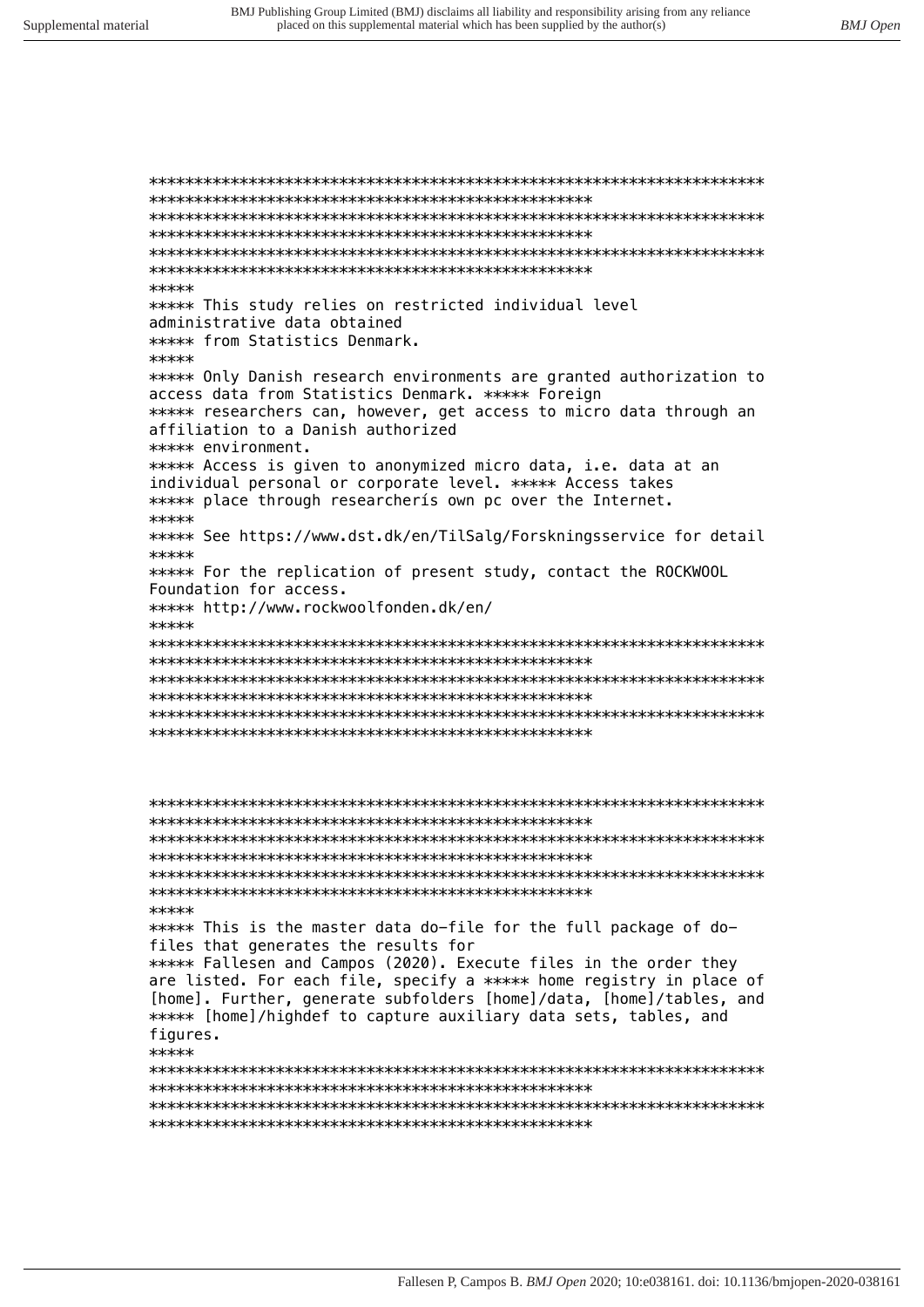## 

\*\*\*Install user-written reghdfe command for faster computation of regressions ssc install reghdfe

\*\*\*Generate concussion samples and merges on covariates and outcome do 01generate\_sample.do

\*\*\*Generates auxilary data sets the includes social benefit recipiency indicator and levels of benefits received do 02generate\_benefits.do

\*\*\*Generates auxilary data sets the includes social benefit recipiency indicator and levels of benefits received do 02generate\_benefits.do

\*\*\*Generate results do 03generate\_figures\_and\_results

exit, clear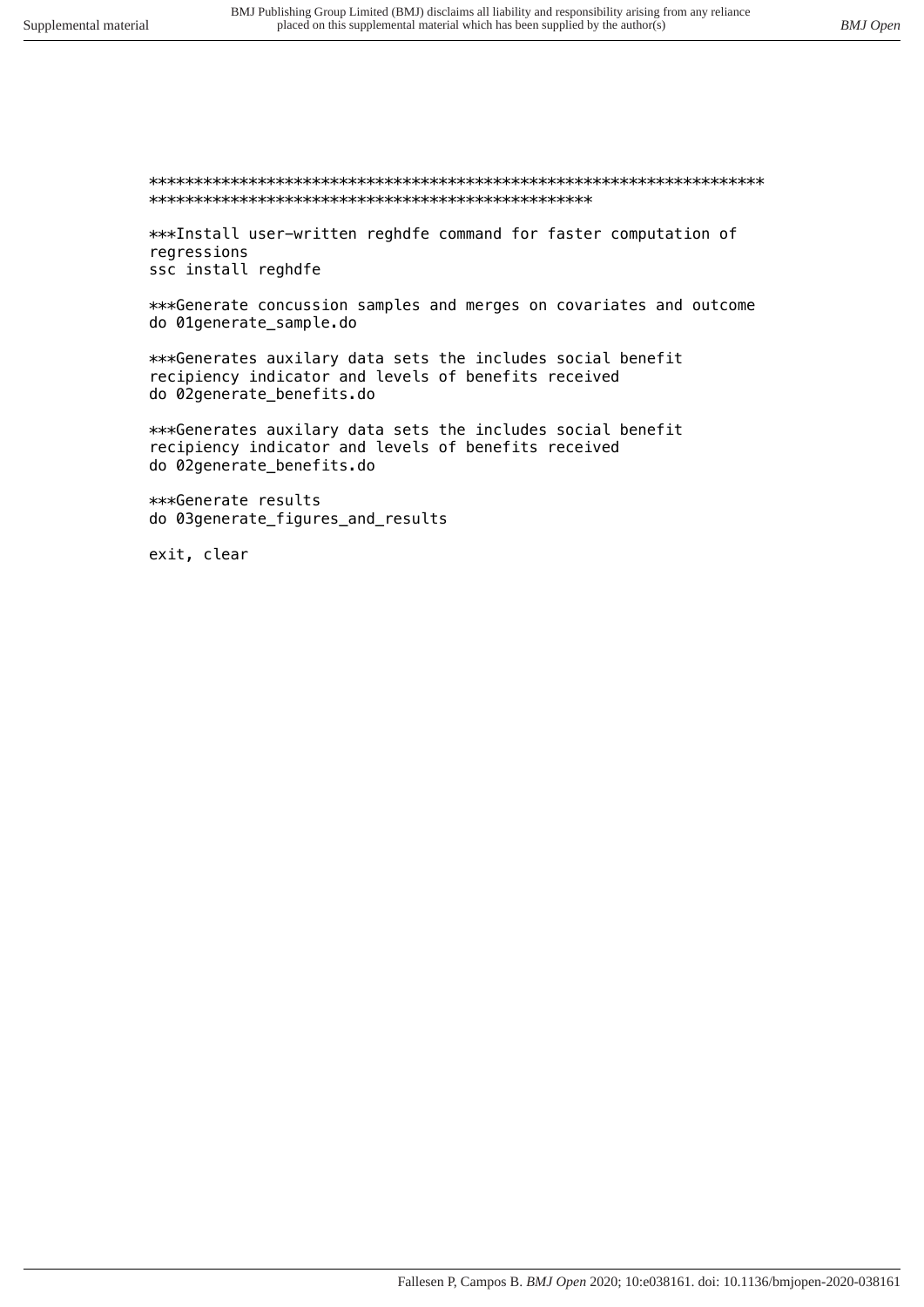```
clear all
```

| ***********      |                                                |
|------------------|------------------------------------------------|
| $**$             |                                                |
| $**$<br>(2020)   | This program builds data for Fallesen & Campos |
| $**$<br>measured | study of concussion's impact on productivity   |
| $**$<br>$**$     | through annual salary                          |
|                  |                                                |
| ***********      |                                                |

*\*\*Global for path to registry data global dorg "E:/data/rawdata/706630"*

*\*Global for processed data global data "[home]/data"*

*/\*globals for price index to calculate income at 2015-level across years\*/ /\*Price index obtained from www.dst.dk/en/statistik/emner/priser-ogforbrug/forbrugeriser/nettoprisindeks \*/*

*{*

*global price1980 = .358 global price1981 = .398 global price1982 = .439 global price1983 = .466 global price1984 = .494 global price1985 = .517 global price1986 = .521 global price1987 = .537 global price1988 = .564 global price1989 = .594 global price1990 = .612 global price1991 = .628 global price1992 = .642 global price1993 = .651 global price1994 = .662 global price1995 = .674 global price1996 = .688 global price1997 = .703 global price1998 = .713 global price1999 = .728 global price2000 = .751 global price2001 = .769 global price2002 = .788 global price2003 = .806 global price2004 = .817 global price2005 = .833 global price2006 = .850*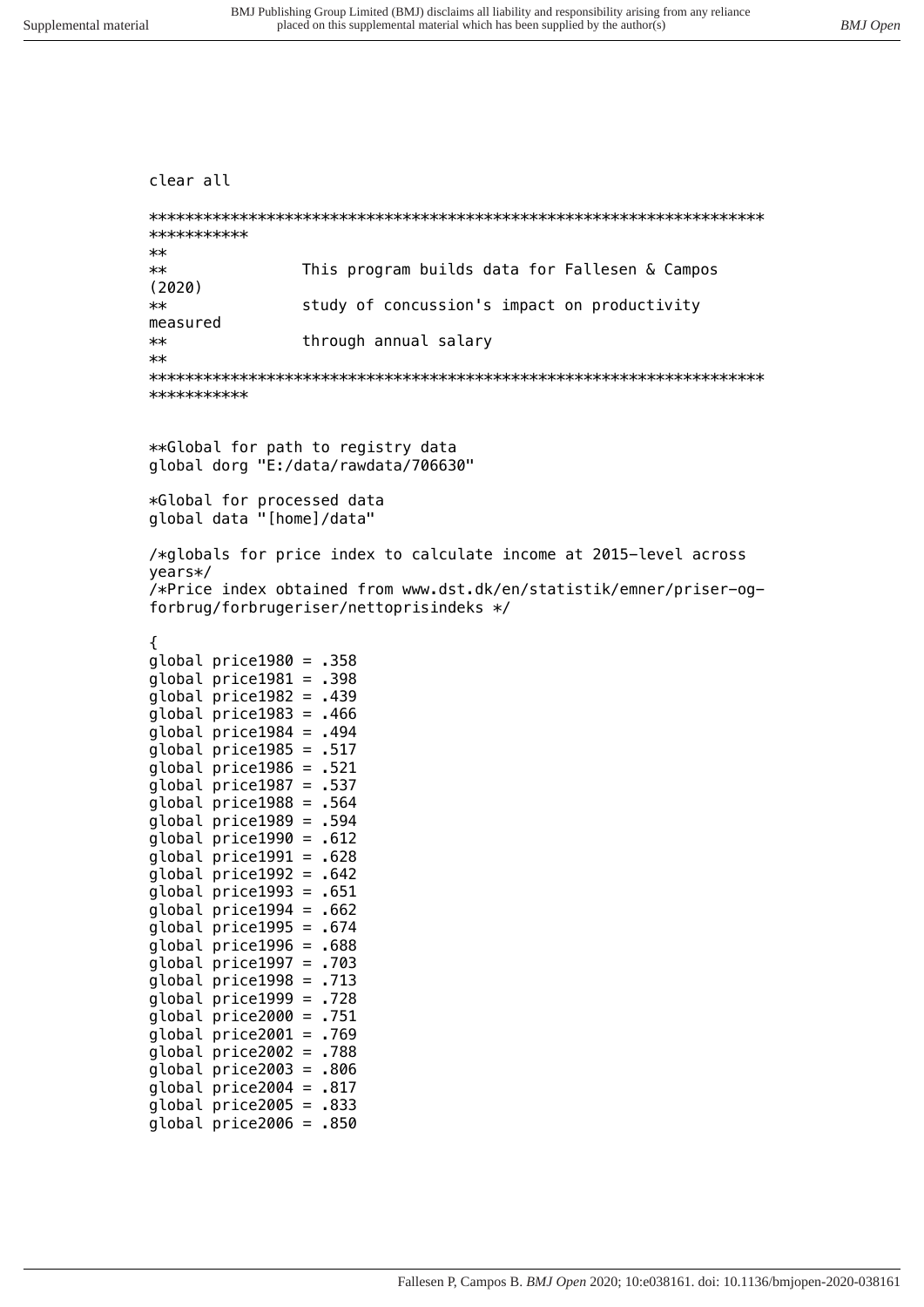```
global price2007 = .867
global price2008 = .899
global price2009 = .917
global price2010 = .936
global price2011 = .960
global price2012 = .978
global price2013 = .986
global price2014 = .994
global price2015 =1.00
global price2016 =1.005
global price2017 =1.017
} 
/*Locate concussions and other TBIs from the Danish National Patient 
Registry */
/**/
forvalue t = 1977/2017{
        if `t' < 1994 use $dorg/lpr_diag`t'.dta /// **uses ICD-8 
codes until Dec. 31, 1993
                 if substr(c_diag,1,2)=="85"
        if `t' > 1993 use $dorg/lpr_diag`t'.dta /// **uses ICD-10 
codes from Jan. 1, 1994
                 if substr(c_diag,1,4)=="DS06"
        **recovers encrypted social security number and admittance 
date
        merge m:m recnum using $dorg/lpr_adm`t', keepus(pnr d_ind*) 
keep(3)
        drop _merge recnum
        **Keeps diagnosis, diagnosis type, and individual id (pnr)
        keep pnr c_diag c_diagtype pnr d_ind
        **generate year variable
        gen year = year(d_ind)
        **geenrate share of year with concussion
          gen time_from_incident = 1-((d_ind-mdy(1,1,year(d_ind)))/
365)
        drop d_ind
        *save as one dataset
        if `t' > 1977 append using $data/concussion.dta
        if `t' == 2017 sort pnr year
        save $data/concussion.dta, replace
}
*/
/*******************************************
Sets up datasets for treatment group (x = 0)
and the control groups who suffer concussion 
1, 2, 3, 4, 5 years later (x = 1 2 3 4 5).
```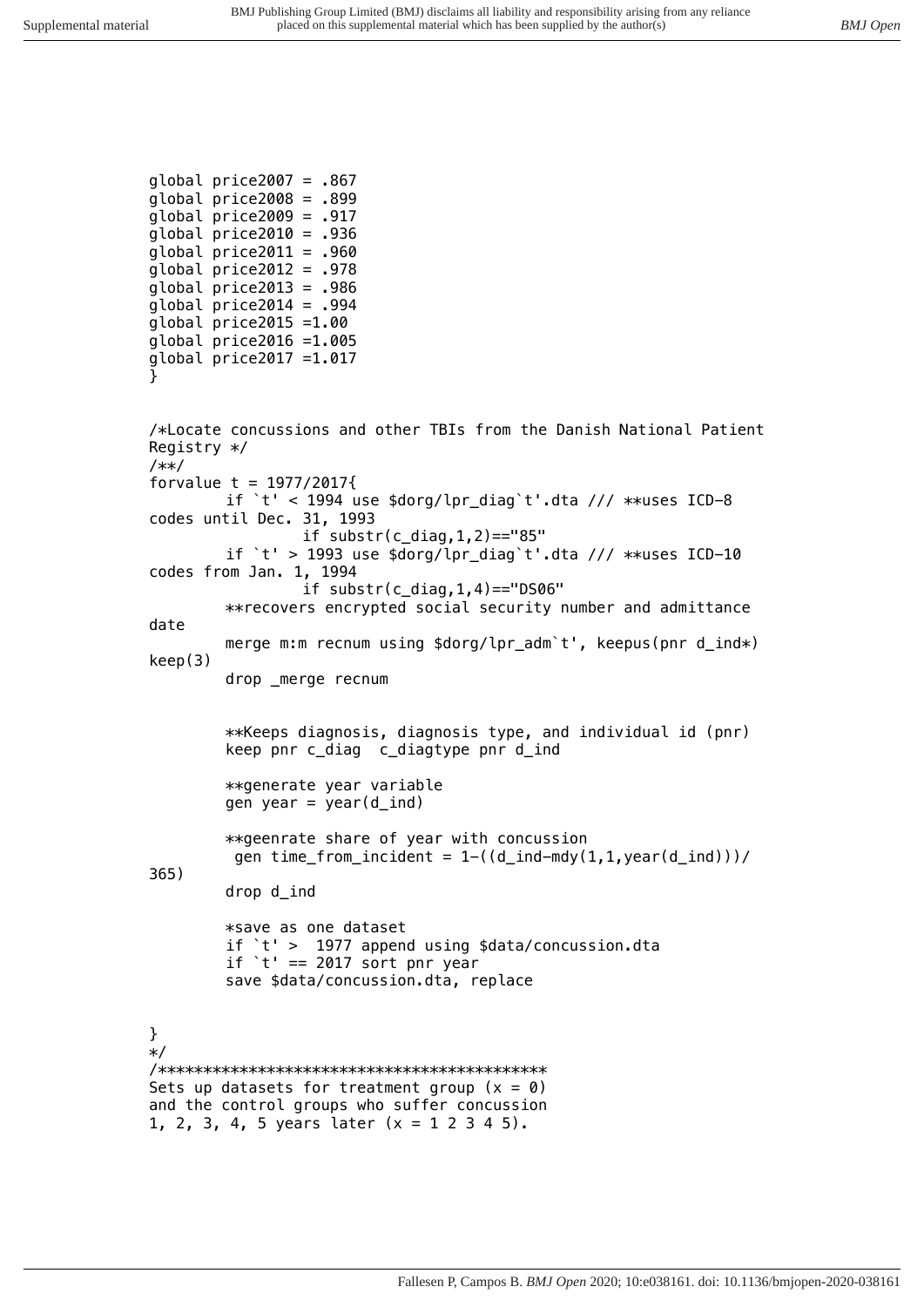Treatment group are not allowed to have suffered any type of TBI the last 10 years before concussion , control group are not allowed to have suffered any TBI concussion the last  $10 + x$  years.  $1**1$ forvalue  $x = 0/5$ { use \$data/concussion.dta, clear sort pnr year \*\* generate measure of length between registered TBIs by  $pnr: gen help = year-year[-n-1]$ drop if help  $< 10+$ 'x' \*\* Keep only concussion, and only when it was primary diagnosis keep if c\_diagtype==  $'A''$  & /// Primary daignosis  $\overline{\text{(c}_\text{diag}} == 95099"$  | /// ICD-8 code for concussion substr(c diag, 1,5) == "DS060") // ICD-10 code for concussion \*generate treatment and control datasets save \$data/concussion\_'x'.dta, replace  $\mathcal{E}$  $\ast/$ Generate datasets for analysis. First incident year is allowed to be 1992, because it is the first year where we have full record for the five year plus control group  $(1977+10+5 = 1992)$ . We generate seperate datasets for each incident year for treatment group and different control groups. forvalue time =  $1/5$ { //for different control groups local post\_period =  $5$  // local for number of years observed post  $\frac{1}{2}$ concussion for treatment group  $local$  endtime = 2017-'post\_period' /\*last year where we allow for treatment event to occur, in order to have long enough control period.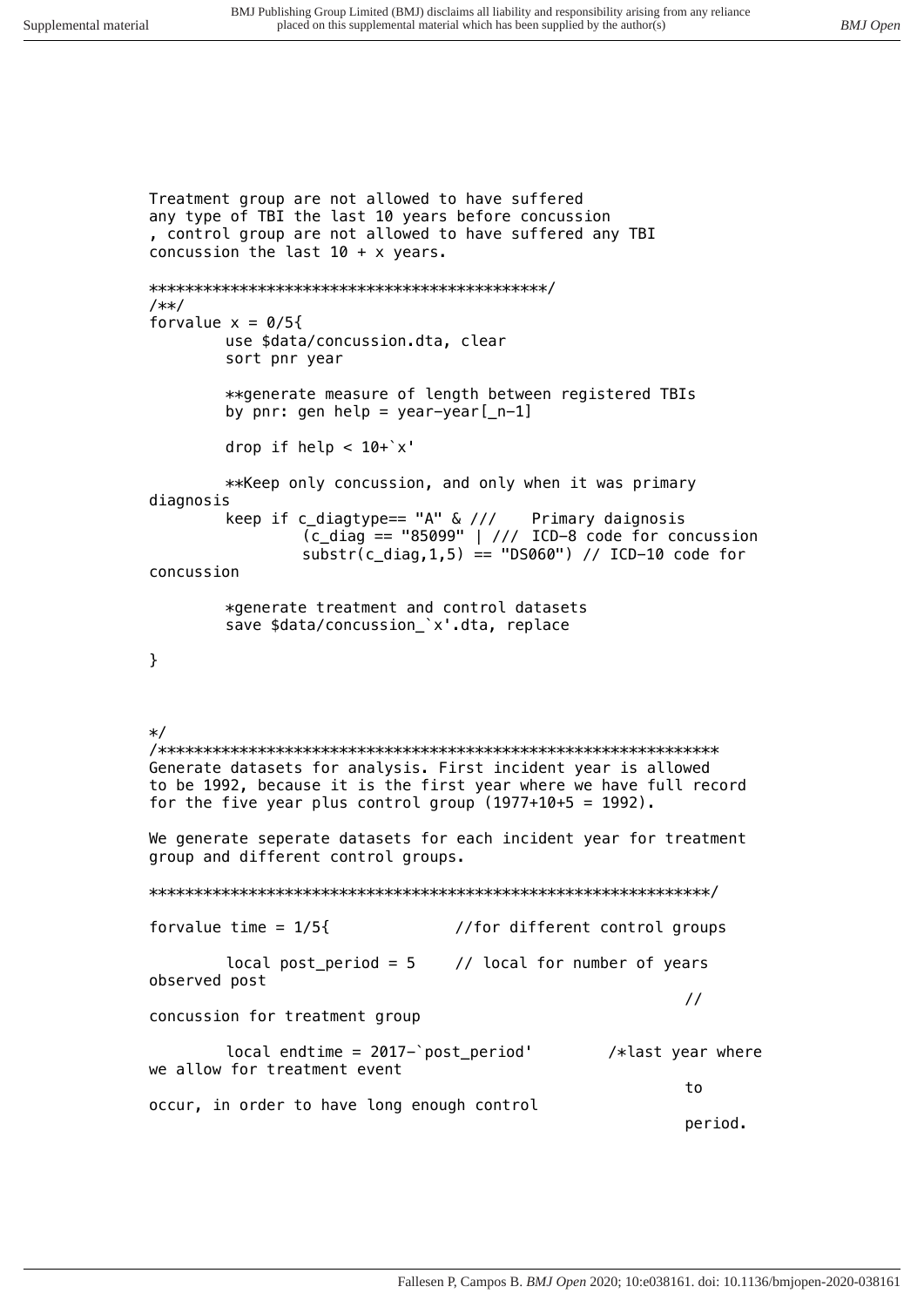*Defined by latest year available data\*/ forvalue count = 1992(1)`endtime'{ local t = `count' // for ease of coding local n = `t'-4 // first pre-treatment event period local c = `t'+`post\_period' //last post-event period local w = `t'+`time' //time of concussion for control use pnr alder using \$dorg/bef`t' /// Bring in all 30-49 yr olds if inrange(alder`t',20,59), clear // from the population register \*\*year variable gen year = `t' \*\*limit sample to those who suffer a concussion in `t' merge 1:1 pnr year using \$data/ concussion\_0.dta, /// keep(3) nogen forvalue x=`n'/`c'{ //add longitudinal data merge 1:1 pnr using \$dorg/bef`x', /// keep(1 3) keepus(efalle alder koen) //add information on spouse, //age, and gender rename \_merge merge`x' //indicator for whether in DK that year \*\*Add salary information and ses information if `x' < 2017{ merge 1:m pnr using \$dorg/ ind`x', /// m:1 to account for duplicates nogen keep(1 3) keepus(erhvervsindk\_13 pre\_socio personindk dispon\_13 aekvivadisp\_13) // in data on non-important variables bysort \_all: keep if \_n ==1 //drop perfect duplicates \*\*Align variable names and account for inflation rename erhvervsindk\_13 loenmv rename pre\_socio pre\_socio`x' foreach kk in personindk dispon\_13 aekvivadisp\_13 loenmv{*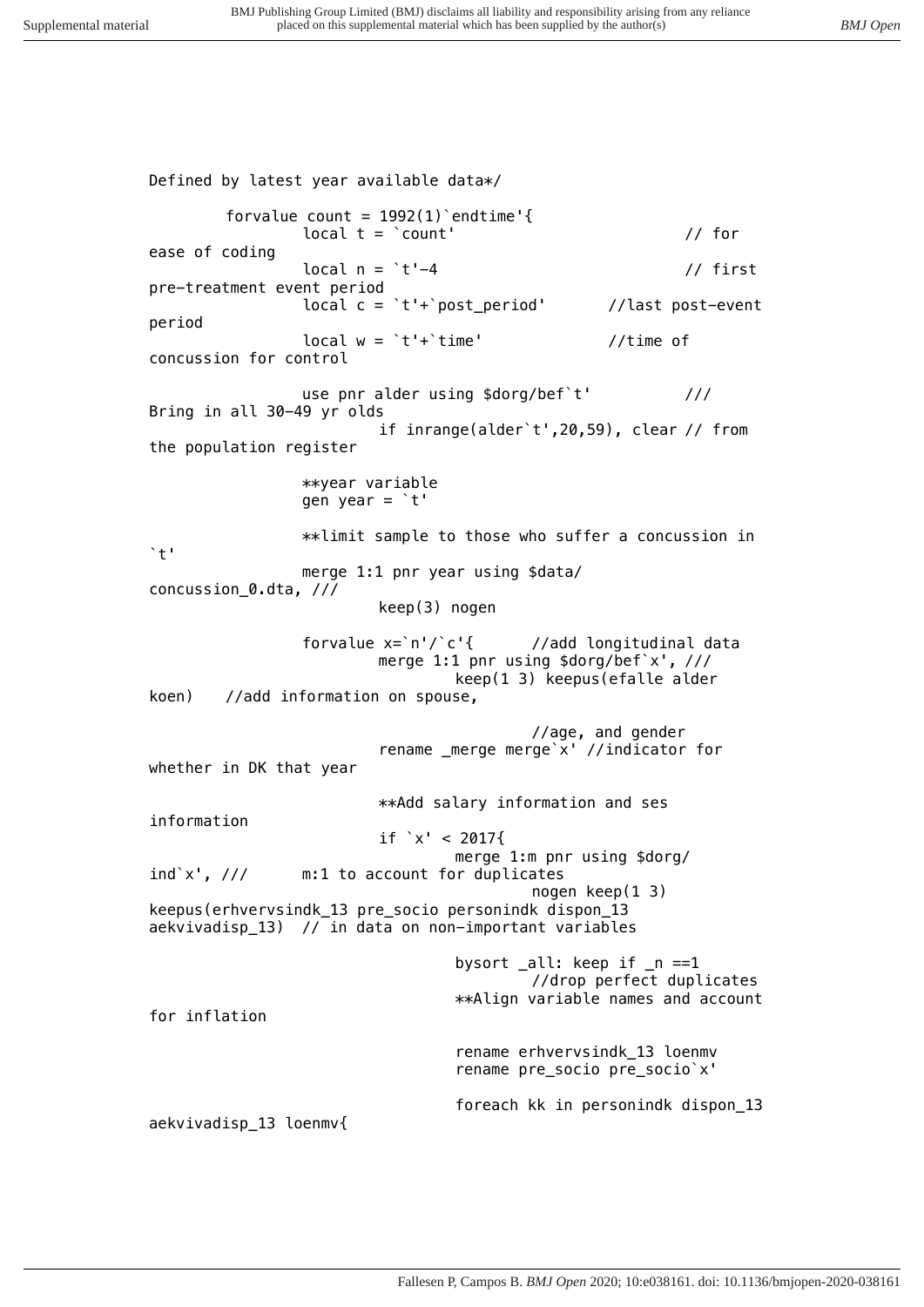*rename `kk' `kk'`x' } foreach kk in personindk dispon\_13 aekvivadisp\_13 loenmv{ replace `kk'`x' = `kk'`x'/\${price`x'} } \*\*Bring in educational information merge 1:1 pnr using \$dorg/ uddany`x', /// nogen keep(1 3) keepus(hffsp) } if `x' == 2017{ merge 1:m pnr using \$dorg/ ind`x', /// m:1 to account for duplicates nogen keep(1 3) keepus(erhvervsindk\_13 pre\_socio personindk) // in data on non-important variables bysort \_all: keep if \_n ==1 //drop perfect duplicates \*\*Align variable names and account for inflation rename erhvervsindk\_13 loenmv rename pre\_socio pre\_socio`x' foreach kk in personindk loenmv{ rename `kk' `kk'`x' } foreach kk in personindk loenmv{ replace `kk'`x' = `kk'`x'/\${price`x'} } \*\*Bring in educational information merge 1:1 pnr using \$dorg/ udda`x', /// nogen keep(1 3) keepus(hfaudd) rename hfaudd hfaudd`x' } } \*\*Reshape data to panel structure if `count'>= 2012 reshape long efalle alder koen loenmv pre\_socio personindk dispon\_13 aekvivadisp\_13 hffsp merge hfaudd , i(pnr) j(t)*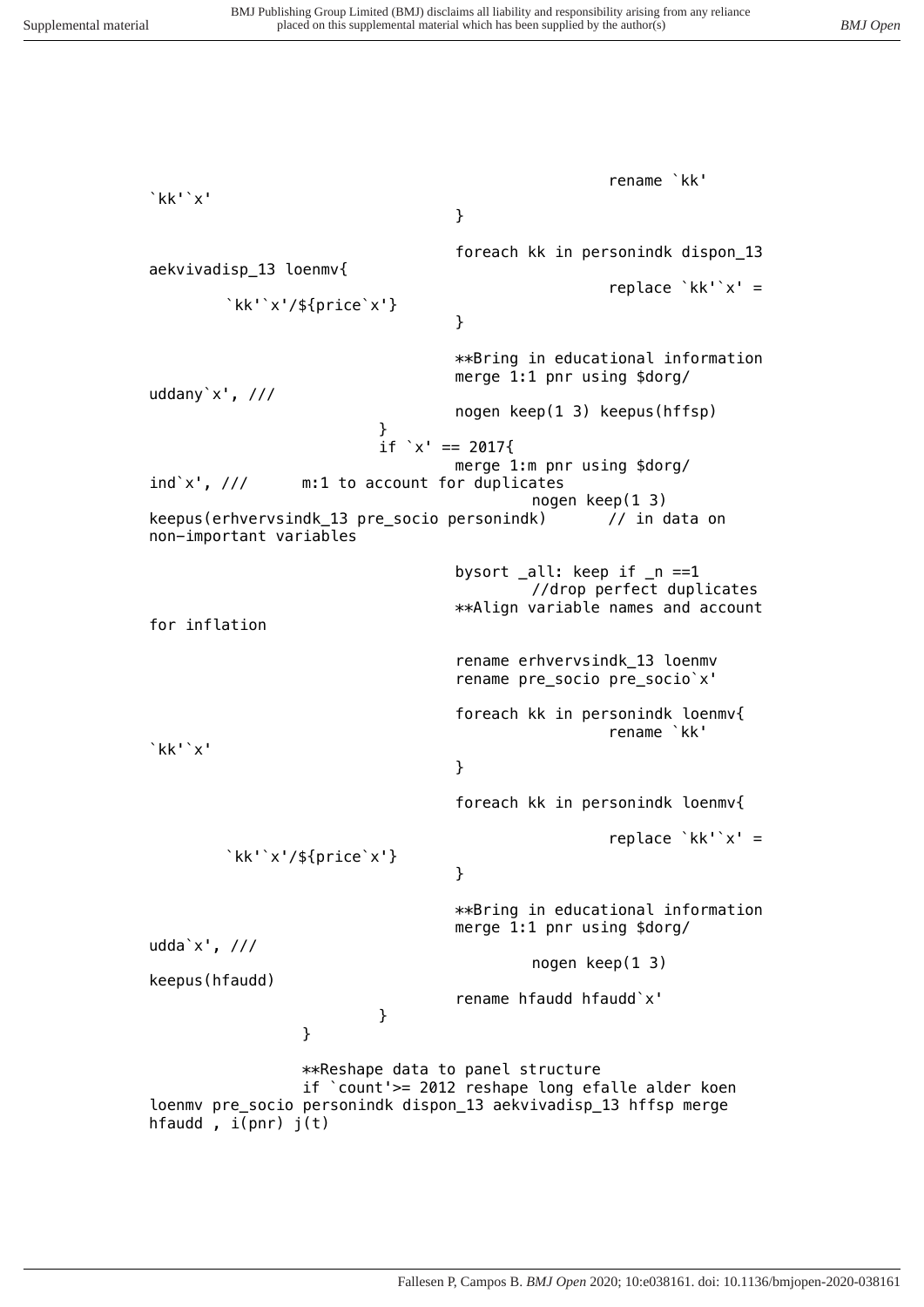```
if `count' < 2012 reshape long efalle alder koen
loenmy pre socio personindk dispon 13 aekvivadisp 13 hffsp merge,
i(pnr) j(t)//variable for time to
                gen count = t-year
concussion
                gen treatment =1 //treatment group indicator
                save $data/sample_temp.dta, replace //temporary
dataset
                \primeNow build control sample for time `time' and year
'count'
use pnr alder using $dorg/bef`t'
                                                         111Bring in all 30-49 yr olds
                        if inrange(alder't', 20, 59), clear // from
the population register
                **year variable
                                //time for concussion for control
                gen year = \dot{w}'
group 'time'
                **limit sample to those who suffer a concussion in
\rightarrow +1merge 1:1 pnr year using $data/
concussion_'time'.dta, ///
                        keep(3) nogen
                        forvalue x = \n\cdot n'/c'//addlongitudinal data
                                merge 1:1 pnr using $dorg/
bef'x', \frac{1}{1}keep(1 3) keepus(efalle
alder koen)
                //add information on spouse,
                                                //age, and gender
                                rename _merge merge'x' //indicator
for whether in DK that year
                                if x' < 2017**Add salary and SES
information
                                        merge 1:m pnr using
\frac{\sqrt{3}}{2} sdorg/ind`x', ///
                        1:m to account for duplicates
                                                 nogen keep(1 3)keepus(erhvervsindk_13 pre_socio personindk dispon_13
aekvivadisp 13) // in data on non-important variables
```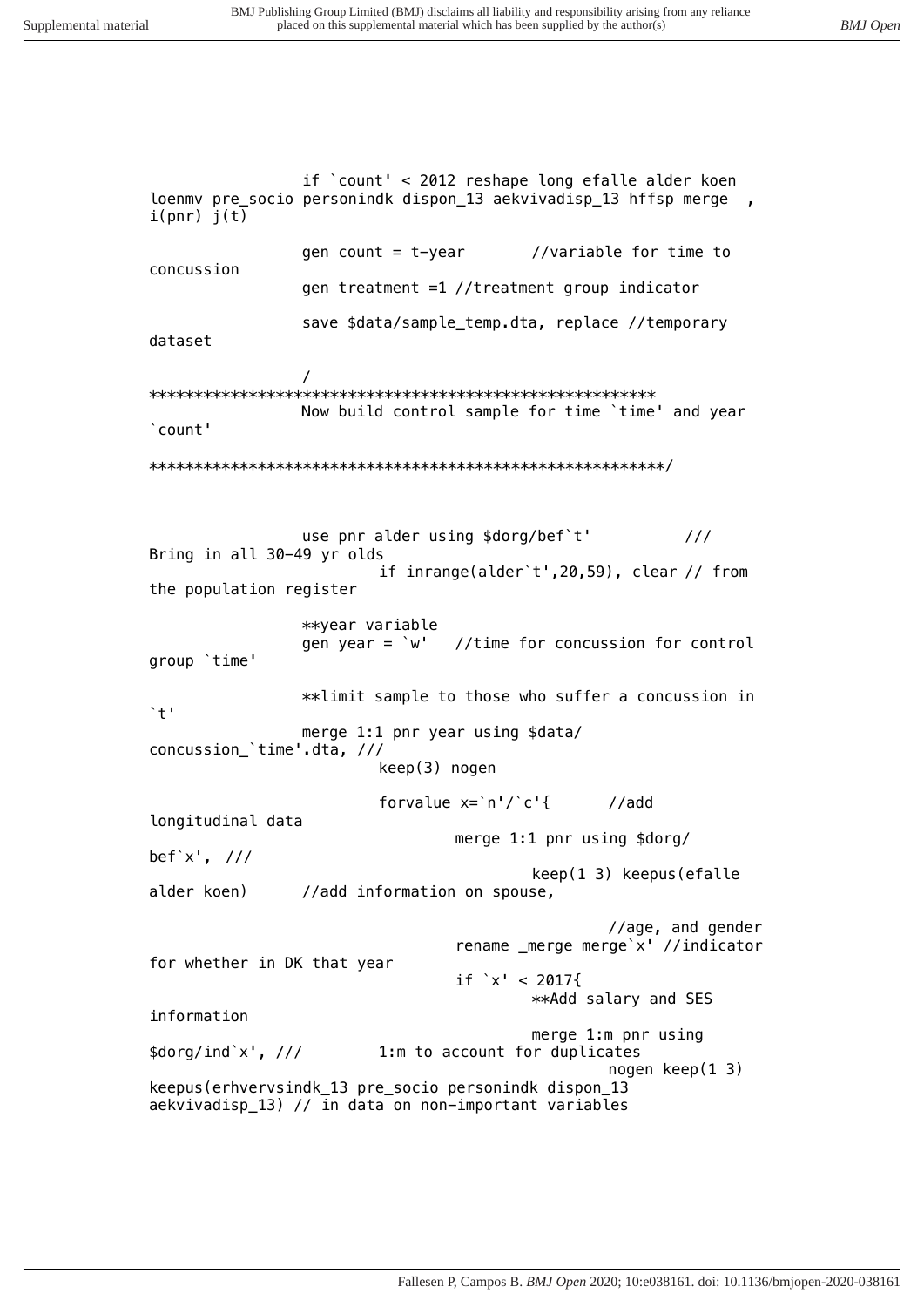*bysort \_all: keep if \_n ==1 //drop perfect duplicates \*\*Align variable names and account for inflation rename erhvervsindk\_13 loenmv rename pre\_socio pre\_socio`x' foreach kk in personindk dispon\_13 aekvivadisp\_13 loenmv{ rename `kk' `kk'`x' } foreach kk in personindk dispon\_13 aekvivadisp\_13 loenmv{ replace `kk'`x' = `kk'`x'/\${price`x'} } \*\*Bring in educational information merge 1:1 pnr using \$dorg/uddany`x', /// nogen keep(1 3) keepus(hffsp) } if `x' == 2017{ merge 1:m pnr using \$dorg/ ind`x', /// m:1 to account for duplicates nogen keep(1 3) keepus(erhvervsindk\_13 pre\_socio personindk) // in data on non-important variables bysort \_all: keep if \_n ==1 //drop perfect duplicates \*\*Align variable names and account for inflation rename erhvervsindk\_13 loenmv rename pre\_socio pre\_socio`x' foreach kk in personindk loenmv{ rename `kk' `kk'`x' } foreach kk in personindk loenmv{ replace `kk'`x' =*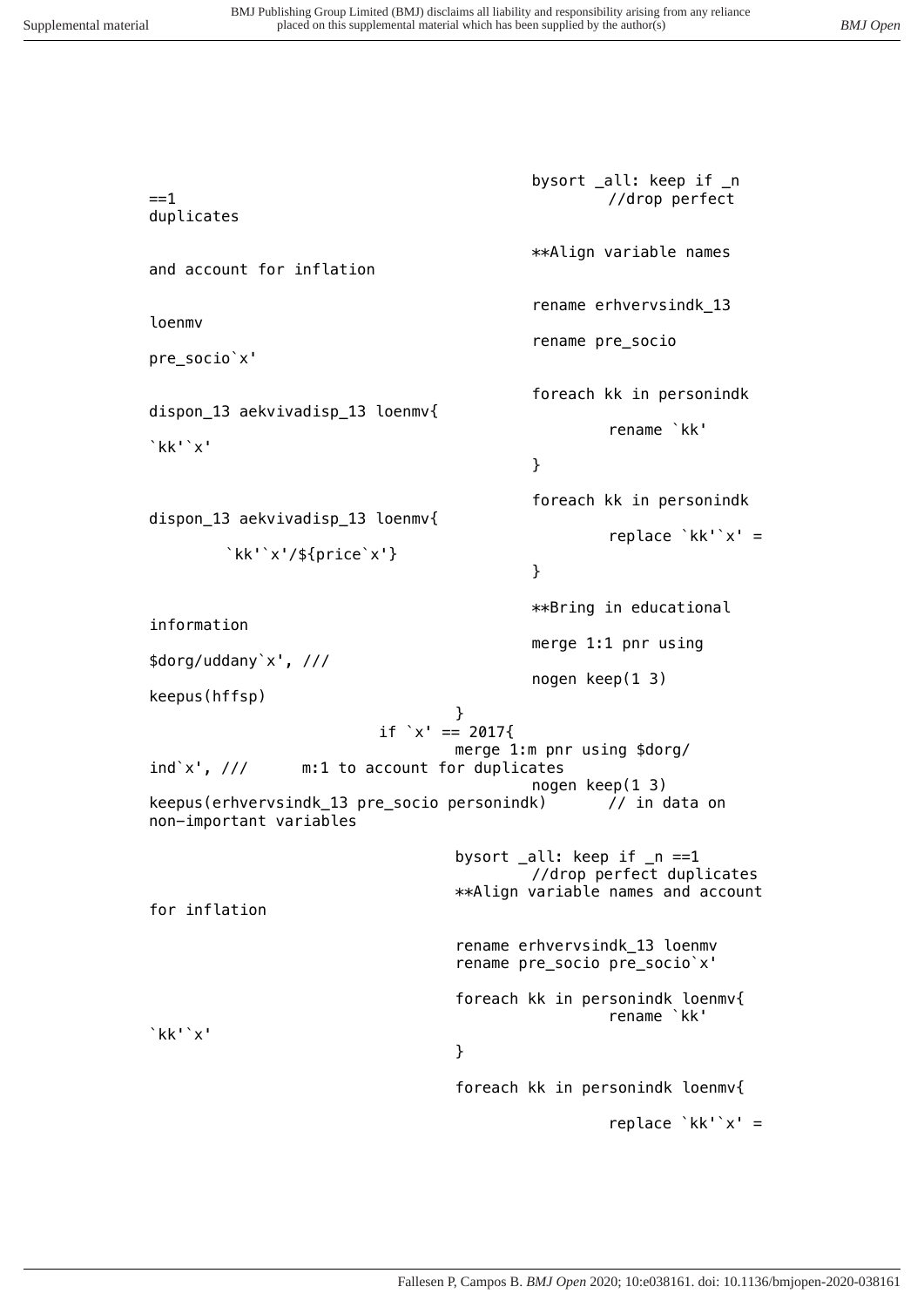*} \*\*Bring in educational information merge 1:1 pnr using \$dorg/ udda`x', /// nogen keep(1 3) keepus(hfaudd) rename hfaudd hfaudd`x' } } \*\*Reshape data to panel structure if `count'>= 2012 reshape long efalle alder koen loenmv pre\_socio personindk dispon\_13 aekvivadisp\_13 hffsp merge hfaudd , i(pnr) j(t) if `count' < 2012 reshape long efalle alder koen loenmv pre\_socio personindk dispon\_13 aekvivadisp\_13 hffsp merge i(pnr) j(t) gen count = t-`t' //variable for time to concussion for treatment gen control`time' =1 //control indicator save \$data/control\_temp, replace \*\*Build sample with treatment and control `time' for year `count' use \$data/sample\_temp append using \$data/control\_temp \*\*fixes control and treatment indicators replace control`time' = 0 if control`time'==. replace treatment = 0 if treatment==. \*\*Picks up changes to education variable if `count' >=2012{ tostring hfaudd, replace rename hfaudd start merge m:1 start using "\ \srvfsenas1\data\Formater\SAS formater i Danmarks Statistik\STATA\_datasaet\Disced\c\_udd\_niveau\_l1l2\_k.dta" , nogen keep(1 3) destring UDD, replace force \*\*Replace all with high scho0l degree or higher in HFAUDD to have HFFSP = 40000001 replace hffsp = 40000001 if t == 2017 & inrange(UDD,30,80) replace hffsp = 0 if t == 2017 & ! inrange(UDD,30,80) drop UDD start } sort pnr t*

*`kk'`x'/\${price`x'}*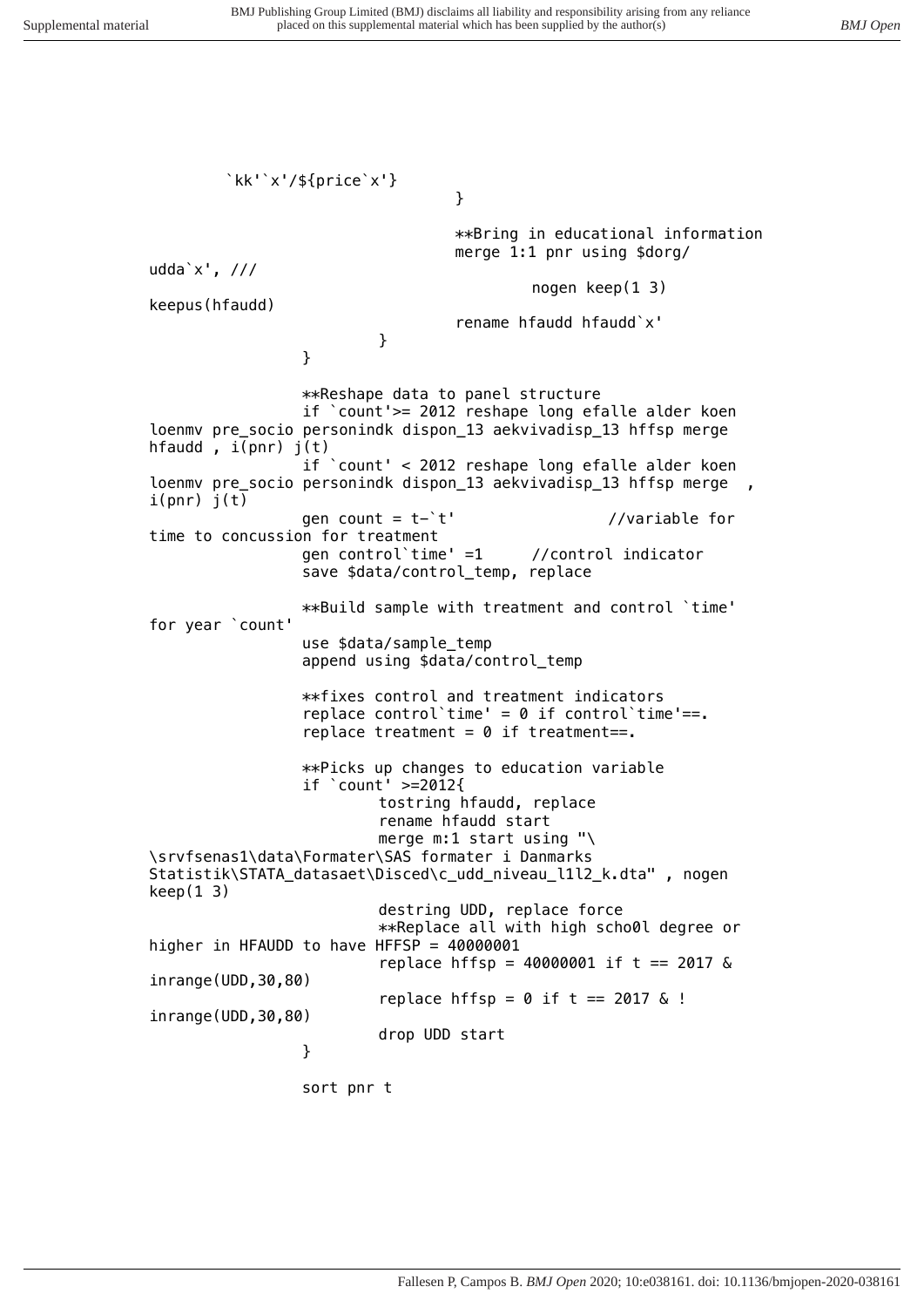```
save $data/sample_control_`count'_`time'.dta, 
replace
        }
}
forvalue time = 1/5{
        forvalue count =2003/2012{
                 if `time' ==1 & `count' ==2003 use $data/
sample_control_`count'_`time'.dta, clear
                 else append using $data/
sample_control_`count'_`time'.dta
                 if `time' ==5 & `count' ==2012 bysort pnr: keep if 
_n ==1
                 if `time' ==5 & `count' ==2012 count
        }
}
```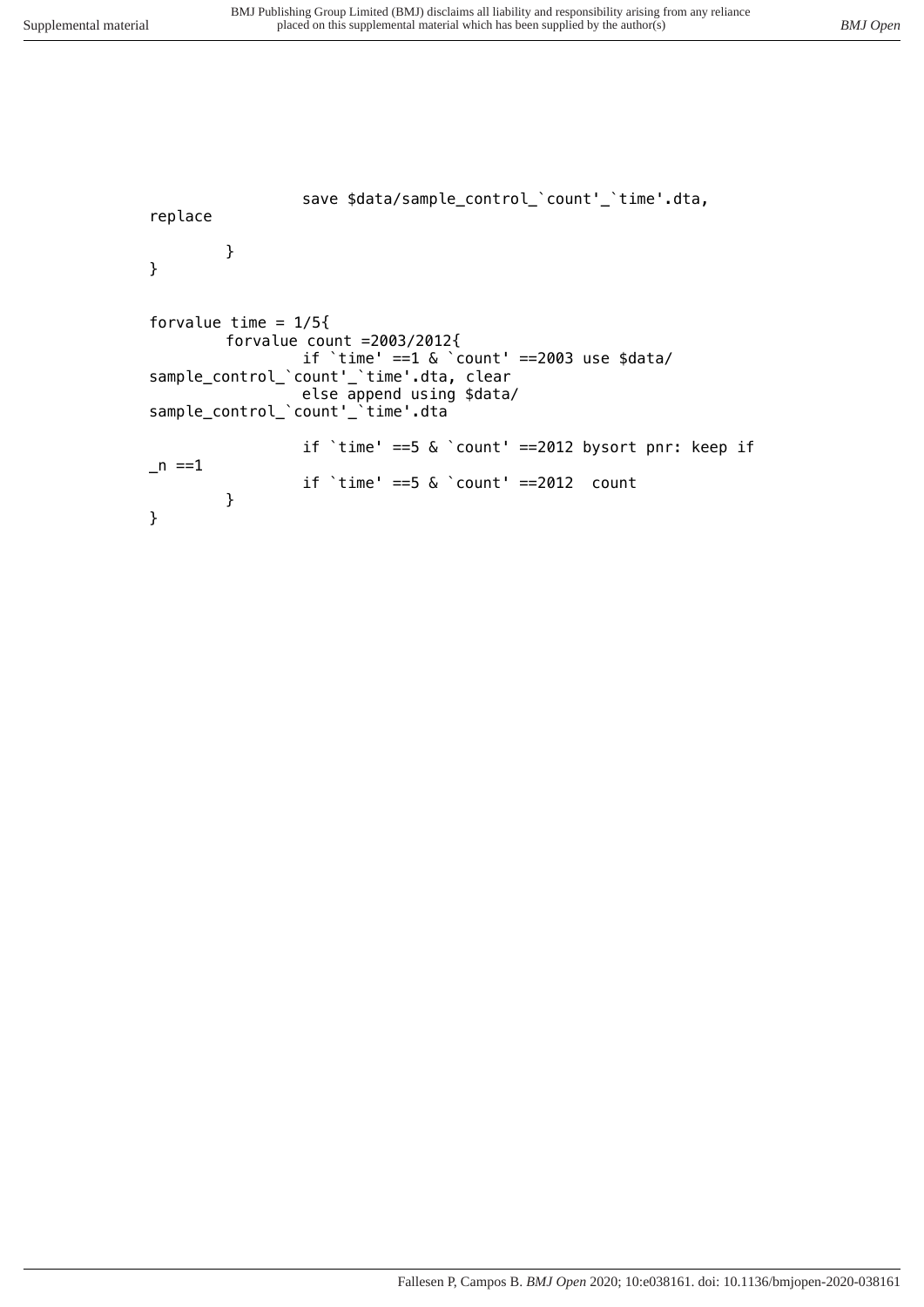clear

```
************
************
****Calculate share of year on public benefits and size
of benefit
             payments for Fallesen and Campos (2020)
******************
************
/*globals for price index to calculate income at 2015-level across
years*/
/*Price index obtained from www.dst.dk/en/statistik/emner/priser-og-
forbrug/forbrugeriser/nettoprisindeks */
qlobal price 1980 = .358global price 1981 = .398global price 1982 = .439global price 1983 = .466global price 1984 = .494global price 1985 = .517global price 1986 = .521global price 1987 = .537global price 1988 = .564global price 1989 = .594global price 1990 = .612global price 1991 = .628global price 1992 = .642global price 1993 = .651global price 1994 = .662global price 1995 = .674global price 1996 = .688global price 1997 = .703global price 1998 = .713global price 1999 = .728qlobal price 2000 = 751global price2001 = .769qlobal price2002 = .788qlobal price2003 = .806global price2004 = .817global price 2005 = .833global price2006 = .850global price2007 = .867global price2008 = .899
global price2009 = .917global price2010 = .936
global price 2011 = .960global price2012 = .978
```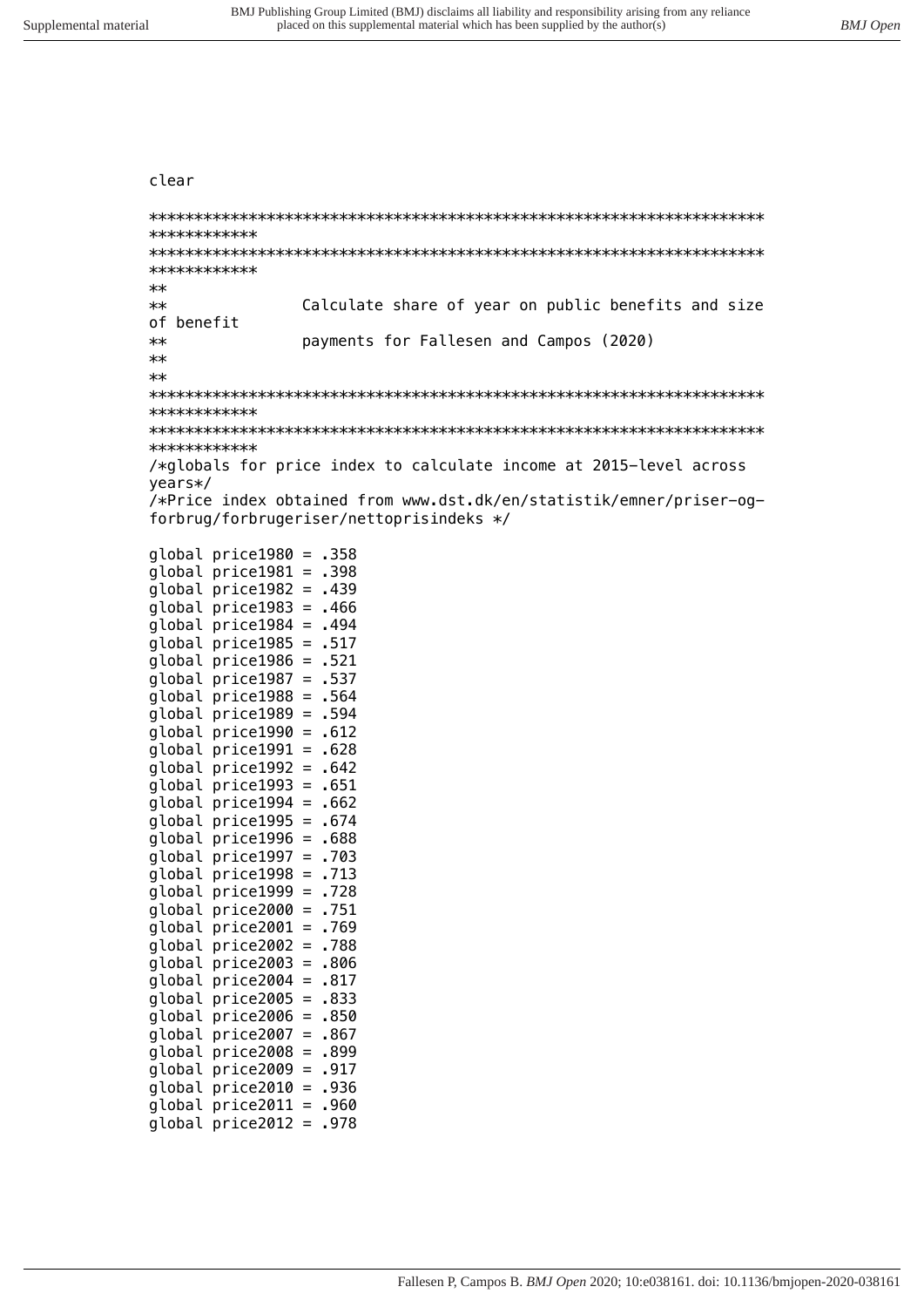```
global price2013 = .986
global price2014 = .994global price2015 =1.00
global price2016 =1.005
global price2017 =1.017
**Global for path to registry data
global dorg "e:/data/rawdata/706630"
*Global for processed data
global data "E:/data/workdata/706630/pf/FallesenCampos/data"
forvalue t=1996/2017{
        ** Read in data on social benefits recipiency share of 
weeks 
        ** from the DREAM database 
        use $dorg/dream`t'
        gen share =0forvalue y = 1/52{
                          if \forall v' < 10 replace share = share+1 if
y_0'<sup>'</sup> y' !=.
                          if \forall' > 9 replace share = share+1 if
y^{\prime} y' !=.
                          if `y' < 10 drop y_0`y'
                          if 'y' > 9 drop y'_y'}
        **Generate annual measure of share of year receiving social 
benefits
        replace share = share/52keep pnr share
        gen t = 't'if `t' > 1996 append using $data/temp.dta
        save $data/temp.dta, replace
}
forvalue t=1998/2017{
        **Read in information on size of different types of social
benefits
        if 't' < 2002{
                 use pnr syg_barsel_13 konthj arblhum pre_socio 
using $dorg/ind`t'.dta, clear
```
replace syg\_barsel\_13 = syg\_barsel\_13/\${price`t'} replace konthj = konthj /\${price`t'} replace arblhum =  $arblnum/$ \${price`t'} gen kont\_dag = konthj+arblhum drop konthj arblhum }

```
if `t' >= 2002 & `t' < 2013{
```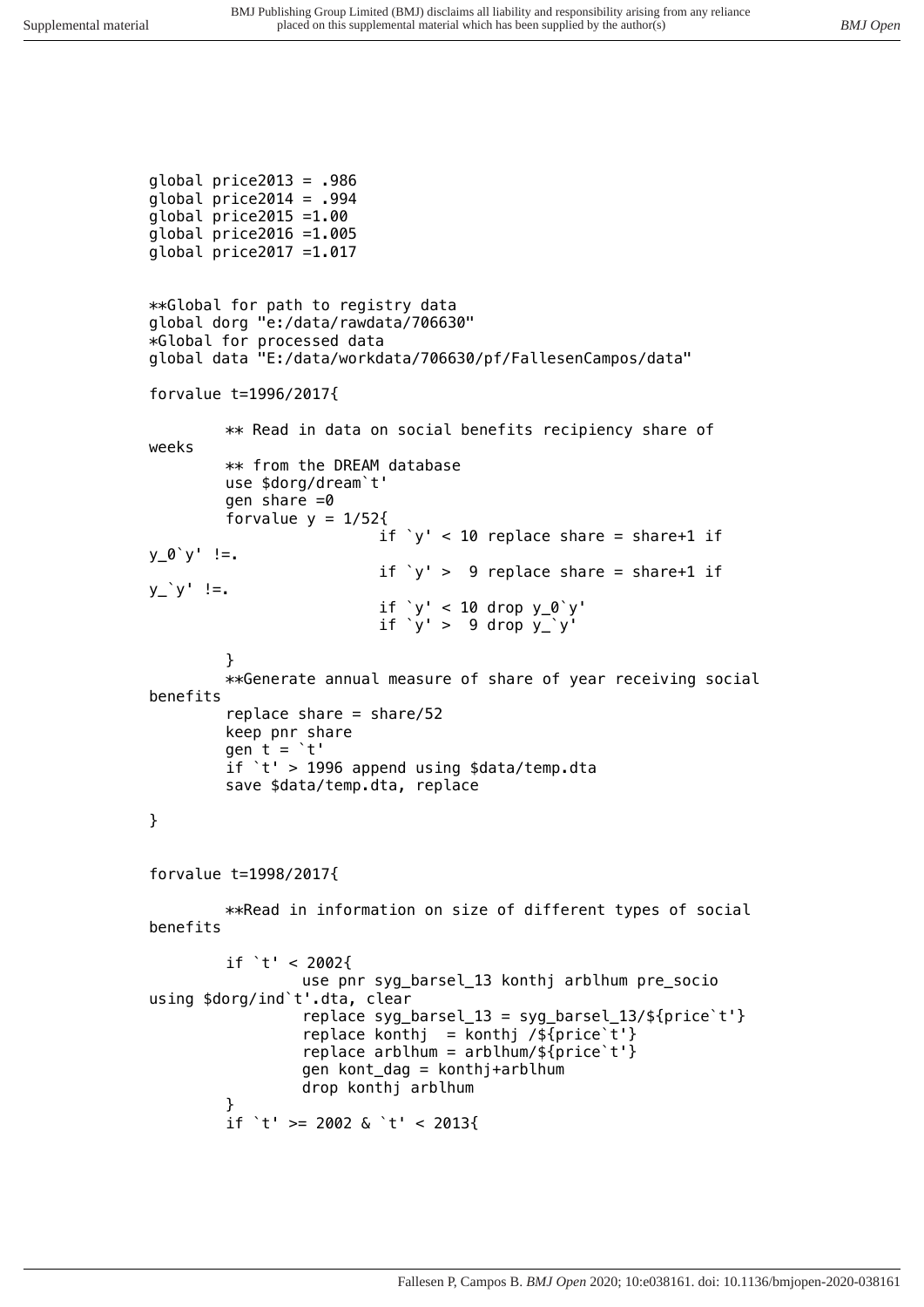```
use pnr syg_barsel_13 adagpagn konthj arblhum 
pre_socio using $dorg/ind`t'.dta, clear
                 replace syg_barsel_13 = syg_barsel_13/${price`t'}
                 replace adagpagn = adagpagn/${price`t'}
                 replace konthj = konthj /${price`t'}
                 replace arblhum = arblnum/${price`t'}
                 gen kont_dag = konthj+arblhum
                 drop konthj arblhum
        }
        if `t' >= 2013{
                 use pnr syg_barsel_13 adagpagn dagpenge_kontant_13 
pre_socio using $dorg/ind`t'.dta, clear
                 replace syg_barsel_13 = syg_barsel_13/${price`t'}
                 replace adagpagn = adagpagn/${price`t'}
                 replace dagpenge_kontant_13 = 
dagpenge_kontant_13 /${price`t'}
                 gen kont_dag = dagpenge_kontant_13-syg_barsel_13
                 drop dagpenge_kontant_13
        }
        gen t = 't'compress
        bysort pnr: keep if _n ==1
        if `t' > 1998 append using $data/temp2.dta
        if 't' == 2017{
                 sort pnr t 
        }
        save $data/temp2.dta, replace
```
}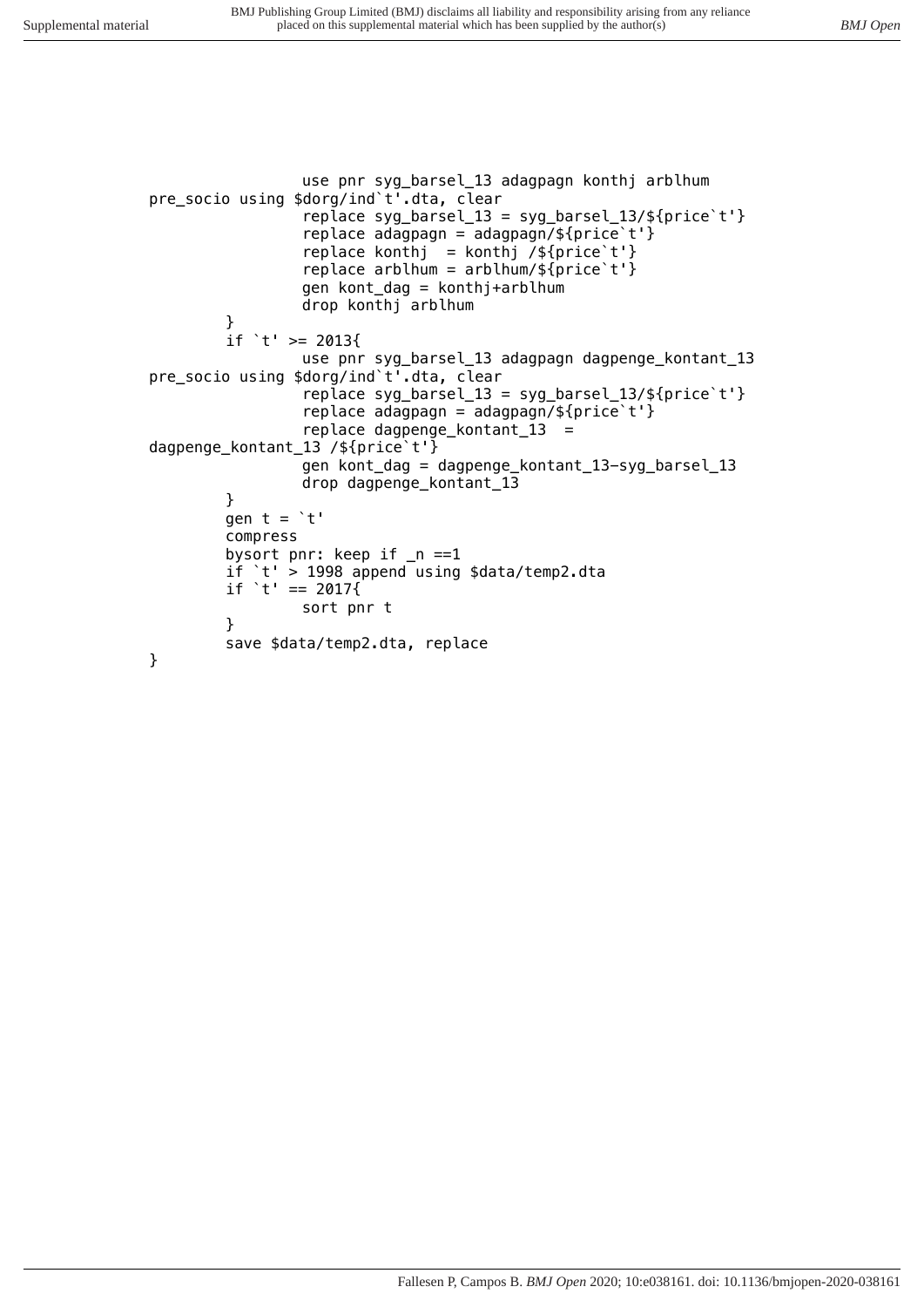```
clear all
***********
****This program geenrates figerus and results for
Fallesen & Campos (2020)
               study of concussion's impact on productivity
**measured through
**annual salary
*************
**Global for path to registry data
global dorg "E:/data/rawdata/706630"
*Global for processed data
global data "[home]/data"
*Global on figures
global highdef "[home]\highdef"
forvalue time = 1/5{
                              //for different control groups
                             // local for number of years
       local post\_period = 5observed post
                                                     \frac{1}{2}concussion for exposure group
       local endtime = 2017-'post_period'
                                             /*last year where
we allow for exposure event
                                                     t_0occur, in order to have long enough control
                                                     period.
Defined by latest year available data*/
       **Matrixes to capture estimates
                                     // For salary estimates
       matrix results = J(15,6,.)matrix results_p = J(15,6,.)// For Pr(salary=0)
estimates
                      = J(15, 6, .)// For time indicators
       matrix t
       forvalue count = 2003(1) endtime'{
               use $data/sample_control_'count'_'time', clear
               gen female = koen==2qui{
                      gen edu =0replace edu = 1 if inrange(hffsp,
20000000,39000000) | ///
```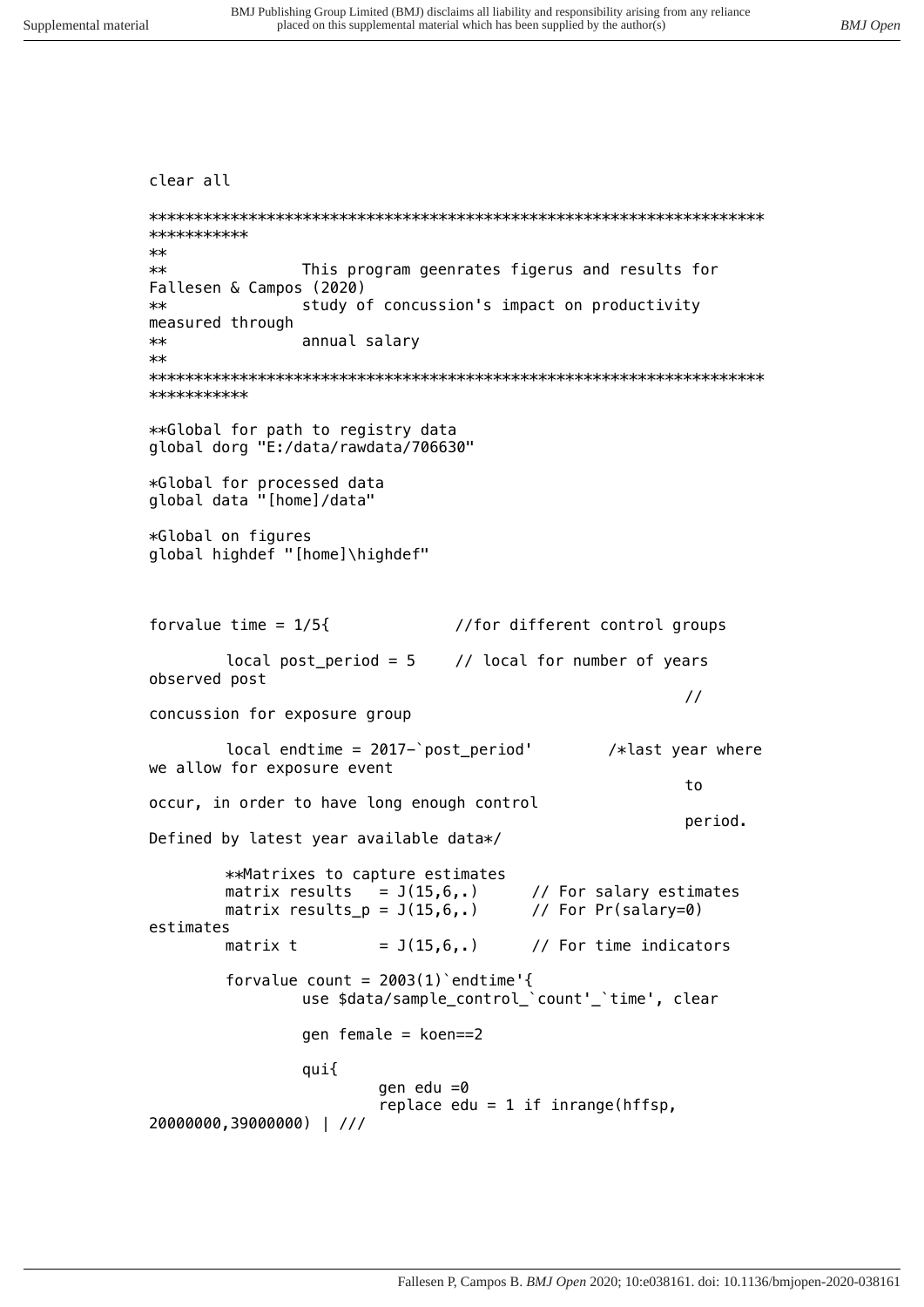*(hffsp >40000000 & hffsp!=.) } \*\*exclude individuals in years where they do not appear in data, \*\*due to either death or migration, as well as periods from when \*\*the control group sufer their concussion drop if merge ==1 | count > `time'-1 \*\*generate concussion variable gen treat = inrange(count,0,`time'-1) & treatment ==1 replace treat = time\_from\_incident if count ==0 & treatment ==1 \*\*Generate pre-concussion income difference for \*\*use in calculating marginal effects sum loenmv if count <0 & treatment ==0 local control =r(mean) sum loenmv if count <0 & treatment ==1 local treat =r(mean) sum loenmv if count>=0 & treatment ==0 local control\_post =r(mean) gen post = count >=0 \*\*estimate DiD model on salary reghdfe loenmv treat, abs(alder female post treatment edu year) cl(pnr) matrix b =e(b) //regression coefficient matrix V = e(V) // standard error^2 local n = `count'-2002 //time* matrix results[`n',1] = b[1,1]<br>matrix results[`n',2] = V[1,1]^.5 *matrix results['n'*,2] = *matrix results[`n',3] = b[1,1]/ (`control\_post'-(`control'-`treat')) matrix results[`n',4] = `n' } svmat results rename results1 est rename results2 se rename results3 marg rename results4 time replace time = time+(`time'-3)\*.1 //jitter estimates for graph*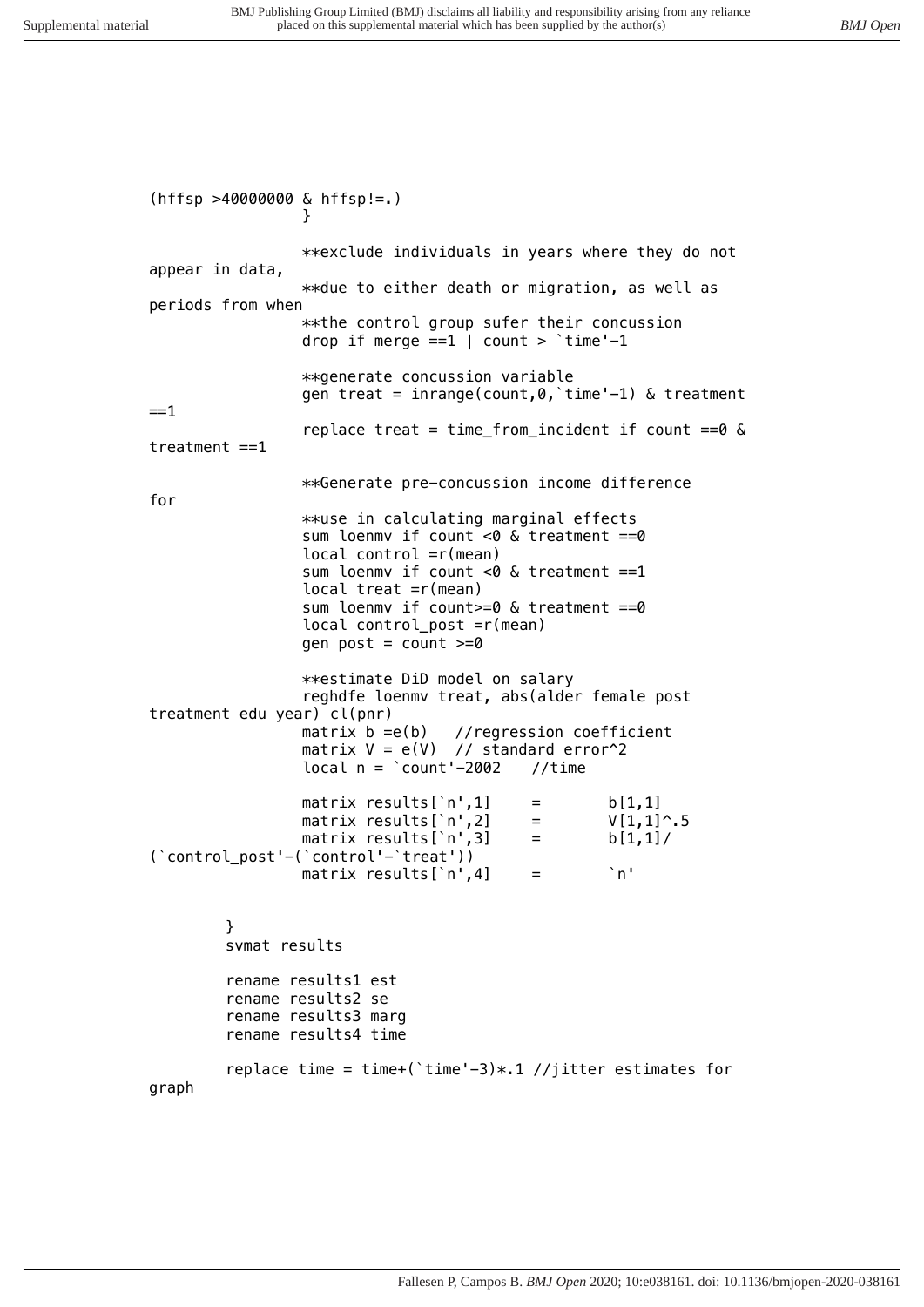```
keep est* se* marg* time
        keep if est !=.
        replace est = est/7446 //estimate measured as 1000 Euro
        replace se = se/7446 //S.E. measured as 1000 Euro
        gen upper = est+se*1.96 // Upper CI
        gen lower = est-se*1.96 // Lower CI
        gen control = `time' //indicate control group
        if `time' >1 append using $data/results.dta
        save $data/results.dta, replace
}
use $data/results.dta, clear
replace time = 2002+time
*reads in unemployment statistcis obtained from statistikbanken.dk/
en/
gen unemp = 5.8 if time ==2003
replace unemp = 5.8 if time ==2004
replace unemp = 5.1 if time ==2005
replace unemp = 3.9 if time ==2006
replace unemp = 2.7 if time ==2007
replace unemp = 1.9 if time ==2008
replace unemp = 3.6 if time ==2009
replace unemp = 4.2 if time ==2010
replace unemp = 4.0 if time ==2011
replace unemp = 4.5 if time ==2012
scatter est time if control ==1, mcolor(navy) yaxis(1) ysc(range(-4 
3) axis(1)) ylab(-4(1)3) || ///
scatter est time if control ==2, mcolor(blue) || ///
scatter est time if control ==3, mcolor(midblue) || ///
scatter est time if control ==4, mcolor(gray) || ///
scatter est time if control ==5, mcolor(ltblue) || ///
rspike upper lower time if control ==1, lcolor(navy) || ///
rspike upper lower time if control ==2, lcolor(blue) || ///
rspike upper lower time if control ==3, lcolor(midblue) || ///
rspike upper lower time if control ==4, lcolor(gray) || ///
rspike upper lower time if control ==5, lcolor(ltblue) || ///
line unemp time , lcolor(black) yaxis(2) ysc(range(0 6) axis(2)) 
ylab(0(1)6, axis(2)) ///
xsc(range(2002.5 2012.5)) xlab(2003(2)2012) ///
yline(0) ysize(10) xsize(12) graphr(c(white)) ///
xti("Year of concussion for exposure group") scale(.95) ///
legend(label(1 " Control," "{&Delta}=1 yr") ///
label(2 " Control," "{&Delta}=2 yr") ///
label(3 " Control," "{&Delta}=3 yr") ///
```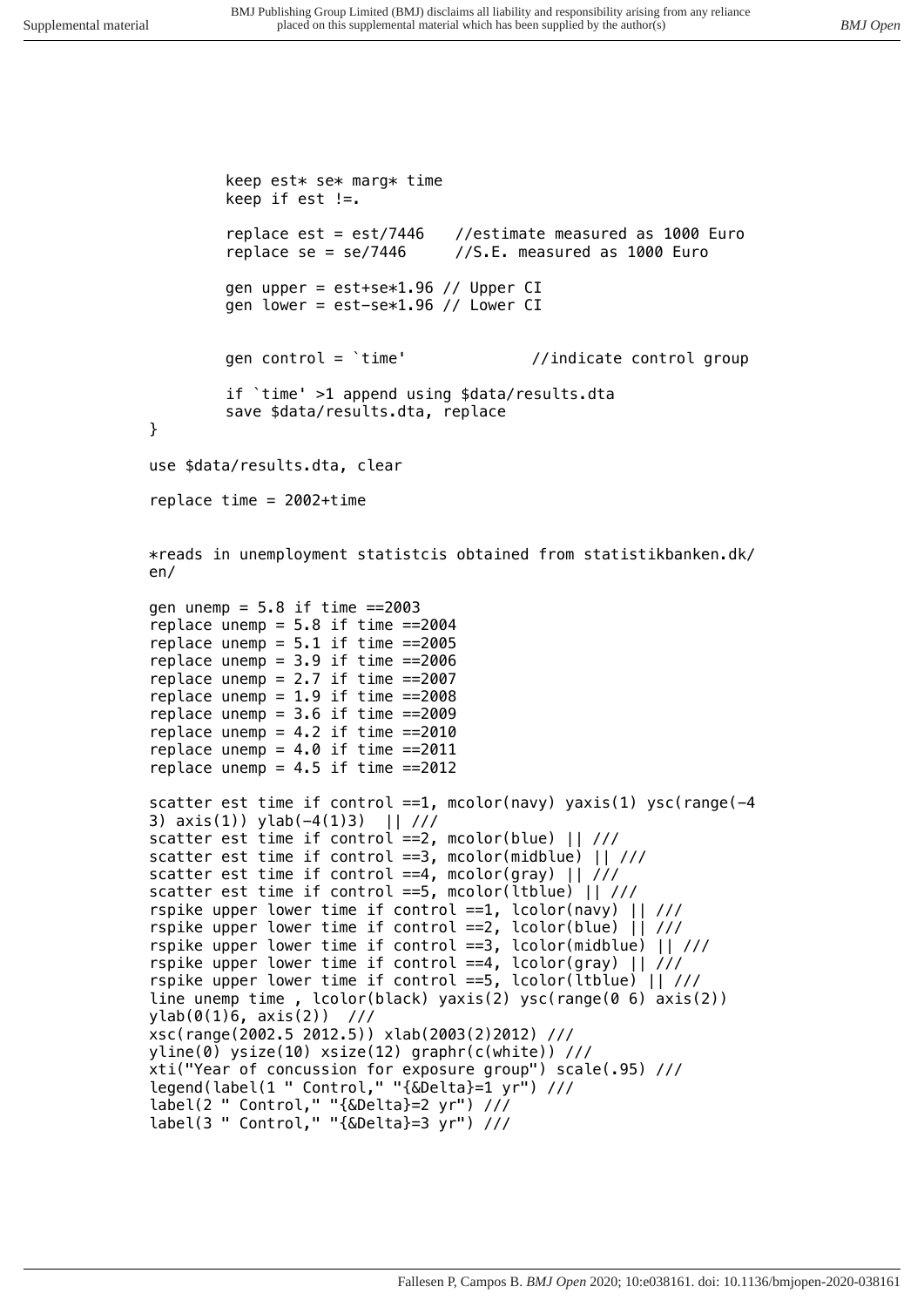```
label(4 " Control," "{&Delta}=4 yr") ///
label(5 " Control," "{&Delta}=5 yr") ///
label(6 "% Unemp." "of LF") ///
c(1) order(1 2 3 4 5 6) pos(3) size(small) ///
c(1) symx(4) region(lc(white))) ///
yti("Effect on Salary (in EUR 1K)", height(7) axis(1)) ///
yti("Percent of Full Time Uemployed among LF", height(7) axis(2)) 
graph export $highdef/marg_est.png, replace width(3900)
forvalue control_time=1/5{
        local end = 2012 // last incident year in data
        if `control_time' ==1 eststo clear
        **build dataset for joint estimate across years
        forvalue count=2003/`end'{
                 if `count'==2003{
                         use $data/
sample_control_`count'_`control_time'.dta, clear
                         gen time = `count' //incident year 
indicator
                 }
                 else append using $data/
sample_control_`count'_`control_time'.dta
                 replace time = `count' if time ==.
                 **exclude individuals in years where they do not 
appear in data, 
                 **due to either death or migration, as well as 
periods from when
                 **the control group sufer their concussion
                 drop if merge ==1 | count > `control_time'-1
        }
        gen female = koen==2
        //build ident, so we can multivariate cluster for 
individuals
        //who occur both as control and exposure during the period 
(id)
        bysort pnr time: gen helpx = _n ==1
        gen id= sum(helpx)
        drop helpx
        **Generate educational groups
        qui{
                 gen edu =0
                 replace edu = 1 if inrange(hffsp,20000000,39000000) 
| ///
                                                            (hffsp 
>40000000 & hffsp!=.)
```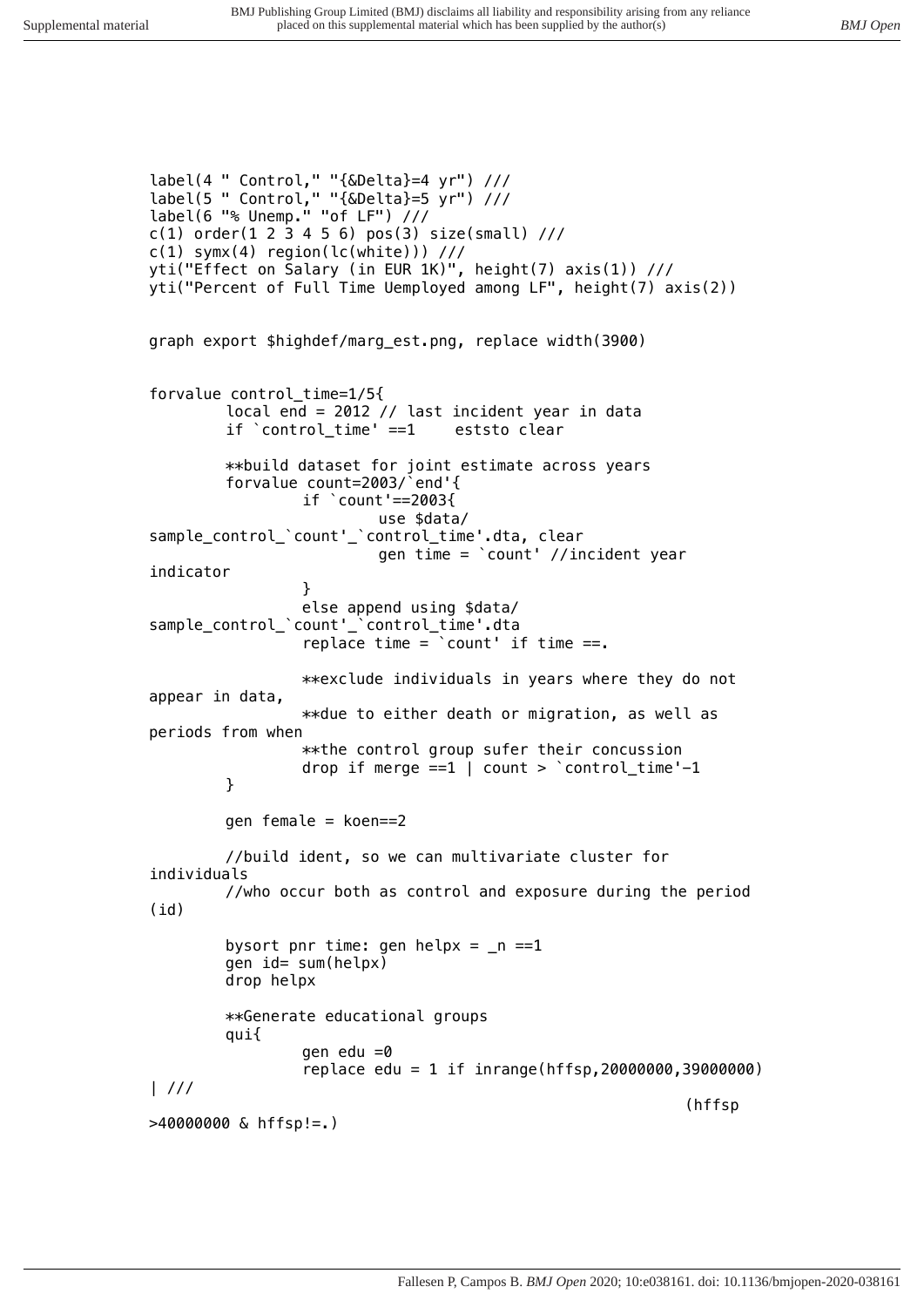*} \*\*Calculate number of observations for exposure and control count if count==0 & treatment ==1 local Ntreated = r(N) count if count==0 & treatment ==0 local Ncontrol = r(N) \*\*generate concussion variable gen treat = inrange(count,0,`control\_time'-1) & treatment ==1 replace treat = time\_from\_incident if count ==0 & treatment ==1 \*\*Generate pre-concussion income difference for \*\*use in calculating marginal effects sum loenmv if count <0 & treatment ==0 local control =r(mean) sum loenmv if count <0 & treatment ==1 local treat =r(mean) sum loenmv if count>=0 & treatment ==0 local control\_post =r(mean) forvalue t=-4/4{ local n = `t'\*-1 if `t' < -1 gen T\_`n' = treatment ==1 & count ==`t' if `t' > -1 gen T`t' = treatment ==1 & count ==`t' } \*\*estimate DiD model on salary reghdfe loenmv T\*, abs(alder female count time treatment edu) cl(pnr id) eststo est1\_`control\_time' if `control\_time'==1 matrix results = J(5,5,.) // matrix to capture results if `control\_time'==1 matrix results\_p = J(5,5,.) // matrix to capture results if `control\_time'==1 matrix results\_pre = J(5,5,.) // matrix to capture results matrix b = e(b) matrix V = e(V) local n = `control\_time' matrix results[`n',1] = b[1,1] / 7466 // capture beta results as 1K Euro matrix results[`n',2] = (V[1,1]^.5)/7466 // capture standard error as 1K Euro matrix results[`n',3] = b[1,1]/(`control\_post'- (`control'-`treat')) matrix results[`n',4] = `n' gen no\_lon = loenmv<1 //dummy for no salary*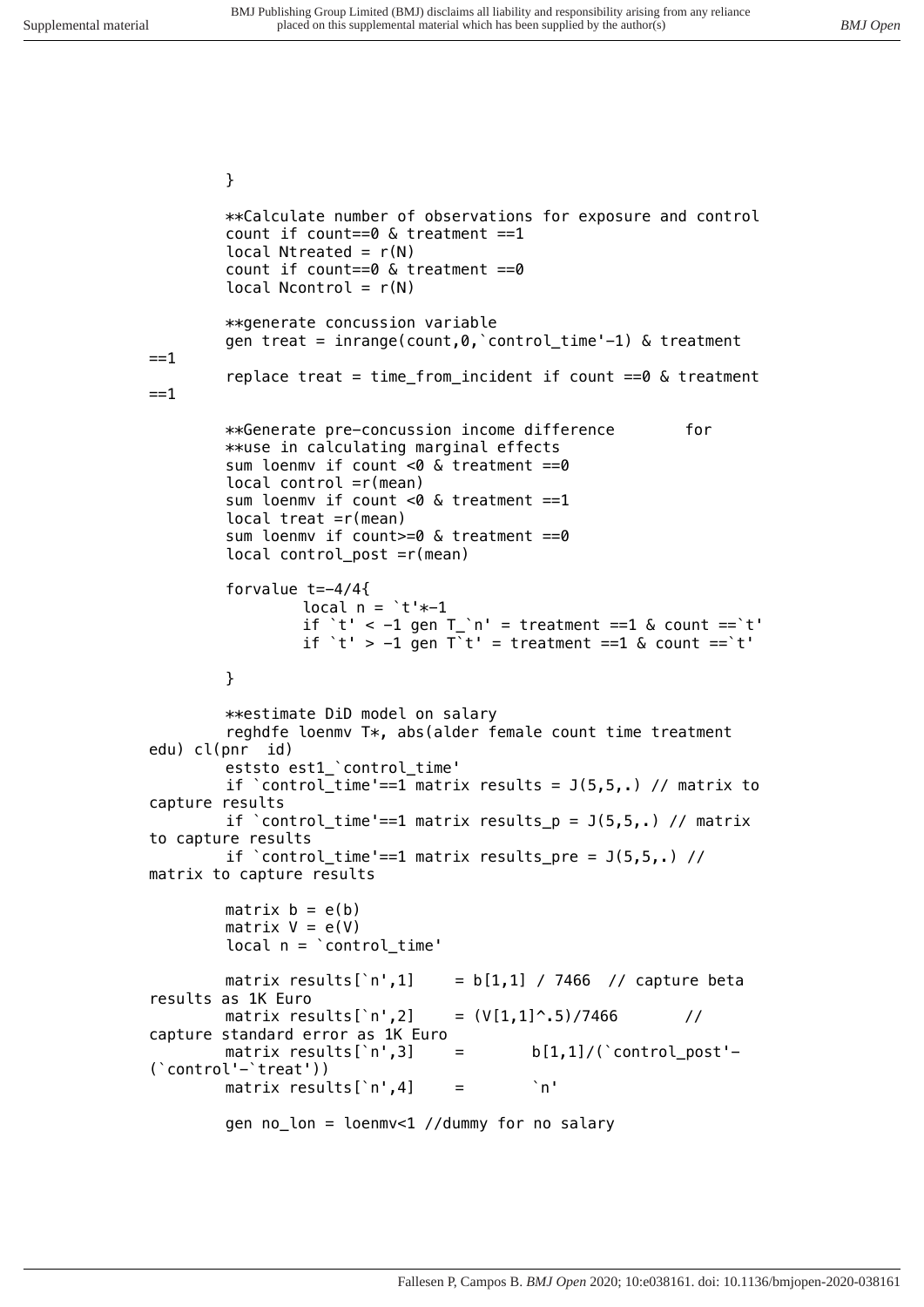```
**estimate DiD LP-model for pre-trends
         xi: reghdfe loenmv T*, abs(alder female count time 
treatment edu) cl(pnr id), if count <0
        eststo est3_`control_time'
        matrix b =e(b) //regression coefficient
        matrix V = e(V) // standard error^2
        matrix results_pre[`n',1] = b[1,1]<br>matrix results_pre[`n',2] = V[1,1]^.5
        matrix results_pre[`n',2] =
        matrix results_pre[`n',3] = b[1,1]/(`control_post'-
(`control'-`treat'))
        matrix results_pre[`n',4] = `n'
}
esttab est1_* using [home]/tables/dynamic1.rtf, ///
        replace se(1) b(1) compress nogap star(+ .1 * .05 ** .01 
*** .001) ///
        keep(T*)
esttab est2_* using [home]/tables/dynamic2.rtf, ///
        replace se(3) b(3) compress nogap star(+ .1 * .05 ** .01 
*** .001) ///
        keep(T*)
esttab est3_* using [home]/tables/pre_trends.rtf, ///
        replace se(3) b(3) compress nogap star(+ .1 * .05 ** .01 
*** .001) ///
        keep(T*)
forvalue control_time=1/5{
        local end = 2012 // last incident year in data
        if `control_time' ==1 eststo clear
        qui{
                 **build dataset for joint estimate across years
                 forvalue count=2003/`end'{
                          if `count'==2003{
                                   use $data/
sample_control_`count'_`control_time'.dta, clear
                                   gen time = `count' //incident year 
indicator
                          }
                          else append using $data/
sample_control_`count'_`control_time'.dta
                          replace time = `count' if time ==.
                          **exclude individuals in years where they 
do not appear in data, 
                          **due to either death or migration, as 
well as periods from when
                          **the control group sufer their concussion
```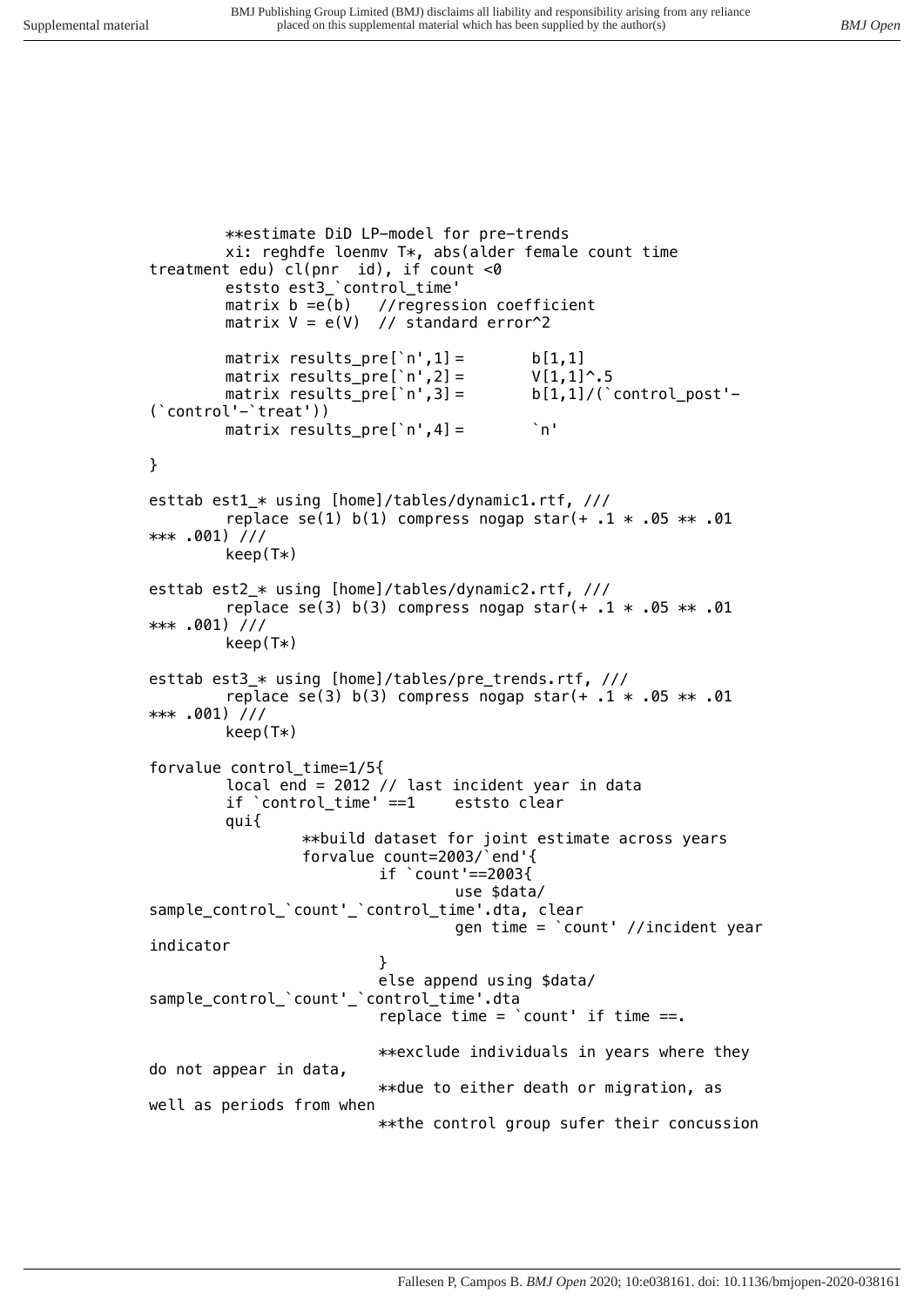*drop if merge ==1 | count > `control\_time'-1 } gen female = koen==2 \*\*Generate educational groups gen edu =0 replace edu = 1 if inrange(hffsp,20000000,39000000) | /// (hffsp >40000000 & hffsp!=.) //build ident, so we can multivariate cluster for individuals //who occur both as control and exposure during the period (id) bysort pnr time: gen helpx = \_n ==1 gen id= sum(helpx) drop helpx \*\*Calculate number of observations for exposure and control count if count==0 & treatment ==1 local Ntreated = r(N) count if count==0 & treatment ==0 local Ncontrol = r(N) \*\*generate concussion variable gen treat = inrange(count,0,`control\_time'-1) & treatment ==1 replace treat = time\_from\_incident if count ==0 & treatment ==1 \*\*Generate pre-concussion income difference for \*\*use in calculating marginal effects sum loenmv if count <0 & treatment ==0 local control =r(mean) sum loenmv if count <0 & treatment ==1 local treat =r(mean) sum loenmv if count>=0 & treatment ==0 local control\_post =r(mean) forvalue t=-4/4{ local n = `t'\*-1 if `t' < -1 gen T\_`n' = treatment ==1 & count ==`t' if `t' > -1 gen T`t' = treatment ==1 & count ==`t' }*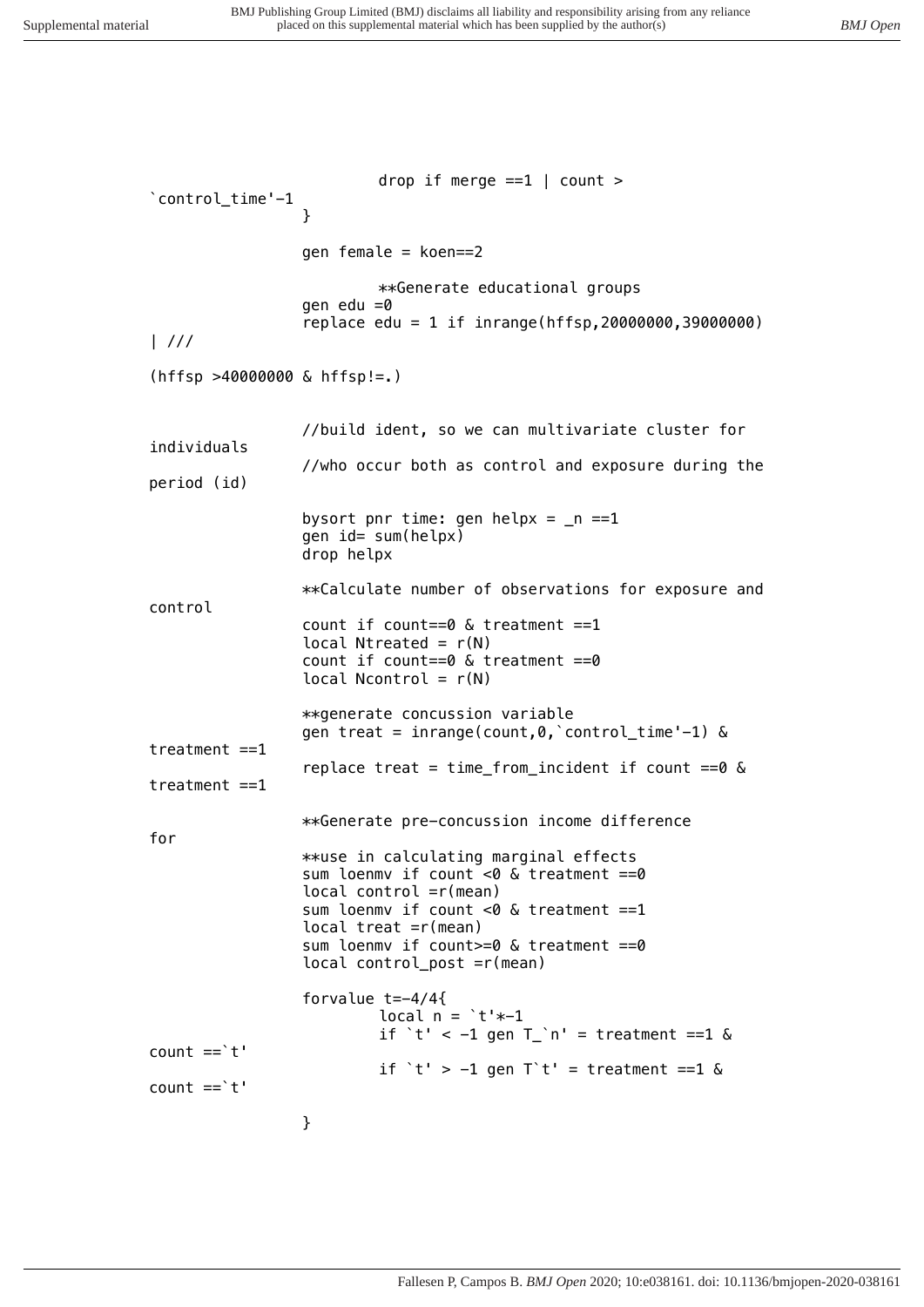```
gen post = count > -1
                **estimate DiD model on salary
                reghdfe loenmv treat, abs(alder female post time 
treatment edu) cl(pnr id)
                eststo est1_`control_time'
                if `control_time'==1 matrix results = J(5,5,.) // 
matrix to capture results
                if `control_time'==1 matrix results_p = J(5,5,.) // 
matrix to capture results
                matrix b = e(b)
                matrix V = e(V)
                local n = `control_time'
                matrix results[`n',1] = b[1,1] / 7466 // 
capture beta results as 1K Euro
                matrix results[`n',2] = (V[1,1]^.5)/
7466 // capture standard error as 1K Euro
                matrix results[`n',3] = b[1,1]/
(`control_post'-(`control'-`treat'))
                matrix results[`n',4] = `n'
        }
        *examining balance of samples
        di in ye `control_time'
        bysort treatment: sum female alder edu if count ==0
}
svmat results
gen upper = results1+results2*1.96
gen lower = results1-results2*1.96
scatter results1 results4 if results4 ==1, mcolor(navy) || ///
scatter results1 results4 if results4 ==2, mcolor(navy) || ///
scatter results1 results4 if results4 ==3, mcolor(navy) || ///
scatter results1 results4 if results4 ==4, mcolor(navy) || ///
scatter results1 results4 if results4 ==5, mcolor(navy) || ///
rspike upper lower results4 if results4 ==1, lcolor(navy) || ///
rspike upper lower results4 if results4 ==2, lcolor(navy) || ///
rspike upper lower results4 if results4 ==3, lcolor(navy) || ///
rspike upper lower results4 if results4 ==4, lcolor(navy) || ///
rspike upper lower results4 if results4 ==5, lcolor(navy) ///
ysc(range(-2 1)) ylab(-2(.5)1) ///
xsc(range(.5 5.5)) xlab(1(1)5) ///
yline(0) ysize(10) xsize(12) graphr(c(white)) ///
xti("Years between exposure and control incident") scale(.95) ///
```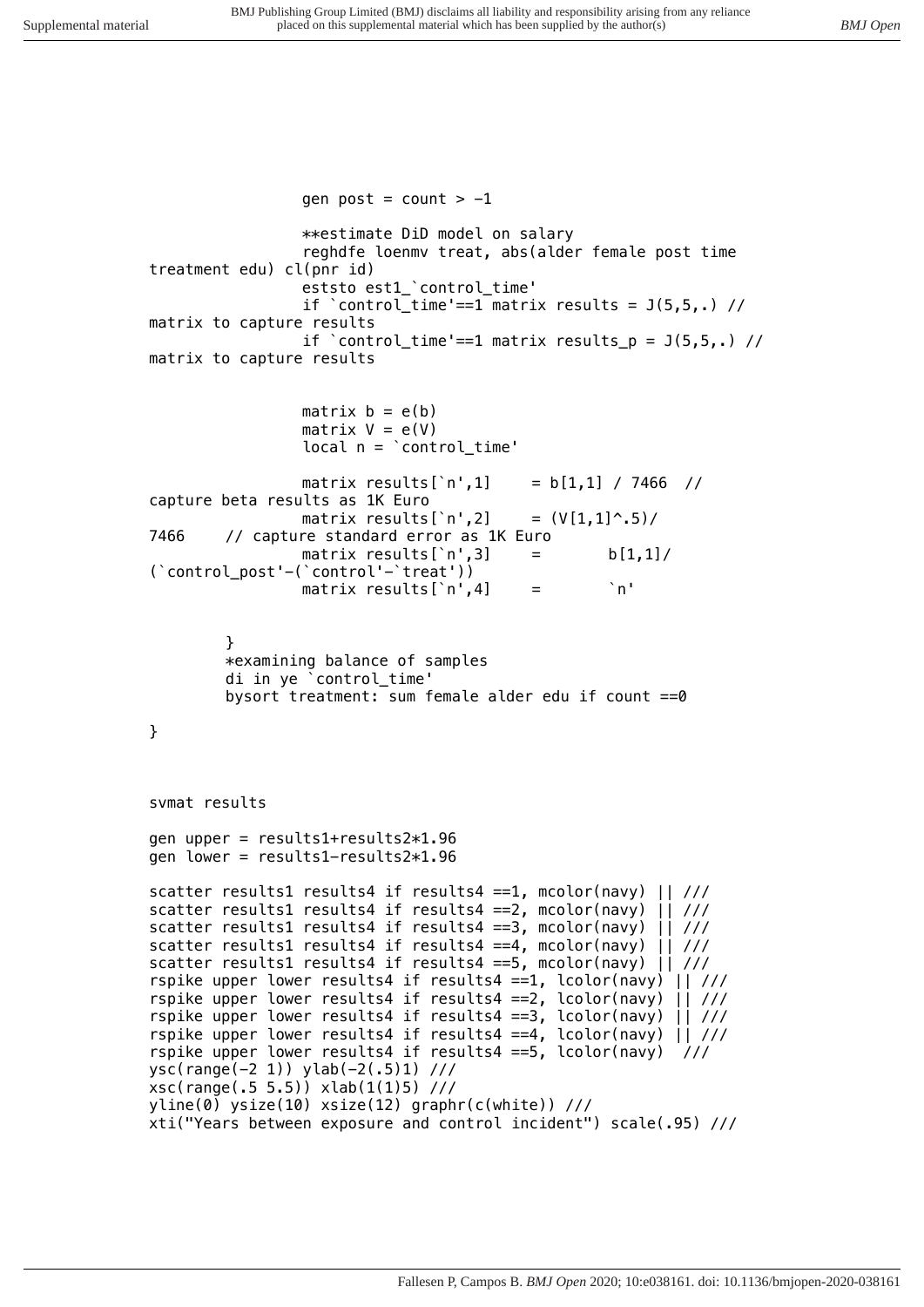*legend(label(1 " Control," "{&Delta}=1 yr") /// label(2 " Control," "{&Delta}=2 yr") /// label(3 " Control," "{&Delta}=3 yr") /// label(4 " Control," "{&Delta}=4 yr") /// label(5 " Control," "{&Delta}=5 yr") /// c(1) order(1 2 3 4 5) pos(3) size(small) /// c(1) symx(4) region(lc(white))) /// yti("Effect in 1K Euro ({&delta}{subscript: Salary})", height(7)) /// legend(off) graph export \$highdef/est2003\_2011.png, replace width(3900) \*\*Reports marginal effects for period 2003-2011 in percent gen upper2 = (results3+results2/(results1/results3)\*1.96)\*100 gen lower2 = (results3-results2/(results1/results3)\*1.96)\*100 replace results3 = results3\*100 scatter results3 results4 , mcolor(navy) || /// rspike upper2 lower2 results4, lcolor(navy) /// ysc(range(-5 0)) ylab(-5(.5)0) /// xsc(range(.5 5.5)) xlab(1(1)5) /// yline(0) ysize(10) xsize(12) graphr(c(white)) /// /\*title("Percentage change in salary, 2003-10")\*/ /// yti("Salary change (in %)", height(7)) /// xti("Years between exposure and control incident") scale(.95) /// legend(label(1 " Control," "{&Delta}=1 yr") /// label(2 " Control," "{&Delta}=2 yr") /// label(3 " Control," "{&Delta}=3 yr") /// label(4 " Control," "{&Delta}=4 yr") /// label(5 " Control," "{&Delta}=5 yr") /// c(1) order(1 2 3 4 5) pos(3) size(small) /// c(1) symx(4) region(lc(white))) legend(off) /\* note("Marginal effects for exposure dummy across spacing of control groups. Decrease " /// "calculated by dividing {&delta} with the normalized control groups' average salary " /// "post-concussion. Control groups suffer concussions 1, 2, 3, 4, and 5 years (&Delta) after" /// "the exposure group. Both control and exposure group are 30-49 years of age when" /// "exposure group suffers concussion. 95% confidence intervals.")\*/ graph export \$highdef/marginal2003\_2011.png, replace width(3900)*

*\*\*\*\*\*\*\*\*\*\*\*\*\*\*\*\*\*\*\*\*\*\*\*\*\*\*\*\*\*\*\*\*\*\*\*\*\*\*\*\*\*\*\*\*\*\*\*\*\*\*\*\*\*\*\*\*\*\*\*\*\*\*\*\*\*\*\*\* \*\*\*\*\*\*\*\*\*\*\* \*\**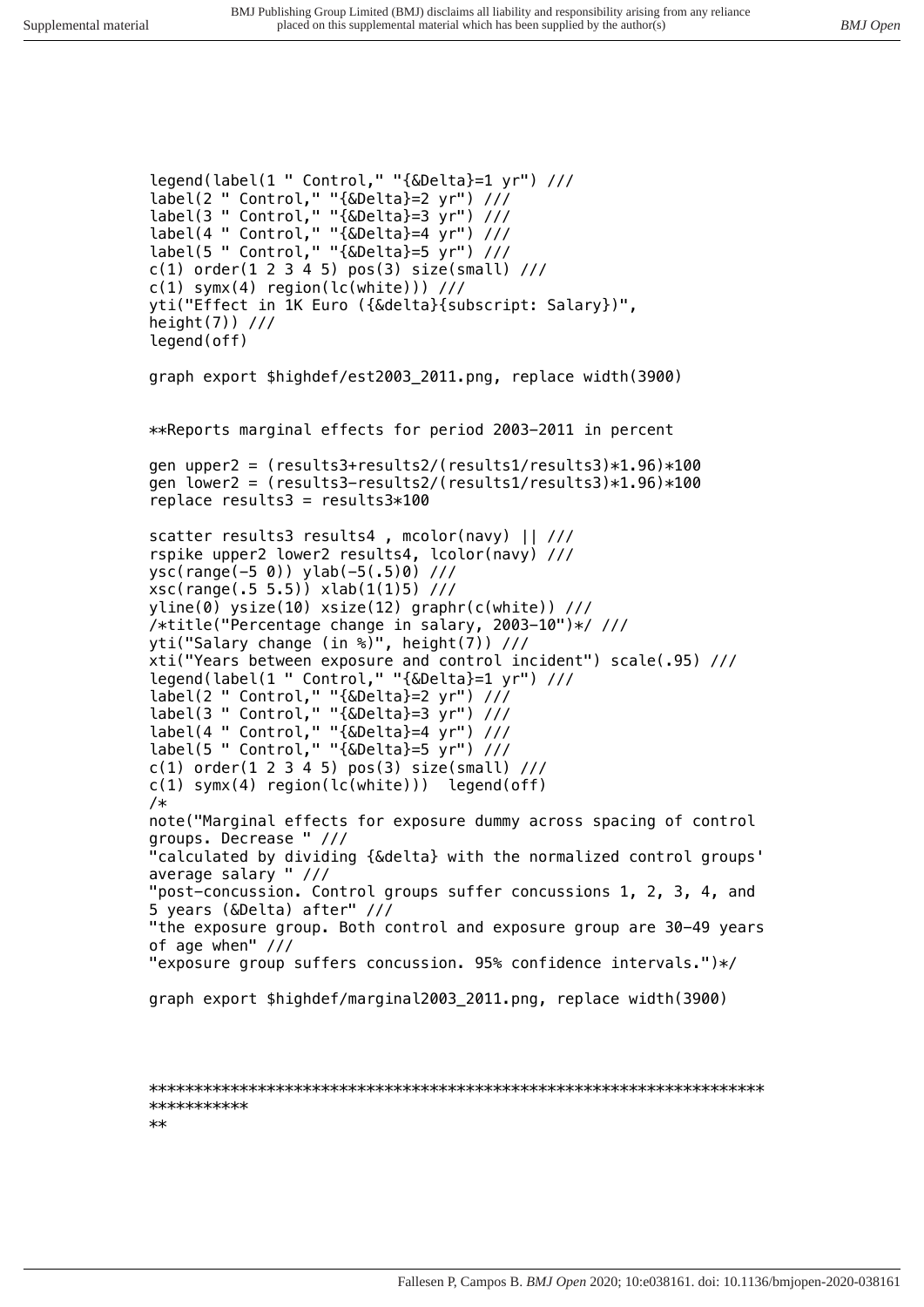*\*\* Results for individuals with at least highschool \*\* \*\* \*\*\*\*\*\*\*\*\*\*\*\*\*\*\*\*\*\*\*\*\*\*\*\*\*\*\*\*\*\*\*\*\*\*\*\*\*\*\*\*\*\*\*\*\*\*\*\*\*\*\*\*\*\*\*\*\*\*\*\*\*\*\*\*\*\*\*\* \*\*\*\*\*\*\*\*\*\*\* forvalue control\_time=1/5{ local end = 2012 // last incident year in data \*\*build dataset for joint estimate across years forvalue count=2003/`end'{ if `count'==2003{ use \$data/ sample\_control\_`count'\_`control\_time'.dta, clear gen time = `count' //incident year indicator } else append using \$data/ sample\_control\_`count'\_`control\_time'.dta replace time = `count' if time ==. \*\*exclude individuals in years where they do not appear in data, \*\*due to either death or migration, as well as periods from when \*\*the control group sufer their concussion drop if merge ==1 | count > `control\_time'-1 } gen female = koen==2 \*\*Generate educational groups qui{ gen edu =0 replace edu = 1 if inrange(hffsp,20000000,39000000) | /// (hffsp >40000000 & hffsp!=.) } keep if edu==1 //build ident, so we can multivariate cluster for individuals //who occur both as control and exposure during the period (id) bysort pnr time: gen helpx = \_n ==1 gen id= sum(helpx) drop helpx help*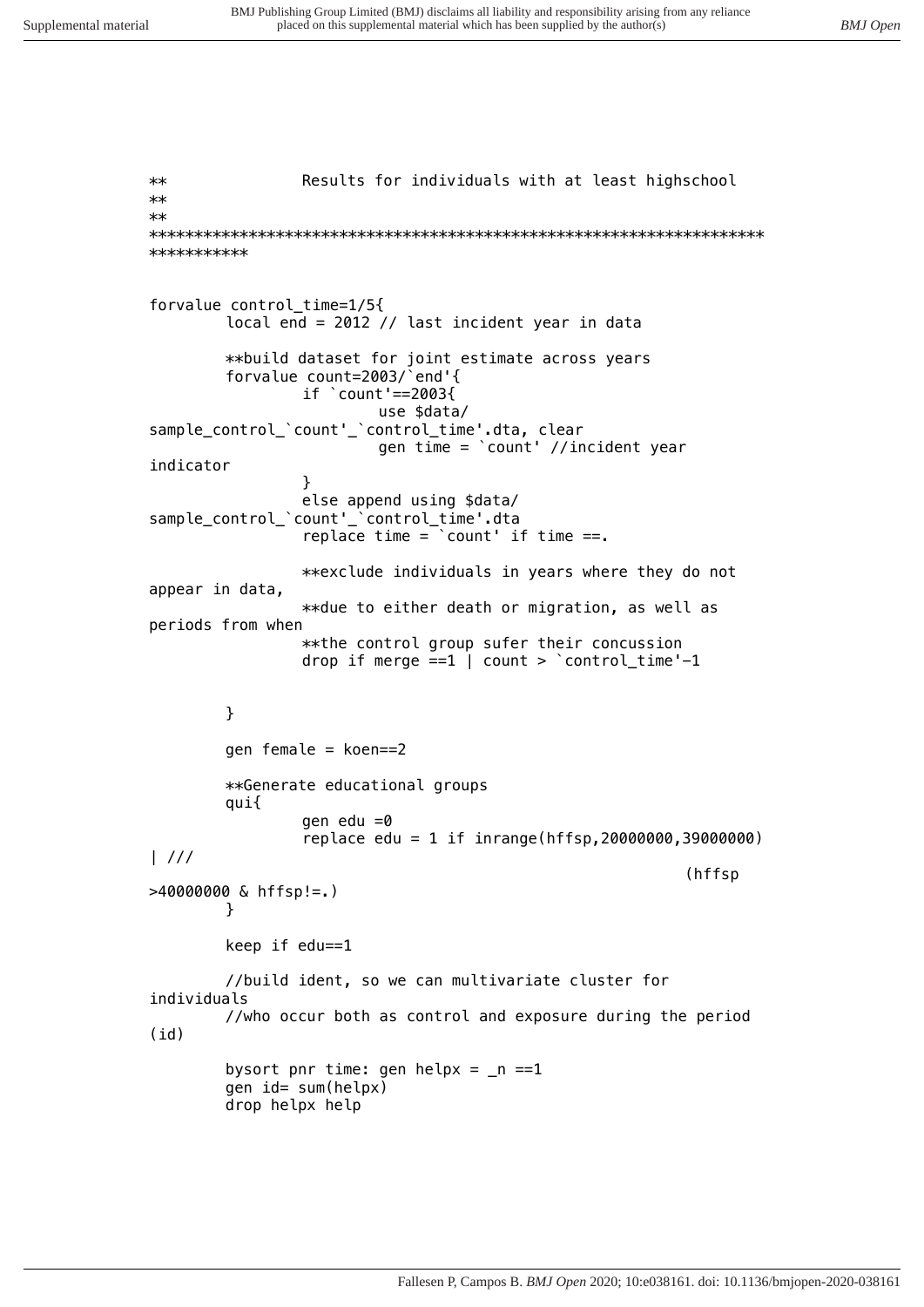\*\*Calculate number of observations for exposure and control count if count==0  $\&$  treatment ==1 local Ntreated =  $r(N)$ count if count== $0 \& treatment == 0$ local Ncontrol =  $r(N)$ \*\*generate concussion variable gen treat = inrange(count, 0, `control\_time'-1) & treatment  $=$  $=$ 1 replace treat = time from incident if count == $0$  & treatment  $==1$ for \*\*Generate pre-concussion income difference \*\*use in calculating marginal effects sum loenmy if count  $<0$  & treatment ==0  $local control = r(mean)$ sum loenmy if count <0  $\&$  treatment == 1 local treat  $=r(mean)$ sum loenmy if count>=0 & treatment ==0 local control\_post =r(mean) gen post =  $count$  >=0 \*\*estimate DiD model on salary xi: reghdfe loenmv treat, abs(alder female post time treatment) cl(id pnr) if  $\text{'control_time'} == 1 matrix results\_edu = J(5,5,.) //$ matrix to capture results if  $\text{'control_time'} == 1 matrix results_p.edu = J(5,5,.) //$ matrix to capture results  $matrix b = e(b)$ matrix  $V = e(V)$  $local n = 'control_time'$ matrix results\_edu[`n',1]  $= b[1,1] / 7466$  // capture beta results as 1K Euro matrix results\_edu[ $n',2$ ]  $=$   $(V[1,1]$   $\cdot$   $.5)$  / 7466 // capture standard error as 1K Euro matrix results edul'n'.3] =  $b[1,1]/$  ( `control\_post'- $('control'-'treat'))$  $^{\circ}$ n' matrix results\_edu[ $'n', 4] =$  $\mathcal{F}$ \*\*\*\*\*\*\*\*\*\*\*  $**$ Results for individuals with no high school+  $**$  $\star\star$  $**$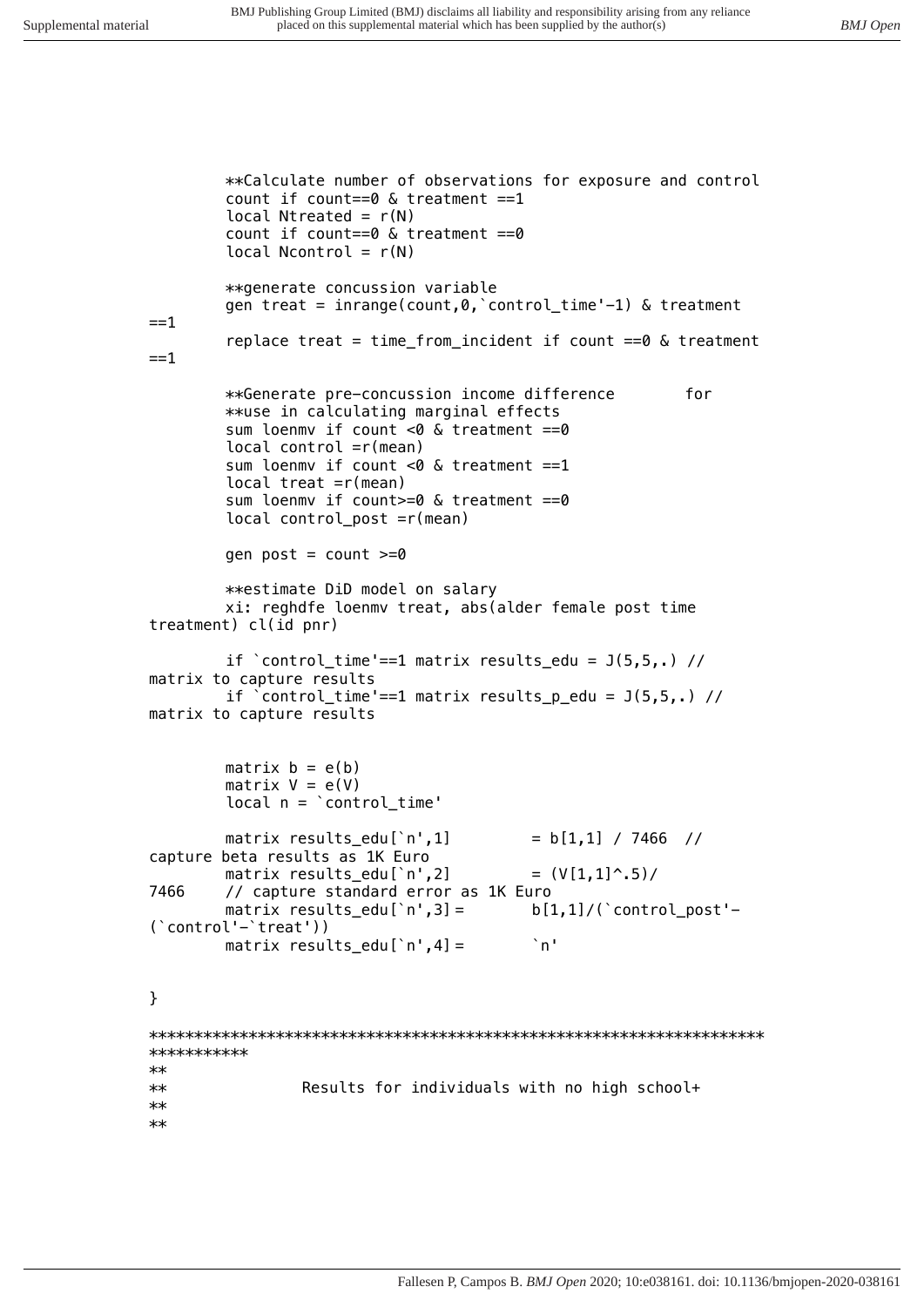\*\*\*\*\*\*\*\*\*\*\* forvalue control time=1/5{ local end =  $2012$  // last incident year in data \*\*build dataset for joint estimate across years forvalue count=2003/`end'{ if  $\degree$  count '==2003{ use \$data/ sample\_control\_'count'\_'control\_time'.dta, clear gen time =  $\text{count}$  //incident year indicator  $\mathcal{E}$ else append using \$data/ sample control `count'\_'control\_time'.dta replace time =  $\text{count}$  if time ==. \*\*exclude individuals in years where they do not appear in data, \*\*due to either death or migration, as well as periods from when \*\* the control group sufer their concussion drop if merge  $==1$  | count >  $\textdegree$  control\_time'-1  $\mathcal{E}$ gen female =  $koen==2$ //build ident, so we can multivariate cluster for individuals //who occur both as control and exposure during the period  $(hf)$ bysort pnr time: gen helpx =  $_n$  ==1 gen id= sum(helpx) drop helpx help \*\*Generate educational groups qui{ gen edu  $=0$ replace edu = 1 if inrange(hffsp, 20000000, 39000000)  $\frac{1}{1}$ (hffsp  $>40000000$  & hffsp!=.)  $\mathcal{F}$ keep if edu==0

\*\*Calculate number of observations for exposure and control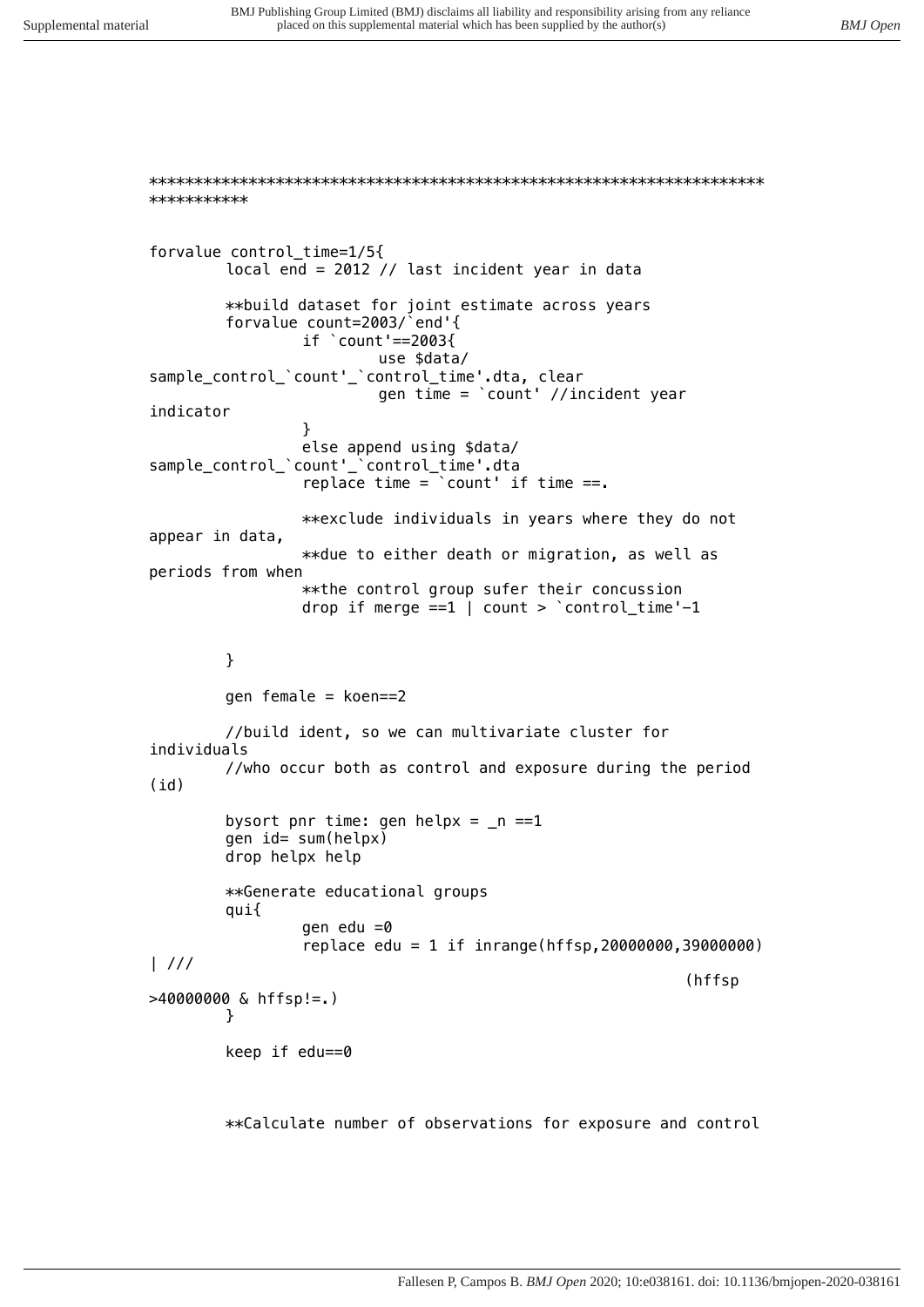*count if count==0 & treatment ==1 local Ntreated = r(N) count if count==0 & treatment ==0 local Ncontrol = r(N) \*\*generate concussion variable gen treat = inrange(count,0,`control\_time'-1) & treatment ==1 replace treat = time\_from\_incident if count ==0 & treatment ==1 \*\*Generate pre-concussion income difference for \*\*use in calculating marginal effects sum loenmv if count <0 & treatment ==0 local control =r(mean) sum loenmv if count <0 & treatment ==1 local treat =r(mean) sum loenmv if count>=0 & treatment ==0 local control\_post =r(mean) gen post = count >=0 \*\*estimate DiD model on salary xi: reghdfe loenmv treat, abs(alder female post time treatment) cl(id pnr) if `control\_time'==1 matrix results\_noedu = J(5,5,.) // matrix to capture results if `control\_time'==1 matrix results\_p\_noedu = J(5,5,.) // matrix to capture results matrix b = e(b) matrix V = e(V) local n = `control\_time' matrix results\_noedu[`n',1] = b[1,1] / 7466 // capture beta results as 1K Euro matrix results\_noedu[`n',2] = (V[1,1]^.5)/ 7466 // capture standard error as 1K Euro matrix results\_noedu[`n',3] = b[1,1]/ (`control\_post'-(`control'-`treat')) matrix results\_noedu[`n',4] = `n' } \*\*\*\*\*\*\*\*\*\*\*\*\*\*\*\*\*\*\*\*\*\*\*\*\*\*\*\*\*\*\*\*\*\*\*\*\*\*\*\*\*\*\*\*\*\*\*\*\*\*\*\*\*\*\*\*\*\*\*\*\*\*\*\*\*\*\*\* \*\*\*\*\*\*\*\*\*\*\* \*\* \*\* Draw figure for subgroups \*\* \*\* \*\*\*\*\*\*\*\*\*\*\*\*\*\*\*\*\*\*\*\*\*\*\*\*\*\*\*\*\*\*\*\*\*\*\*\*\*\*\*\*\*\*\*\*\*\*\*\*\*\*\*\*\*\*\*\*\*\*\*\*\*\*\*\*\*\*\*\**

*\*\*\*\*\*\*\*\*\*\*\**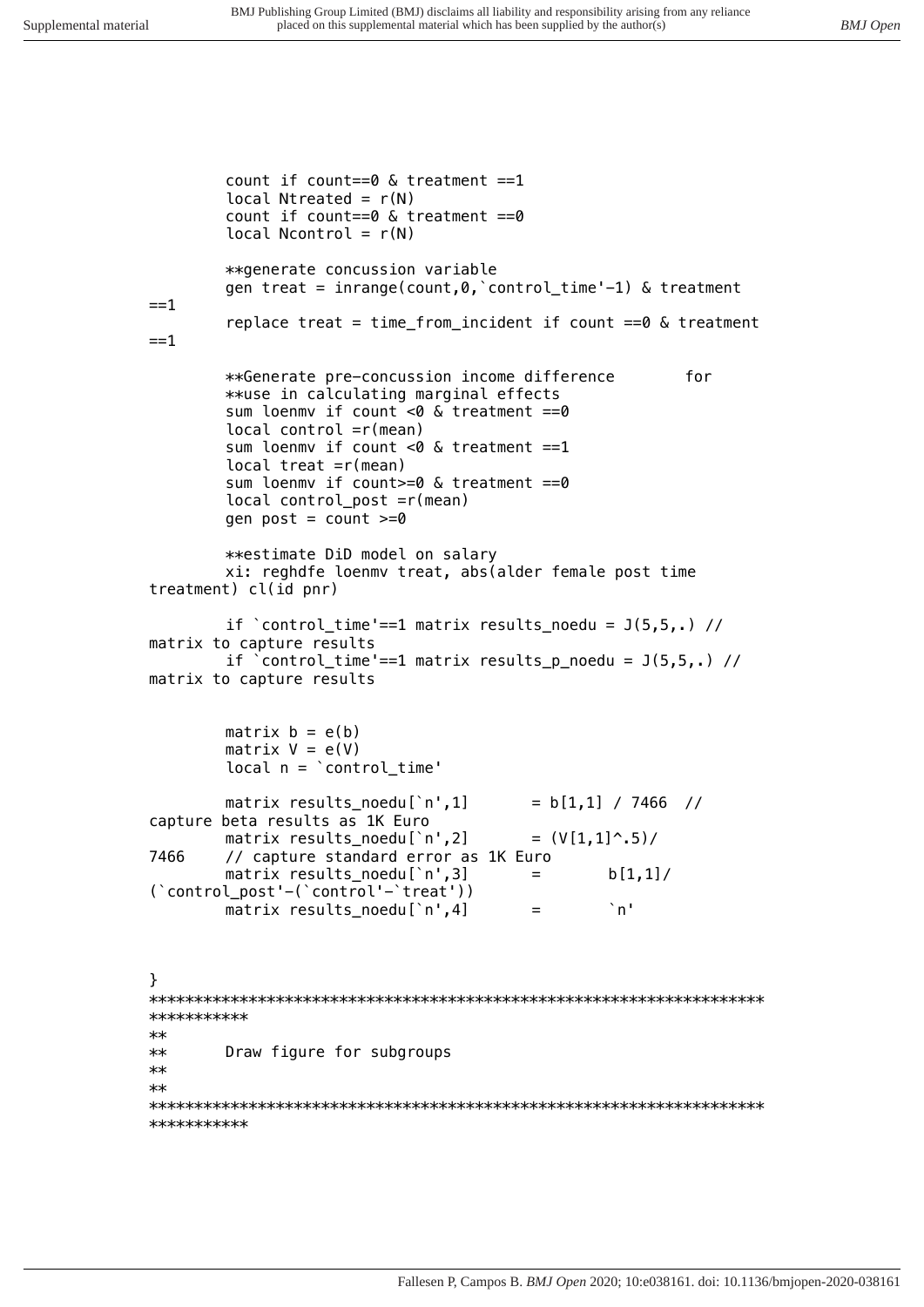```
local t= -.15
foreach x in noedu edu{
        svmat results_`x'
        replace results_`x'4= results_`x'4+`t'
        svmat results_p_`x'
        replace results_p_`x'4= results_p_`x'4+`t'
        gen upper`x' = results_`x'1+results_`x'2*1.96
        gen lower`x' = results_`x'1-results_`x'2*1.96
        gen upper2`x' = (results_`x'3+results_`x'2/(results_`x'1/
results_`x'3)*1.96)*100
        gen lower2`x' = (results_`x'3-results_`x'2/(results_`x'1/
results_`x'3)*1.96)*100
        replace results_`x'3 = results_`x'3*100
        gen upper_p_`x' = results_p_`x'1+results_p_`x'2*1.96
        gen lower_p_`x' = results_p_`x'1-results_p_`x'2*1.96
        local t = `t'+.1
}
keep results* upper* lower*
keep if _n <=5
**generate locals for figure
foreach x in noedu edu{
        if "`x'" == "nopay" local color = "navy"
                              if "`x'" == "pay" local color = "red"
        if "`x'" == "noedu" local color = "green"
                                  local color = "purple"
        local figure_`x' "scatter results_`x'1 results_`x'4, 
mcolor(`color') || rspike upper`x' lower`x' results_`x'4, 
lcolor(`color') vertical"
        if "`x'" == "nopay" local figure2_`x' "scatter results_`x'3 
results_`x'4, mcolor(`color') || rspike upper2`x' lower2`x' 
results_`x'4, lcolor(`color' ) vertical "
        else local figure2_`x' "scatter results_`x'3 results_`x'4, 
mcolor(`color') || rspike upper2`x' lower2`x' results_`x'4, 
lcolor(`color') vertical "
        local figure_p_`x' "scatter results_p_`x'1 results_p_`x'4, 
mcolor(`color') || rspike upper_p_`x' lower_p_`x' results_p_`x'4, 
lcolor(`color') vertical "
}
`figure_noedu' || `figure_edu' ///
legend( ///
```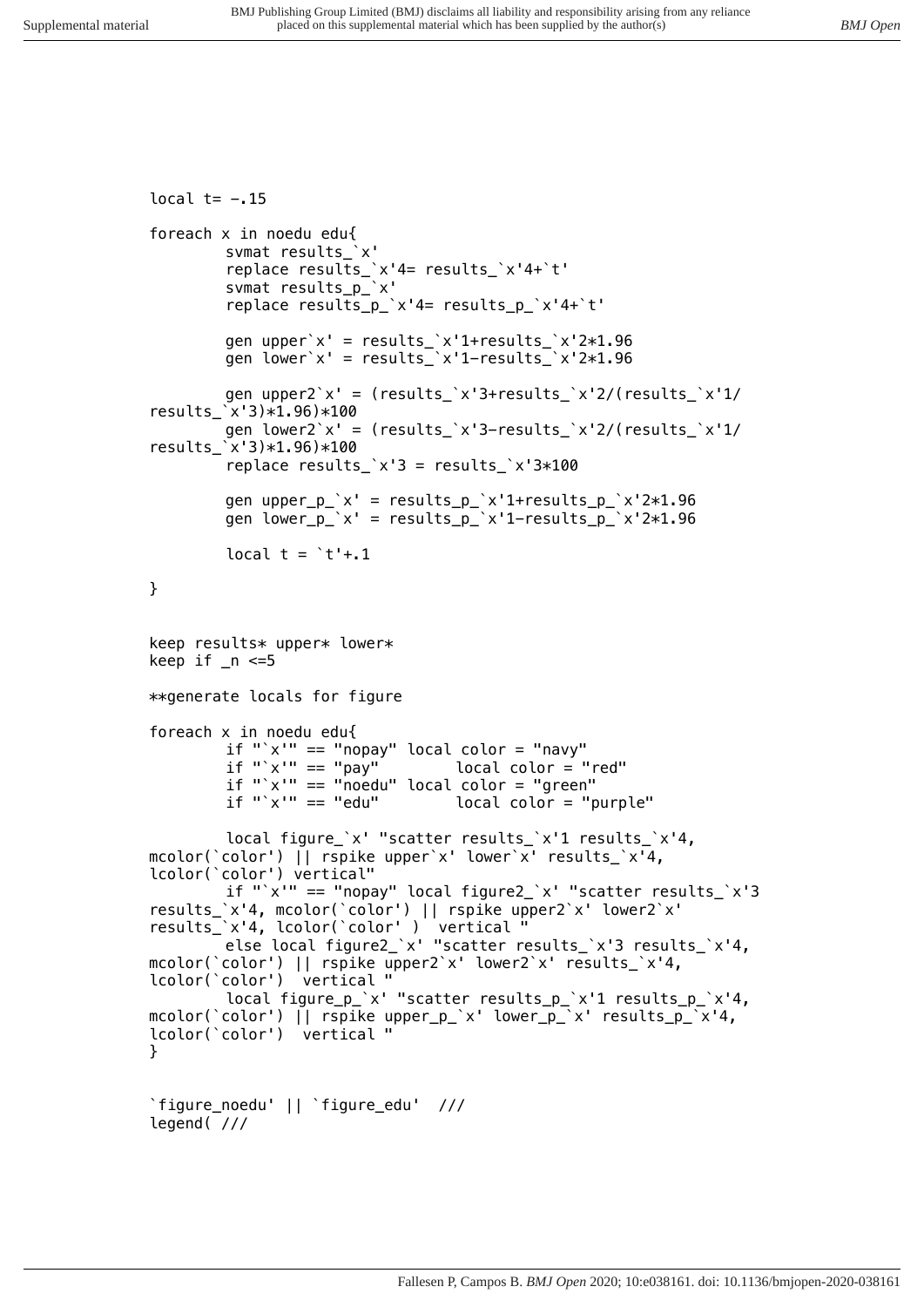*label(1 "Less than" "high school") /// label(3 "At least" "high school") /// c(1) order(1 3 ) pos(3) size(small) ///*

*c(1) symx(4) region(lc(white))) /// ysc(range(-4 2)) ylab(-4(1)2) /// xsc(range(.5 5.5)) xlab(1(1)5) /// yline(0) ysize(10) xsize(12) graphr(c(white)) /// ///title("Parameter estimates across control group, 2003-10") /// xti("Years between exposure and control incident") scale(.95) /// yti("Effect in 1K Euro ({&delta}{subscript: Salary})", height(7)) /// /\*note("Parameter estimates for exposure dummy across spacing of control groups." /// "Control groups suffer concussions 1, 2, 3, 4, and 5 years (&Delta) after the exposure group." /// "Both control and exposure group are 30-49 years of age when exposure group suffers " /// "concussion. 95% confidence intervals.") \*/ graph export \$highdef/grouped\_est2003\_2011.png, replace width(3900) preserve `figure2\_noedu' || `figure2\_edu' /// legend( /// label(1 "Less than" "high school") /// label(3 "At least" "high school") /// c(1) order(1 3 5) pos(3) size(small) /// c(1) symx(4) region(lc(white))) /// ysc(range(-12 3)) ylab(-12(3)3) /// xsc(range(.5 5.5)) xlab(1(1)5) /// yline(0) ysize(10) xsize(12) graphr(c(white)) /// /// title("Percentage change in salary, 2003-10") /// yti("Salary change (in %)", height(7)) /// xti("Years between exposure and control incident") scale(.95) /// /\*note("Marginal effects for exposure dummy across spacing of control groups." /// "change calculated by {&delta} with the normalized control groups' average" /// "salary post-concussion. Control groups suffer concussions 1, 2, 3, 4, and 5 years (&Delta) after" /// "the exposure group. Both control and exposure group are 30-49 years of age when" /// "exposure group suffers concussion. 95% confidence intervals.")\*/ graph export \$highdef/grouped\_marginal2003\_2011.png, replace width(3900)*

*restore*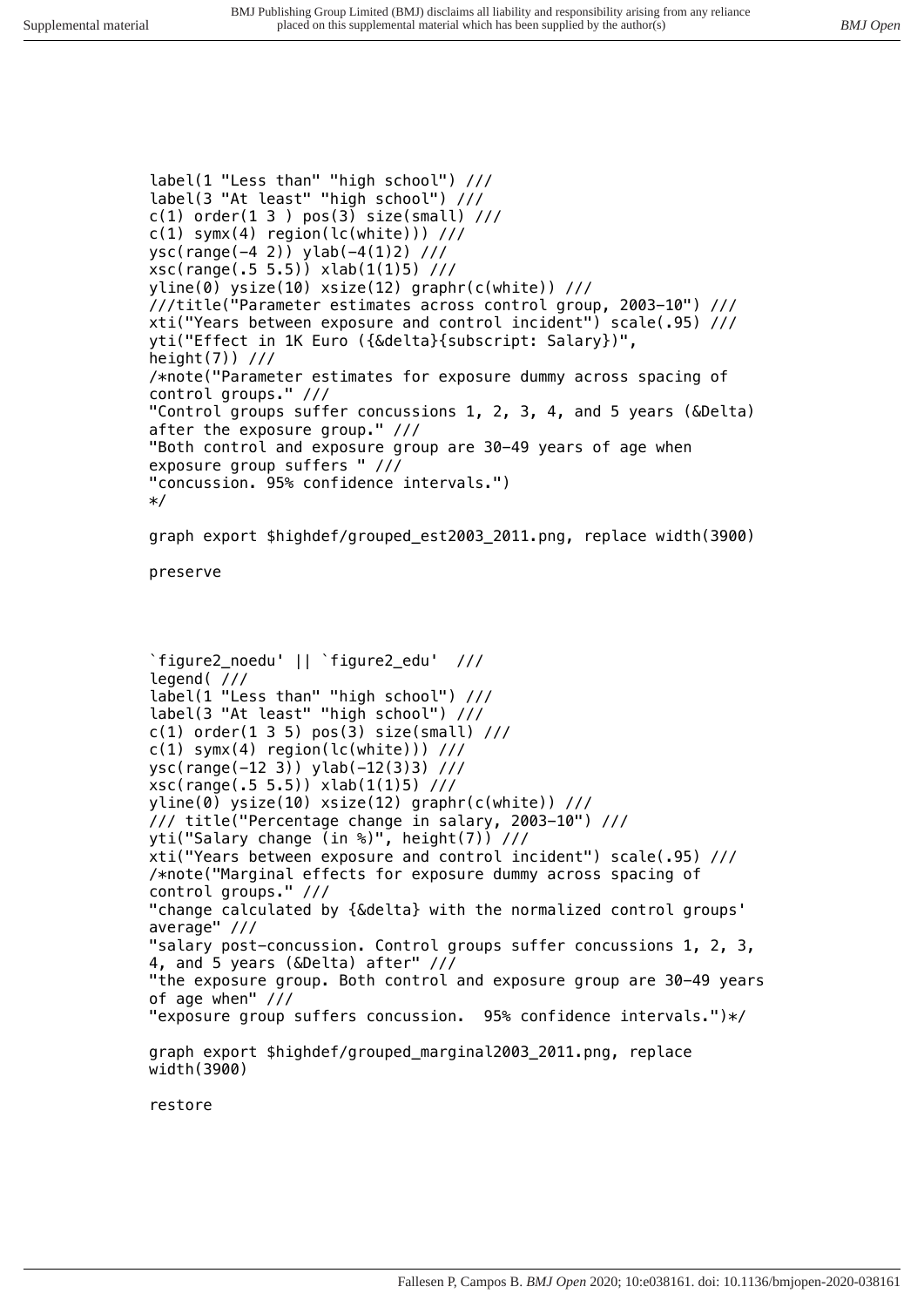\*\*\*\*\*\*\*\*\*\*\*  $**$  $**$ Results different age-groups  $\star\star$  $**$ \*\*\*\*\*\*\*\*\*\*\* forvalue  $y=20(5)55\{$ forvalue control\_time=1/5{ local end = 2012 // last incident year in data \*\*build dataset for joint estimate across years forvalue count=2003/`end'{ if  $\degree$  count '==2003{ use \$data/ sample\_control\_'count'\_'control\_time'.dta, clear gen time = `count' //incident year indicator ł else append using \$data/ sample control `count' `control time'.dta replace time =  $\text{count}$  if time ==. \*\*exclude individuals in years where they do not appear in data, \*\*due to either death or migration, as well as periods from when \*\* the control group sufer their concussion drop if merge  $==1$  | count > `control\_time'-1 } gen female =  $koen==2$ //build ident, so we can multivariate cluster for individuals

period (id)

bysort pnr time: gen helpx =  $_n$  ==1 gen id= sum(helpx) drop helpx help

gen nopay =  $l$ oenmv <1 \*\*Generate age group local  $z = \sqrt{y^2 + 4}$ gen help = count ==  $0 \&$  inrange(alder,  $y', z'$ ) bysort id: egen helpx =max(help)

//who occur both as control and exposure during the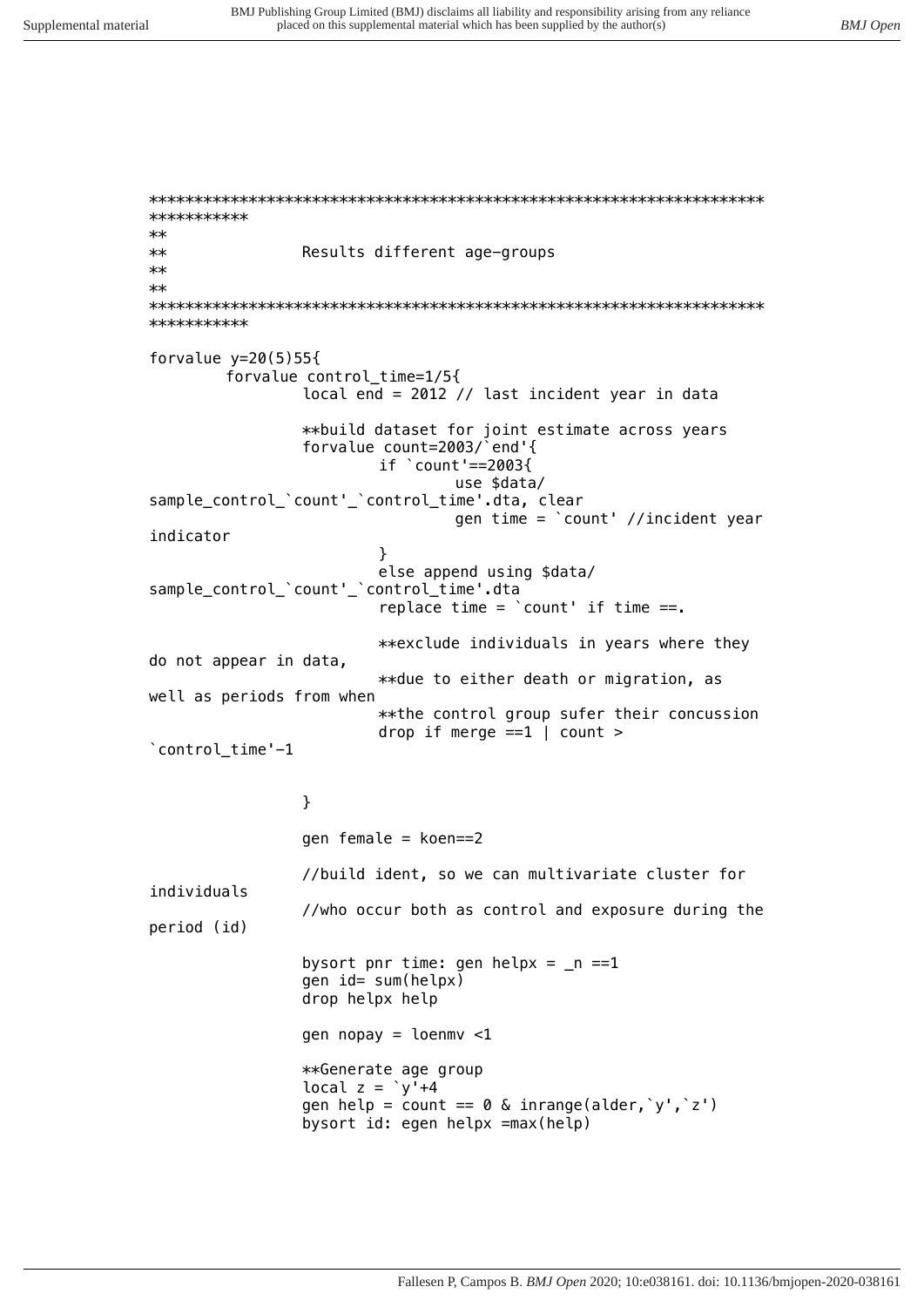*keep if helpx == 1 drop helpx help \*\*Calculate number of observations for exposure and control count if count==0 & treatment ==1 local Ntreated = r(N) count if count==0 & treatment ==0 local Ncontrol = r(N) \*\*generate concussion variable gen treat = inrange(count,0,`control\_time'-1) & treatment ==1 replace treat = time\_from\_incident if count ==0 & treatment ==1 \*\*Generate pre-concussion income difference for \*\*use in calculating marginal effects sum loenmv if count <0 & treatment ==0 local control =r(mean) sum loenmv if count <0 & treatment ==1 local treat =r(mean) sum loenmv if count>=0 & treatment ==0 local control\_post =r(mean) gen post = count >=0 \*\*estimate DiD model on salary xi: reghdfe loenmv treat, abs(alder female post time treatment) cl(id pnr) if `control\_time'==1 matrix results\_`y' = J(5,5,.) // matrix to capture results if `control\_time'==1 matrix results\_p\_`y' = J(5,5,.) // matrix to capture results matrix b = e(b) matrix V = e(V) local n = `control\_time' matrix results\_`y'[`n',1] = b[1,1] / 7466 // capture beta results as 1K Euro matrix results\_`y'[`n',2] = (V[1,1]^.5)/ 7466 // capture standard error as 1K Euro matrix results\_`y'[`n',3] = b[1,1]/ (`control\_post'-(`control'-`treat')) matrix results\_`y'[`n',4] = `n'*

*}*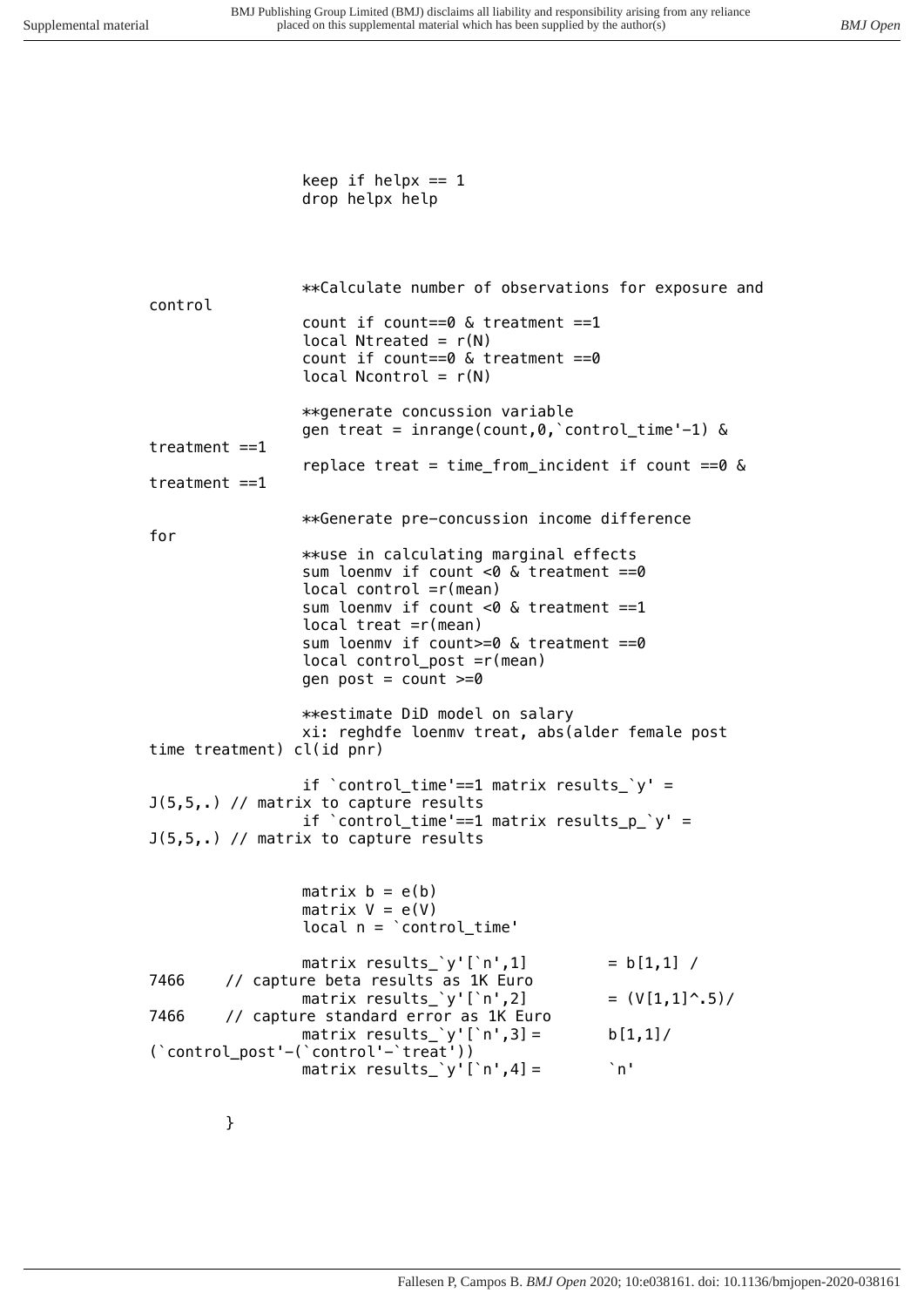```
}
```

```
local t = -.15 //Jitter estimates along x-axis
forvalue x =20(5)55{
        svmat results_`x'
        replace results_`x'4= results_`x'4+`t'
        svmat results_p_`x'
        replace results_p_`x'4= results_p_`x'4+`t'
        gen upper`x' = results_`x'1+results_`x'2*1.96
        gen lower`x' = results_`x'1-results_`x'2*1.96
        gen upper2`x' = (results_`x'3+results_`x'2/(results_`x'1/
results_`x'3)*1.96)*100
        gen lower2`x' = (results_`x'3-results_`x'2/(results_`x'1/
results_`x'3)*1.96)*100
        replace results_`x'3 = results_`x'3*100
        gen upper_p_`x' = results_p_`x'1+results_p_`x'2*1.96
        gen lower_p_`x' = results_p_`x'1-results_p_`x'2*1.96
        local t = `t'+.1
}
keep results* upper* lower*
keep if _n <=5
**generate locals for figure
forvalue x =20(5)55{
        if `x' == 20 local color = "black"
        if `x' == 25 local color = "orange"
        if `x' == 30 local color = "navy"
        if `x' == 35 local color = "red"
        if `x' == 40 local color = "green"
        if `x' == 45 local color = "purple"
        if `x' == 50 local color = "sienna"
        if `x' == 55 local color = "teal"
        local figure_`x' "scatter results_`x'1 results_`x'4, 
mcolor(`color') || rspike upper`x' lower`x' results_`x'4, 
lcolor(`color') vertical"
        local figure2_`x' "scatter results_`x'3 results_`x'4, 
mcolor(`color') || rspike upper2`x' lower2`x' results_`x'4, 
lcolor(`color') vertical "
        local figure_p_`x' "scatter results_p_`x'1 results_p_`x'4, 
mcolor(`color') || rspike upper_p_`x' lower_p_`x' results_p_`x'4, 
lcolor(`color') vertical "
}
```
*/\*\*/*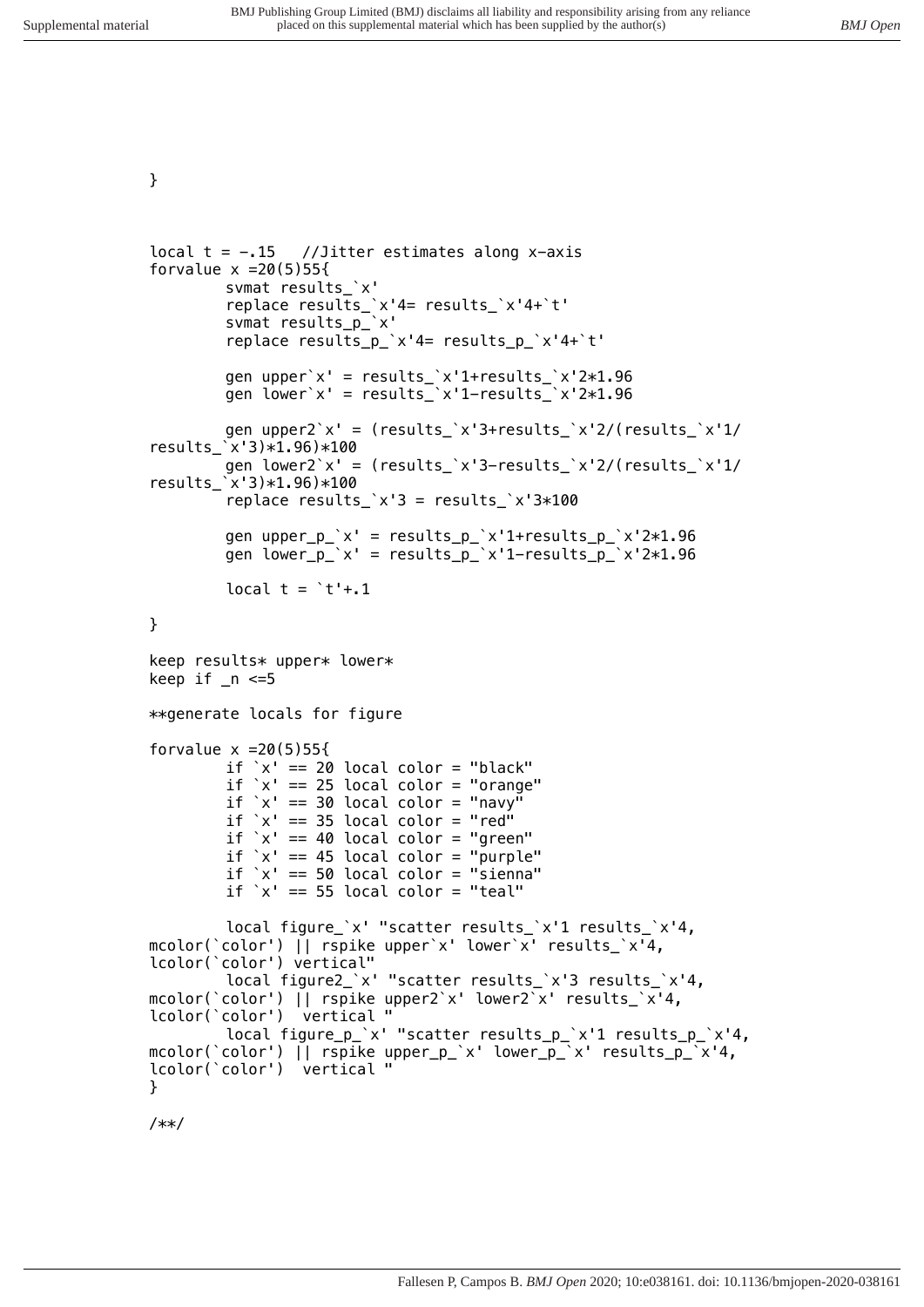*`figure\_20' || `figure\_25' || `figure\_30' || `figure\_35' /// || `figure\_40' || `figure\_45' || `figure\_50' || `figure\_55' /// legend( /// label(1 "Age 20-24") /// label(3 "Age 25-29") /// label(5 "Age 30-34") /// label(7 "Age 35-39") /// label(9 "Age 40-44") /// label(11 "Age 45-49") /// label(13 "Age 50-54") /// label(15 "Age 55-59") /// c(1) order(1 3 5 7 9 11 13 15) pos(3) size(small) /// c(1) symx(4) region(lc(white))) /// ysc(range(-4 2)) ylab(-4(1)2) /// xsc(range(.5 5.5)) xlab(1(1)5) /// yline(0) ysize(10) xsize(12) graphr(c(white)) /// /// title("Parameter estimates across control group, 2003-10") /// xti("Years between exposure and control incident") scale(.95) /// yti("Effect in 1K Euro ({&delta}{subscript: Salary})", height(7)) /// /\*note("Parameter estimates for exposure dummy across spacing of control groups." /// "Control groups suffer concussions 1, 2, 3, 4, and 5 years (&Delta) after the exposure group." /// "Age group described age at time of exposure incident. 95% confidence intervals.")\*/ graph export \$highdef/age\_est2003\_2011.png, replace width(3900) \*/ `figure2\_20' || `figure2\_25' || `figure2\_30' || `figure2\_35' /// || `figure2\_40' || `figure2\_45' || `figure2\_50' || `figure2\_55' /// legend( /// label(1 "Age 20-24") /// label(3 "Age 25-29") /// label(5 "Age 30-34") /// label(7 "Age 35-39") /// label(9 "Age 40-44") /// label(11 "Age 45-49") /// label(13 "Age 50-54") /// label(15 "Age 55-59") /// c(1) order(1 3 5 7 9 11 13 15) pos(3) size(small) /// c(1) symx(4) region(lc(white))) /// ysc(range(-12 3)) ylab(-12(3)3) /// xsc(range(.5 5.5)) xlab(1(1)5) /// yline(0) ysize(10) xsize(12) graphr(c(white)) /// yti("Salary change (in %)", height(7)) /// xti("Years between exposure and control incident") scale(.95)* 

*graph export \$highdef/age\_marginal2003\_2011.png, replace width(3900)*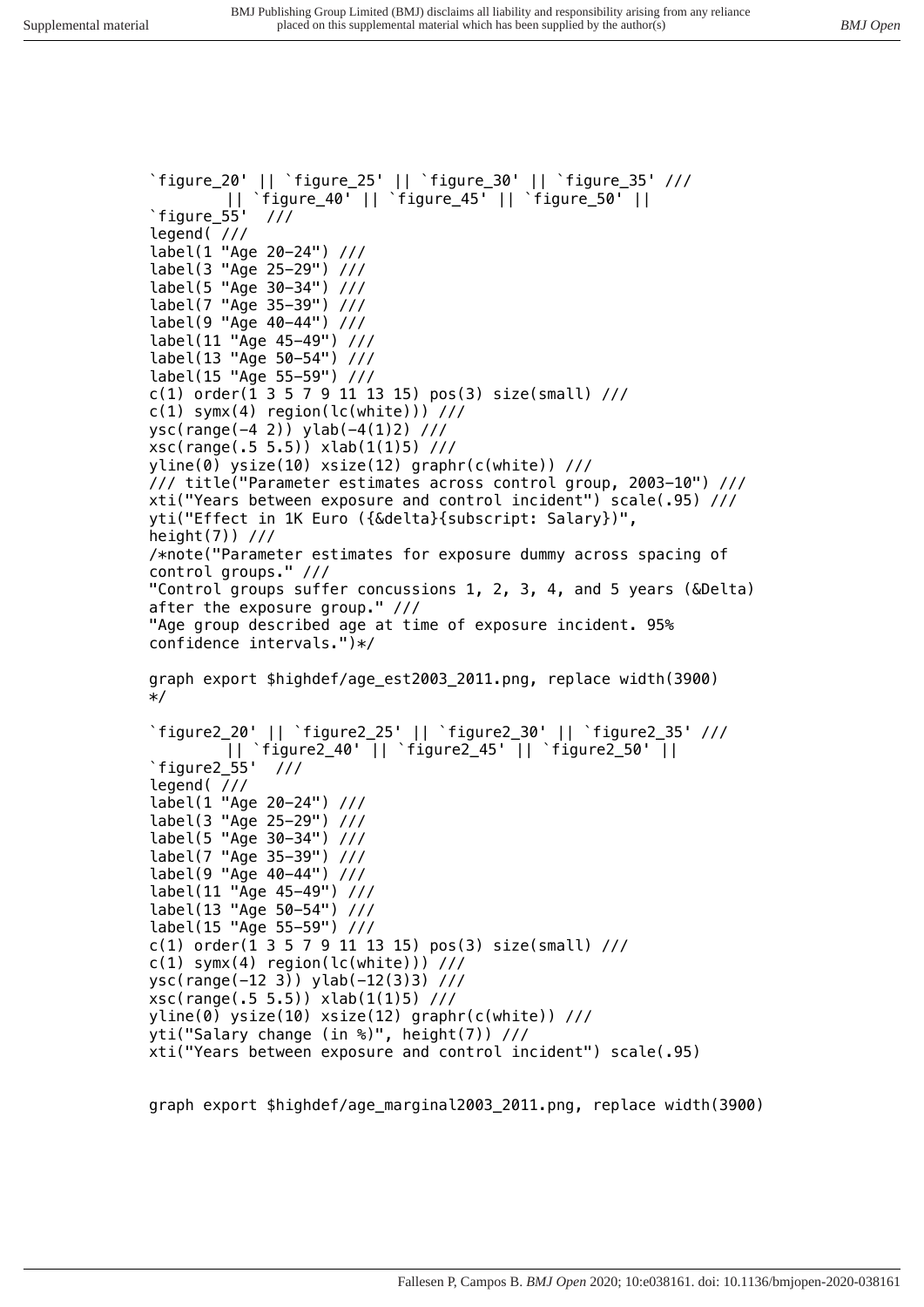*`figure\_p\_30' || `figure\_p\_35' || `figure\_p\_40' || `figure\_p\_45' /// /// legend(label(1 "Age 30-34") /// label(3 "Age 35-39") /// label(5 "Age 40-44") /// label(7 "Age 45-49") /// c(1) order(1 3 5 7) pos(3) size(small) /// c(1) symx(4) region(lc(white))) /// ysc(range(-.02 .050)) ylab(-0.02(.01)0.05) /// xsc(range(.5 5.5)) xlab(1(1)5) /// yline(0, lcolor(black)) ysize(10) xsize(12) graphr(c(white)) /// title("Parameter estimates across control group, 2003-10") /// yti("Effect on Pr(Salary=0)", height(7)) /// xti("Years between exposure and control incident ({&Delta})") scale(.95) /// note("Parameter estimates for exposure dummy across spacing of control groups." /// "Control groups suffer concussions 1, 2, 3, 4, and 5 (&Delta) years after the exposure group." /// "Age group described age at time of exposure incident. 95% confidence intervals.") graph export \$highdef/age\_nopay2003\_2011.png, replace width(3900) \*\*\*\*\*\*\*\*\*\*\*\*\*\*\*\*\*\*\*\*\*\*\*\*\*\*\*\*\*\*\*\*\*\*\*\*\*\*\*\*\*\*\*\*\*\*\*\*\*\*\*\*\*\*\*\*\*\*\*\*\*\*\*\*\*\*\*\* \*\*\*\*\*\*\*\*\*\*\* \*\* \*\* Results accross gender \*\* \*\* \*\*\*\*\*\*\*\*\*\*\*\*\*\*\*\*\*\*\*\*\*\*\*\*\*\*\*\*\*\*\*\*\*\*\*\*\*\*\*\*\*\*\*\*\*\*\*\*\*\*\*\*\*\*\*\*\*\*\*\*\*\*\*\*\*\*\*\* \*\*\*\*\*\*\*\*\*\*\* forvalue y=0/1{ forvalue control\_time=1/5{ local end = 2012 // last incident year in data \*\*build dataset for joint estimate across years forvalue count=2003/`end'{ if `count'==2003{ use \$data/ sample\_control\_`count'\_`control\_time'.dta, clear gen time = `count' //incident year indicator } else append using \$data/ sample\_control\_`count'\_`control\_time'.dta replace time = `count' if time ==. \*\*exclude individuals in years where they do not appear in data, \*\*due to either death or migration, as well as periods from when*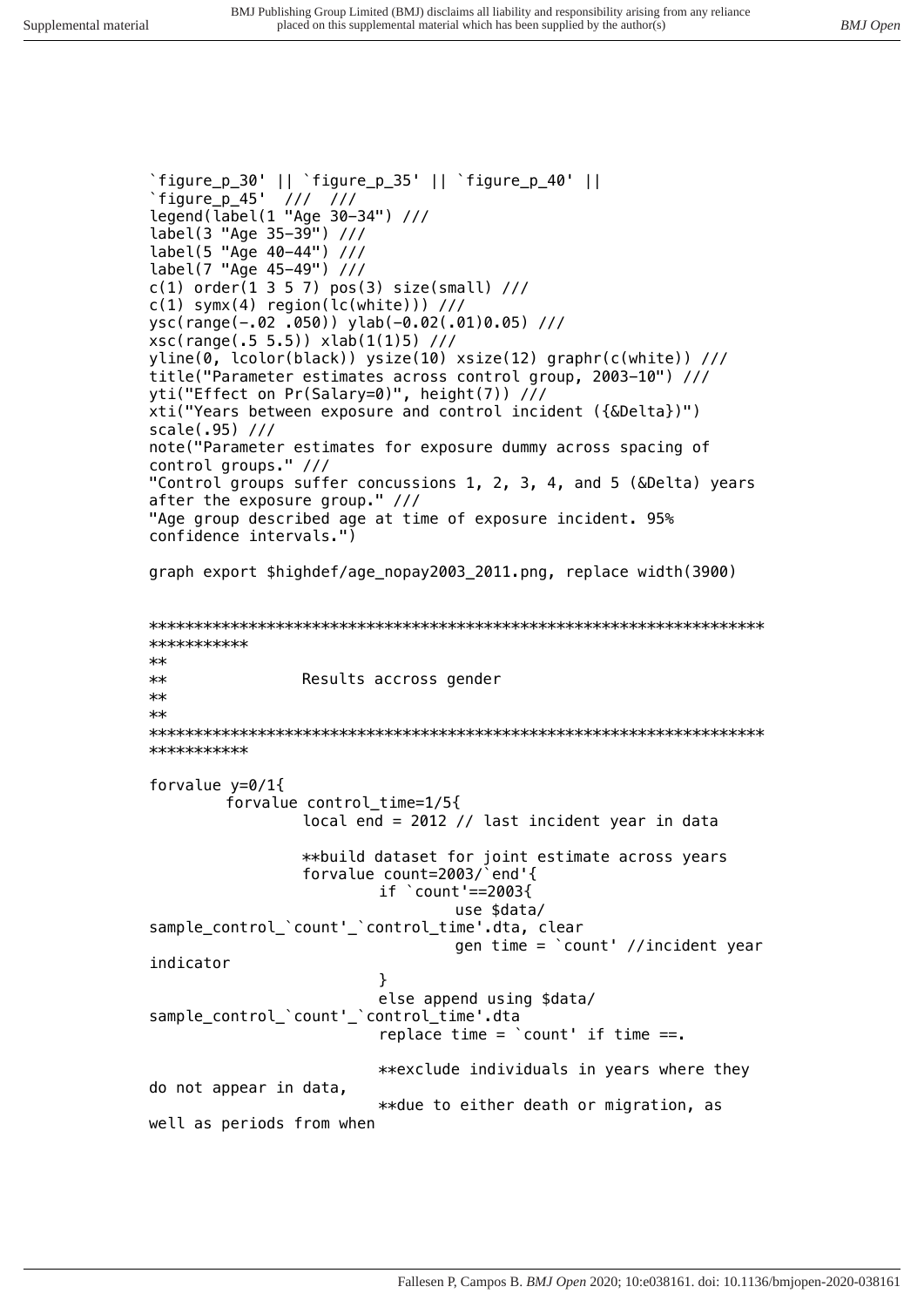*\*\*the control group sufer their concussion drop if merge ==1 | count > `control\_time'-1 } gen female = koen==2 //build ident, so we can multivariate cluster for individuals //who occur both as control and exposure during the period (id) bysort pnr time: gen helpx = \_n ==1 gen id= sum(helpx) drop helpx help gen nopay = loenmv <1 \*\*Generate age group local z = `y'+4 gen help = count == 0 & female==`y' bysort id: egen helpx =max(help) keep if helpx == 1 drop helpx help \*\*Calculate number of observations for exposure and control count if count==0 & treatment ==1 local Ntreated = r(N) count if count==0 & treatment ==0 local Ncontrol = r(N) \*\*generate concussion variable gen treat = inrange(count,0,`control\_time'-1) & treatment ==1 replace treat = time\_from\_incident if count ==0 & treatment ==1 \*\*Generate pre-concussion income difference for \*\*use in calculating marginal effects sum loenmv if count <0 & treatment ==0 local control =r(mean) sum loenmv if count <0 & treatment ==1 local treat =r(mean) sum loenmv if count>=0 & treatment ==0 local control\_post =r(mean) gen post = count >=0*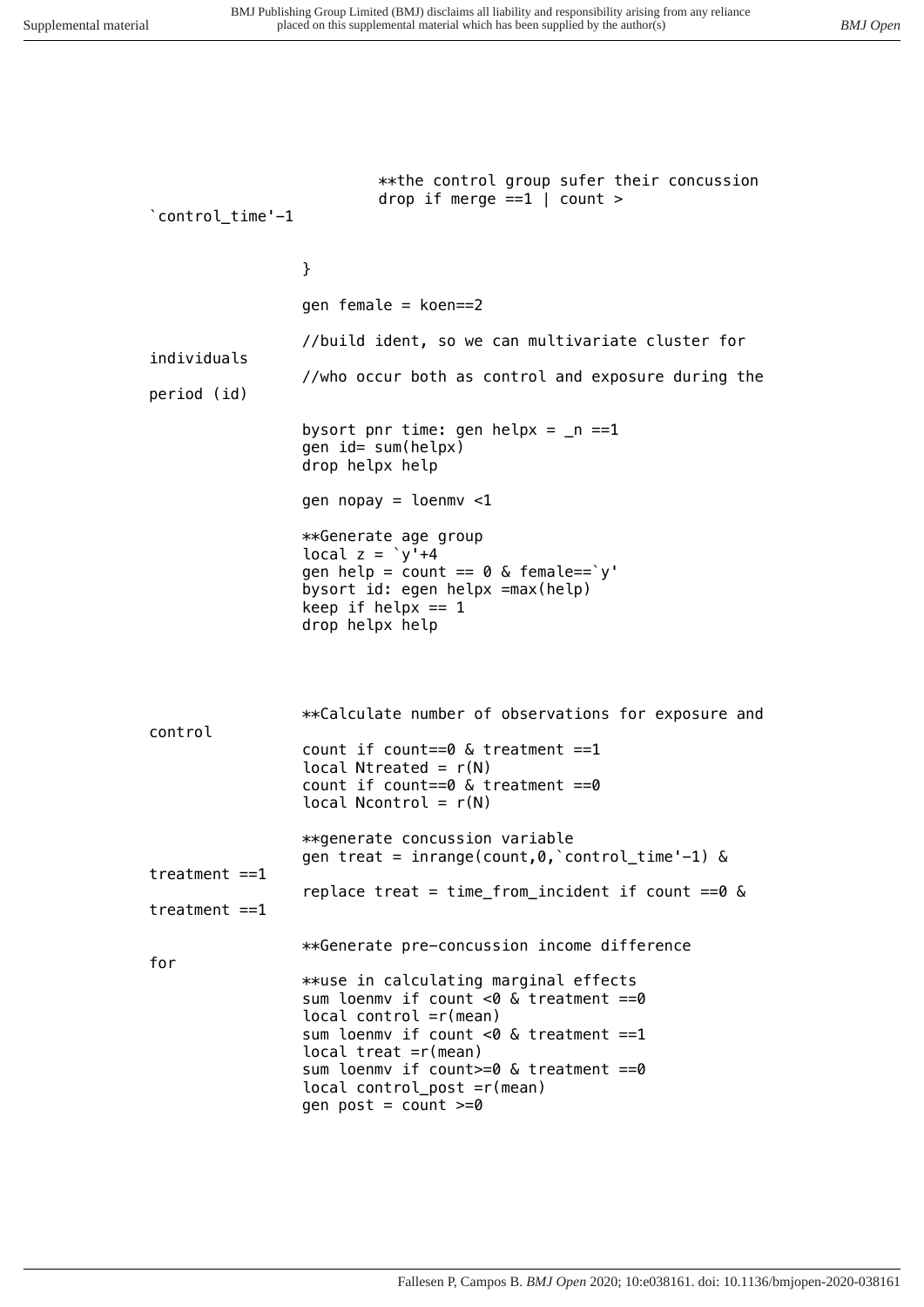```
**estimate DiD model on salary
                xi: reghdfe loenmv treat, abs(alder post time 
treatment) cl(id pnr)
                if `control_time'==1 matrix results_`y' = 
J(5,5,.) // matrix to capture results
                if `control_time'==1 matrix results_p_`y' = 
J(5,5,.) // matrix to capture results
                matrix b = e(b)
                matrix V = e(V)
                local n = `control_time'
                matrix results_`y'[`n',1] = b[1,1] / 
7466 // capture beta results as 1K Euro
                matrix results_`y'[`n',2] = (V[1,1]^.5)/
7466 // capture standard error as 1K Euro
                matrix results_`y'[`n',3] = b[1,1]/
(`control_post'-(`control'-`treat'))
                matrix results_`y'[`n',4] = `n'
        }
}
local t = -.05 //Jitter estimates along x-axis
foreach x in 0 1{
        svmat results_`x'
        replace results_`x'4= results_`x'4+`t'
        svmat results_p_`x'
        replace results_p_`x'4= results_p_`x'4+`t'
        gen upper`x' = results_`x'1+results_`x'2*1.96
        gen lower`x' = results_`x'1-results_`x'2*1.96
        gen upper2`x' = (results_`x'3+results_`x'2/(results_`x'1/
results_`x'3)*1.96)*100
        gen lower2`x' = (results_`x'3-results_`x'2/(results_`x'1/
results_`x'3)*1.96)*100
        replace results_`x'3 = results_`x'3*100
        gen upper_p_`x' = results_p_`x'1+results_p_`x'2*1.96
        gen lower_p_`x' = results_p_`x'1-results_p_`x'2*1.96
        local t = `t'+.1
}
keep results* upper* lower*
keep if _n <=5
```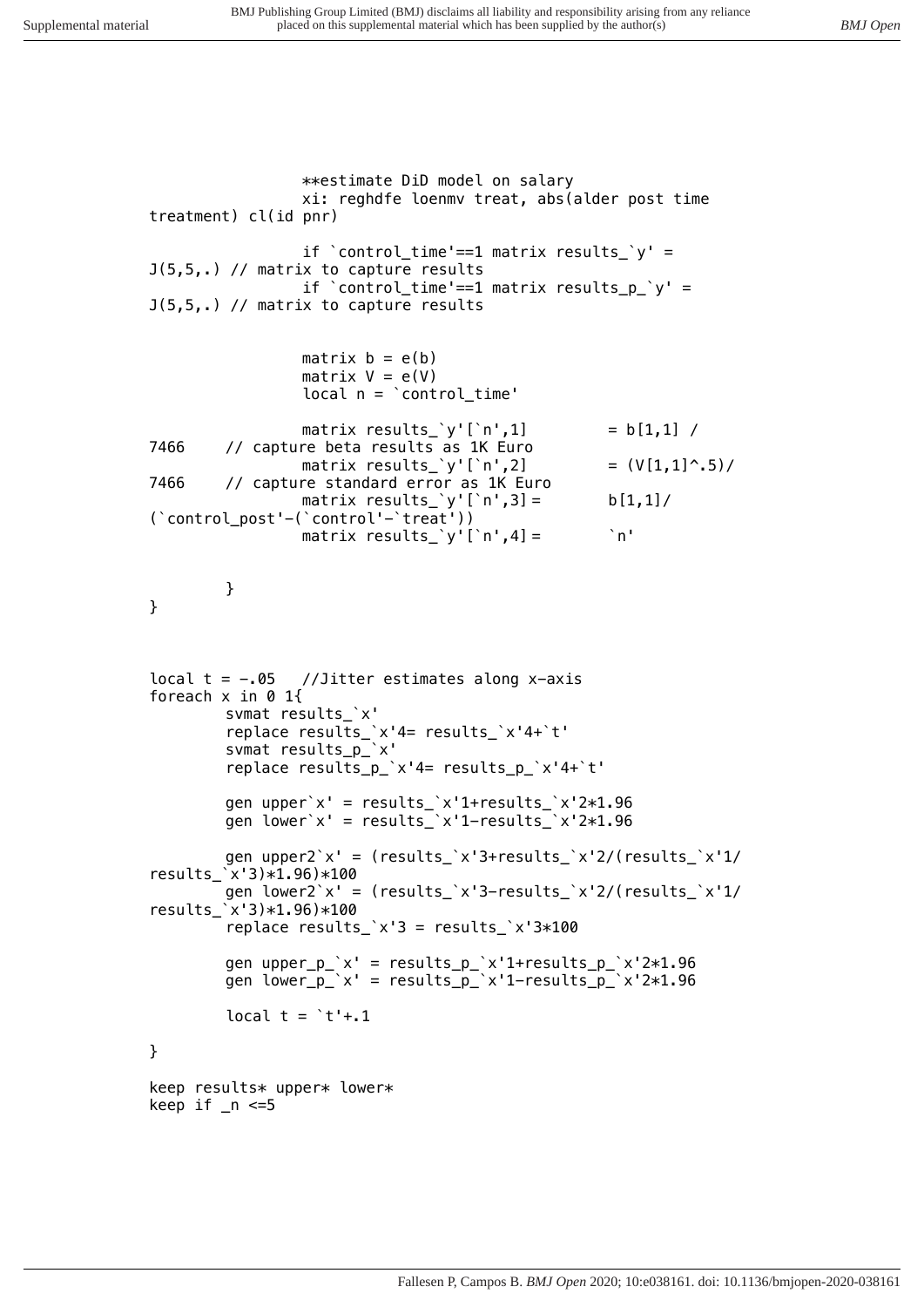```
**generate locals for figure
foreach x in 0 1{
        if `x' == 0 local color = "red"
        if `x' == 1 local color = "green"
        local figure_`x' "scatter results_`x'1 results_`x'4, 
mcolor(`color') || rspike upper`x' lower`x' results_`x'4, 
lcolor(`color') vertical"
        local figure2_`x' "scatter results_`x'3 results_`x'4, 
mcolor(`color') || rspike upper2`x' lower2`x' results_`x'4, 
lcolor(`color') vertical "
        local figure_p_`x' "scatter results_p_`x'1 results_p_`x'4, 
mcolor(`color') || rspike upper_p_`x' lower_p_`x' results_p_`x'4, 
lcolor(`color') vertical "
}
`figure_0' || `figure_1' ///
legend(label(1 "Men") ///
label(3 "Women") ///
c(1) order(1 3) pos(3) size(small) ///
c(1) symx(4) region(lc(white))) ///
ysc(range(-4 2)) ylab(-4(1)2) ///
xsc(range(.5 5.5)) xlab(1(1)5) ///
yline(0) ysize(10) xsize(12) graphr(c(white)) ///
/// title("Parameter estimates across control group, 2003-10") /// 
xti("Years between exposure and control incident") scale(.95) ///
yti("Effect in 1K Euro ({&delta}{subscript: Salary})", 
height(7)) ///
/*note("Parameter estimates for exposure dummy across spacing of 
control groups." ///
"Control groups suffer concussions 1, 2, 3, 4, and 5 years (&Delta) 
after the exposure group." ///
"95% confidence intervals.")*/
graph export $highdef/gender_est2003_2011.png, replace width(3900)
`figure2_0' || `figure2_1' ///
legend( ///
label(1 "Men") ///
label(3 "Women") ///
c(1) order(1 3 5 7) pos(3) size(small) ///
c(1) symx(4) region(lc(white))) ///
ysc(range(-12 3)) ylab(-12(3)3) ///
xsc(range(.5 5.5)) xlab(1(1)5) ///
yline(0) ysize(10) xsize(12) graphr(c(white)) ///
/// title("Percentage change in salary, 2003-10") /// 
yti("Salary change (in %)", height(7)) ///
xti("Years between exposure and control incident") scale(.95) ///
/* note("Parameter estimates for exposure dummy across spacing of 
control groups." ///
"Control groups suffer concussions 1, 2, 3, 4, and 5 years (&Delta) 
after the exposure group." ///
```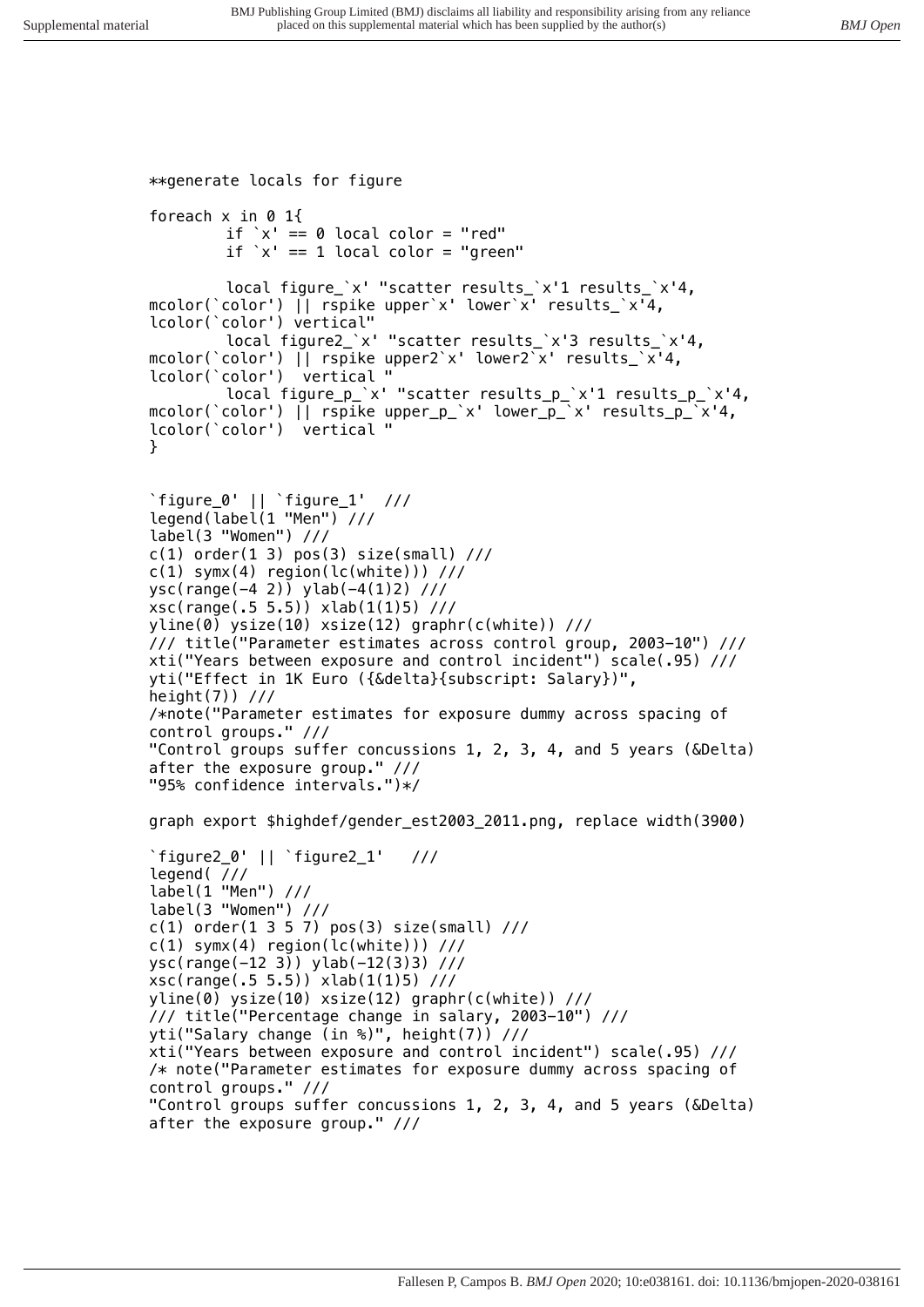*"95% confidence intervals.")\*/ graph export \$highdef/gender\_marginal2003\_2011.png, replace width(3900) `figure\_p\_0' || `figure\_p\_1' /// legend( /// label(1 "Men") /// label(3 "Women") /// c(1) order(1 3 5 7) pos(3) size(small) /// c(1) symx(4) region(lc(white))) /// ysc(range(-.02 .050)) ylab(-0.02(.01)0.05) /// xsc(range(.5 5.5)) xlab(1(1)5) /// yline(0, lcolor(black)) ysize(10) xsize(12) graphr(c(white)) /// /// title("Parameter estimates across control group, 2003-10") /// yti("Effect on Pr(Salary=0)", height(7)) /// xti("Years between exposure and control incident ({&Delta})") scale(.95) /// /\*note("Parameter estimates for exposure dummy across spacing of control groups." /// "Control groups suffer concussions 1, 2, 3, 4, and 5 years (&Delta) after the exposure group." /// "95% confidence intervals.")\*/ graph export \$highdef/gender\_nopay2003\_2011.png, replace width(3900) \*\*\*\*\*\*\*\*\*\*\*\*\*\*\*\*\*\*\*\*\*\*\*\*\*\*\*\*\*\*\*\*\*\*\*\*\*\*\*\*\*\*\*\*\*\*\*\*\*\*\*\*\*\*\*\*\*\*\*\*\*\*\*\*\*\*\*\* \*\*\*\*\*\*\*\*\*\*\*\* \*\* \*\* Generate descriptive figures of wage development for exposure \*\* and control group \*\* \*\* \*\*\*\*\*\*\*\*\*\*\*\*\*\*\*\*\*\*\*\*\*\*\*\*\*\*\*\*\*\*\*\*\*\*\*\*\*\*\*\*\*\*\*\*\*\*\*\*\*\*\*\*\*\*\*\*\*\*\*\*\*\*\*\*\*\*\*\* \*\*\*\*\*\*\*\*\*\*\*\* forvalue control\_time=1/5{ local end = 2012 // last incident year in data \*\*build dataset for joint estimate across years forvalue count=2003/`end'{ if `control\_time' ==1 & `count'==2003{ use \$data/ sample\_control\_`count'\_`control\_time'.dta, clear gen time = `count' //incident year indicator } else append using \$data/ sample\_control\_`count'\_`control\_time'.dta \*\*Drops exposure-group already in the data*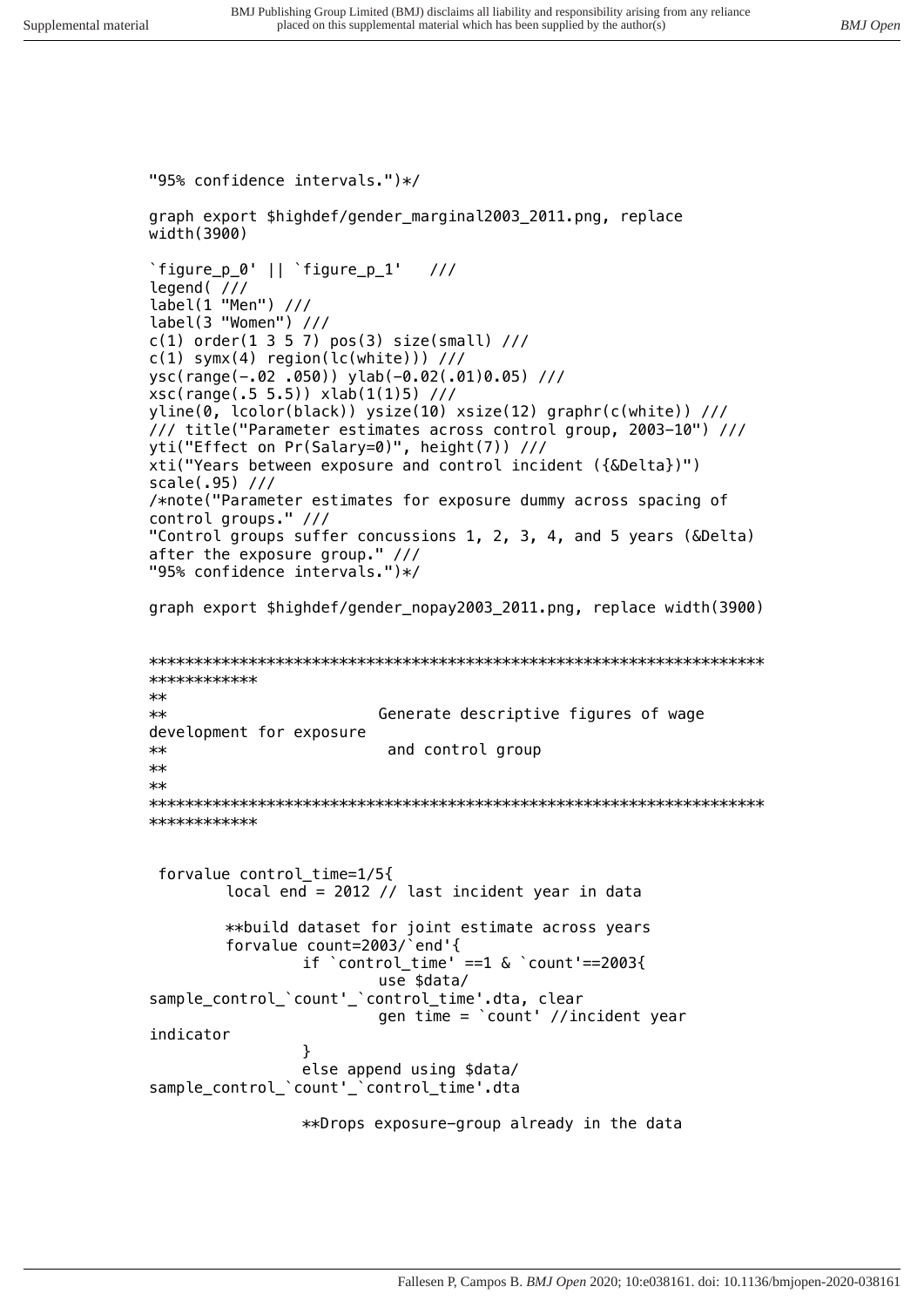*if `control\_time' > 1 drop if time ==. & treatment ==1 replace time = `count' if time ==. replace control1 = `control\_time' if control`control\_time'==1 if `control\_time' > 1 drop control`control\_time' \*\*exclude individuals in years where they do not appear in data, \*\*due to either death or migration, as well as periods from when \*\*the control group suffer their concussion } } \*\*Generate mean salary for each period relative to exposure groups concussion \*\*separately for exposure and each control group bysort control1 count: egen mean\_loen = mean(loenmv) \*\*Generate mean Pr(sal= for each period relative to exposure groups concussion \*\*separately for exposure and each control group gen no\_lon = loenmv < 1 bysort control1 count: egen mean\_no\_lon = mean(no\_lon) \*\*generate group size bysort control1 count: gen Ncount=\_N if count ==0 \*\*generate pre-exposure mean levels for normalization gen pre = count <0 bysort control1 pre: egen pre\_mean\_loen = mean(loenmv) if pre==1 bysort control1 pre: egen pre\_mean\_no\_lon = mean(no\_lon) if pre==1 \*\*reduce data set size bysort control1 count: keep if \_n ==1 keep count mean\* pre\_\* control1 Ncount \*\*standardize to 1k euro replace mean\_loen = mean\_loen/7466 replace pre\_mean\_loen = pre\_mean\_loen/7466 sort control1 count \*\*Pre-tratment normalization of salary*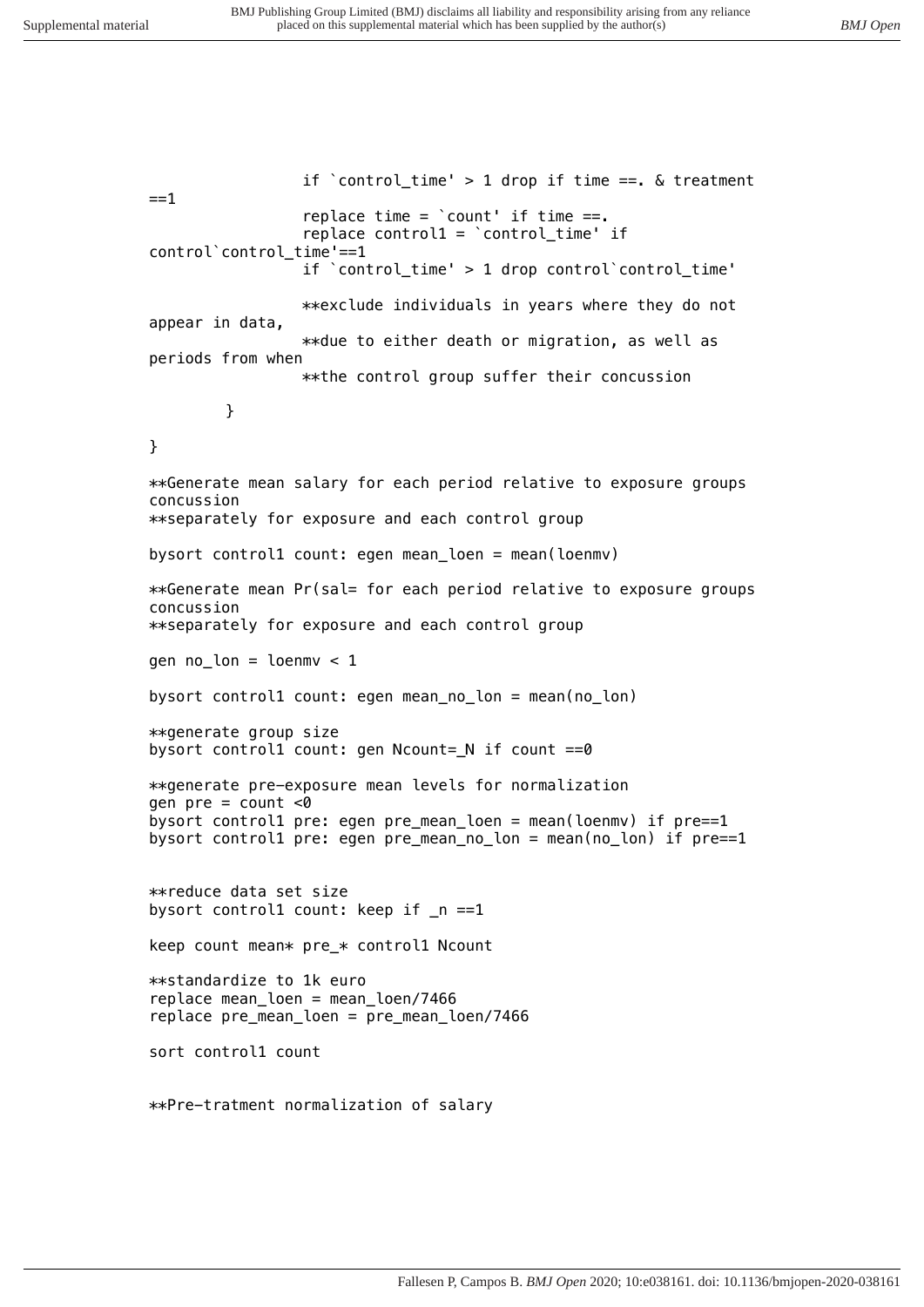```
gen norm_mean_lon =mean_loen
gen norm_mean_no_lon =mean_no_lon
forvalue t = 1/5{
        qui sum pre_mean_loen if control == 0
        local treat = r(mean)
        qui sum pre_mean_loen if control == `t'
        local control = r(mean)
        **normalize with pre-concussion difference
        qui replace norm_mean_lon = mean_loen - (`control'-`treat') 
if control ==`t'
        qui sum pre_mean_no_lon if control == 0
        local treat = r(mean)
        qui sum pre_mean_no_lon if control == `t'
        local control = r(mean)
        **normalize with pre-concussion difference
        qui replace norm_mean_no_lon = mean_no_lon - (`control'-
`treat') if control ==`t'
}
**local indicators of group sizes
forvalue t=0/5{
        qui sum Ncount if control == `t'
        local C`t' = r(mean)
}
graph twoway ///
        connect mean_l count if control1== 0, ///
        lcolor(black) mcolor(black) || ///
        connect mean_l count if control1== 1, ///
        lcolor(blue) mcolor(blue) || ///
        connect mean_l count if control1== 2, ///
        lcolor(green) mcolor(green) || ///
        connect mean_l count if control1== 3, ///
        lcolor(purple) mcolor(purple) || ///
        connect mean_l count if control1== 4, ///
        lcolor(red) mcolor(red) || ///
        connect mean_l count if control1== 5, ///
        lcolor(orange) mcolor(orange) ///
        legend( ///
                 label(1 "Exposure" ///
                                  "N=`C0'") ///
                 label(2 "Control {&Delta}=1" ///
                                  "N=`C1'") ///
                 label(3 "Control {&Delta}=2" ///
                                  "N=`C2'") ///
                 label(4 "Control {&Delta}=3" ///
                                  "N=`C3'") ///
                 label(5 "Control {&Delta}=4" ///
```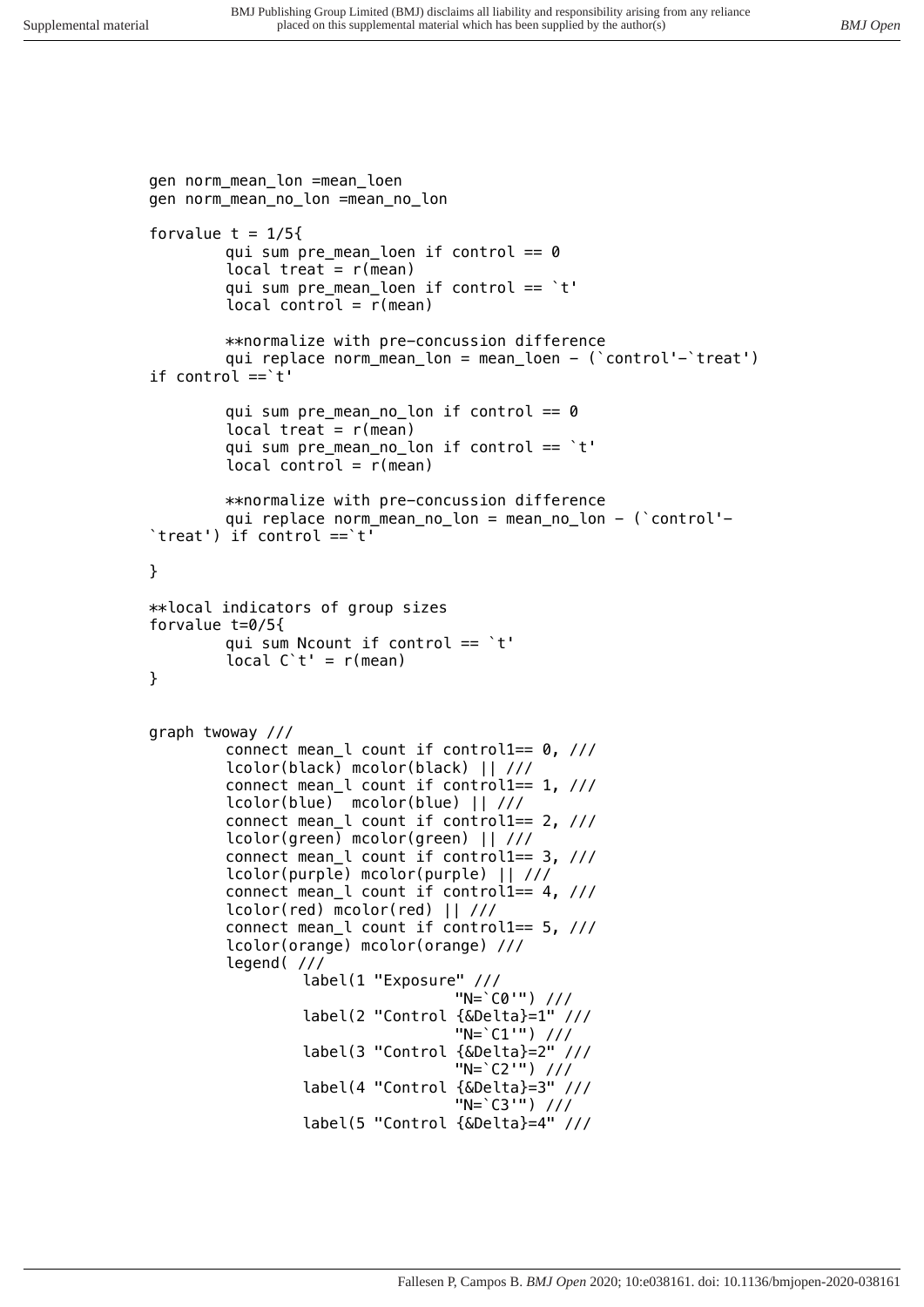*"N=`C4'") /// label(6 "Control {&Delta}=5" /// "N=`C5'") /// c(1) order(1 2 3 4 5 6) pos(3) size(small) /// c(1) symx(4) region(lc(white))) /// ysc(range(26 33)) ylab(26(1)33) /// xsc(range(-5 5)) xlab(-5(1)5) /// xline(0, lcolor(red)) ysize(10) xsize(12) graphr(c(white)) /// /// title("Impact of Concussion on Salary") /// yti("Deflated Salaried Income in 1K EUR", height(7)) /// xti("Years since exposure group concussion") scale(.95) /// /\* note("Control groups suffer concussion 1, 2, 3, 4, and 5 years (&Delta) after exposure group." /// "Both control and exposure group at 30-49 years of age at beginning of year =0." /// "Vertical line indicates time of exposure group concussion.")\*/ graph export \$highdef/FigureS2.png, replace width(3900) graph twoway /// connect norm\_mean\_l count if control1== 1, /// lcolor(blue) mcolor(blue) || /// connect norm\_mean\_l count if control1== 2, /// lcolor(green) mcolor(green) || /// connect norm\_mean\_l count if control1== 3, /// lcolor(purple) mcolor(purple) || /// connect norm\_mean\_l count if control1== 4, /// lcolor(red) mcolor(red) || /// connect norm\_mean\_l count if control1== 5, /// lcolor(orange) mcolor(orange) || /// connect mean\_l count if control1== 0, /// lcolor(black) mcolor(black) /// legend( /// label(1 "Control {&Delta}=1" /// "N=`C1'") /// label(2 "Control {&Delta}=2" /// "N=`C2'") /// label(3 "Control {&Delta}=3" /// "N=`C3'") /// label(4 "Control {&Delta}=4" /// "N=`C4'") /// label(5 "Control {&Delta}=5" /// "N=`C5'") /// label(6 "Exposure" /// "N=`C0'") /// c(1) order(6 1 2 3 4 5) pos(3) size(small) /// c(1) symx(4) region(lc(white))) /// ysc(range(26 31)) ylab(26(1)31) /// xsc(range(-5 5)) xlab(-5(1)5) /// xline(0, lcolor(red)) ysize(10) xsize(12) graphr(c(white)) ///*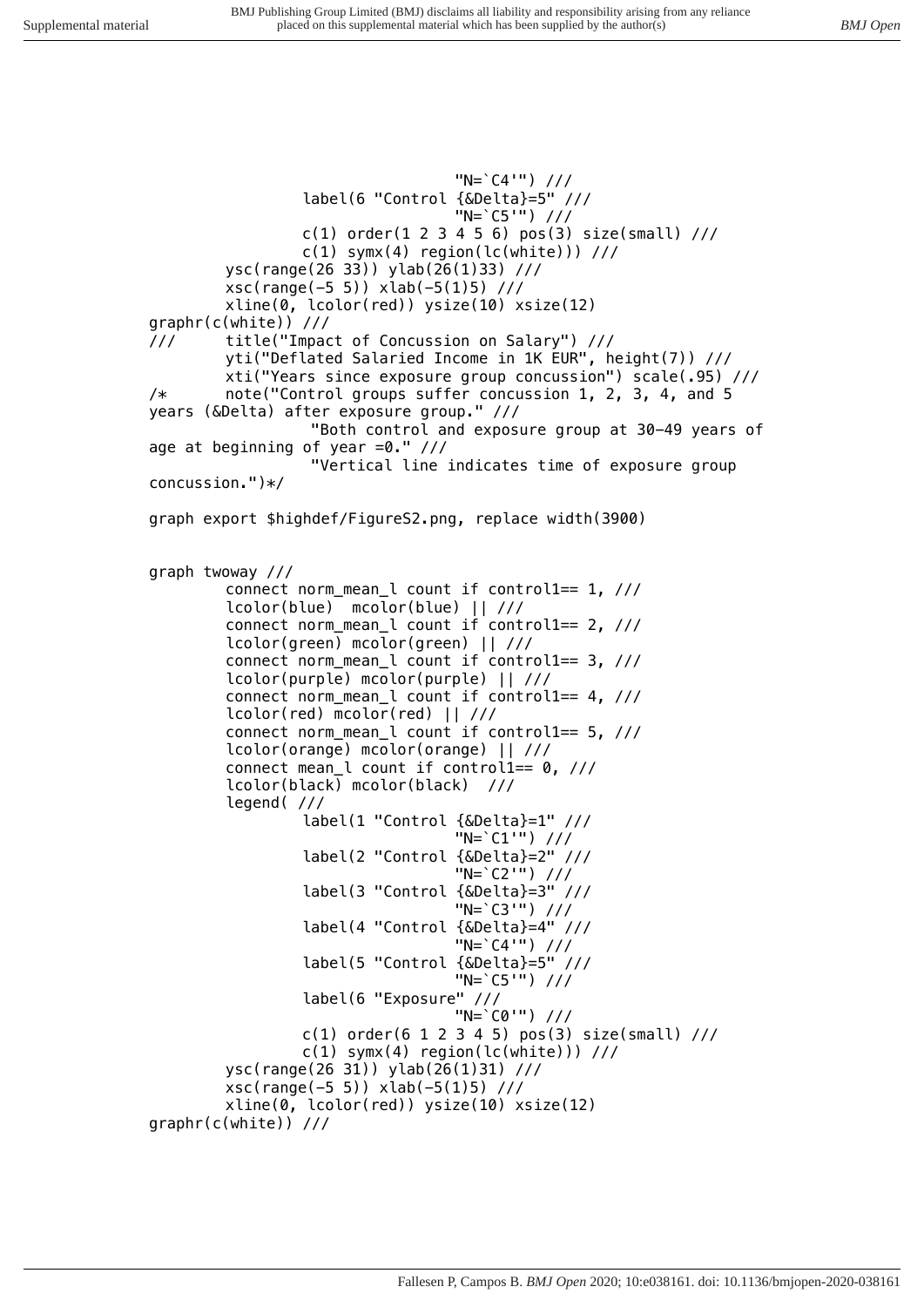*/// title("Impact of Concussion on Salary") /// yti("Deflated Norm. Salaried Income in 1K EUR", height(7)) /// xti("Years since exposure group's concussion") scale(.95) /\*/// note("Control groups suffer concussion 1, 2, 3, 4, and 5 years (&Delta) after exposure group." /// "Both control and exposure group at 30-49 years of age at beginning of year =0." /// "Vertical line indicates time of exposure group concussion." /// "Salary levels normalized with pre-concussion level difference between" /// "each control group and the exposure group")\*/ graph export \$highdef/Figure2.png, replace width(3900) graph twoway /// connect mean\_no\_l count if control1== 0, /// lcolor(black) mcolor(black) || /// connect mean\_no\_l count if control1== 1, /// lcolor(blue) mcolor(blue) || /// connect mean\_no\_l count if control1== 2, /// lcolor(green) mcolor(green) || /// connect mean\_no\_l count if control1== 3, /// lcolor(purple) mcolor(purple) || /// connect mean\_no\_l count if control1== 4, /// lcolor(red) mcolor(red) || /// connect mean\_no\_l count if control1== 5, /// lcolor(orange) mcolor(orange) /// legend( /// label(1 "Exposure" /// "N=`C0'") /// label(2 "Control {&Delta}=1" /// "N=`C1'") /// label(3 "Control {&Delta}=2" /// "N=`C2'") /// label(4 "Control {&Delta}=3" /// "N=`C3'") /// label(5 "Control {&Delta}=4" /// "N=`C4'") /// label(6 "Control {&Delta}=5" /// "N=`C5'") /// c(1) order(1 2 3 4 5 6) pos(3) size(small) /// c(1) symx(4) region(lc(white))) /// ysc(range(.2 .325)) ylab(.2(.025).325) /// xsc(range(-5 5)) xlab(-5(1)5) /// xline(0, lcolor(red)) ysize(10) xsize(12) graphr(c(white)) /// /// title("Impact of Concussion on Prob(Salary=0)") /// yti("Prob(Salary=0)", height(7)) /// xti("Years since exposure group concussion") scale(.95) /// /\* note("Control groups suffer concussion 1, 2, 3, 4, and 5*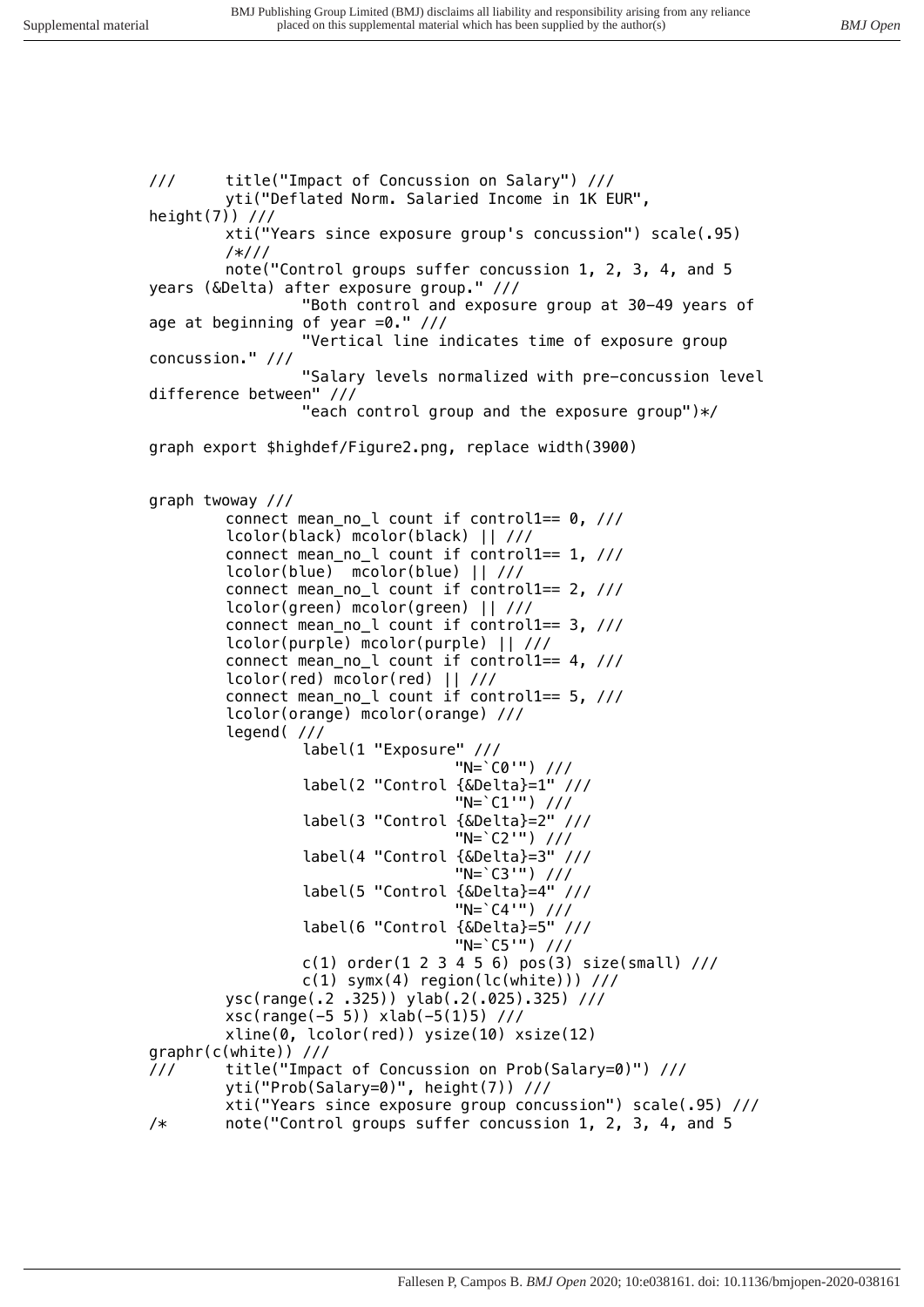```
years (&Delta) after exposure group." ///
                   "Both control and exposure group at 30-49 years of 
age at beginning of year =0." ///
                   "Vertical line indicates time of exposure group 
concussion.")*/
graph export $highdef/FigureS3.png, replace width(3900)
graph twoway ///
        connect norm_mean_no_l count if control1== 1, ///
        lcolor(blue) mcolor(blue) || ///
        connect norm_mean_no_l count if control1== 2, ///
        lcolor(green) mcolor(green) || ///
        connect norm_mean_no_l count if control1== 3, ///
        lcolor(purple) mcolor(purple) || ///
        connect norm_mean_no_l count if control1== 4, ///
        lcolor(red) mcolor(red) || ///
        connect norm_mean_no_l count if control1== 5, ///
        lcolor(orange) mcolor(orange) || ///
        connect mean_no_l count if control1== 0, ///
        lcolor(black) mcolor(black) ///
        legend( ///
                 label(1 "Control {&Delta}=1" ///
                                  "N=`C1'") ///
                 label(2 "Control {&Delta}=2" ///
                                  "N=`C2'") ///
                 label(3 "Control {&Delta}=3" ///
                                  "N=`C3'") ///
                 label(4 "Control {&Delta}=4" ///
                                  "N=`C4'") ///
                 label(5 "Control {&Delta}=5" ///
                                  "N=`C5'") ///
                 label(6 "Exposure" ///
                                  "N=`C0'") ///
                 c(1) order(6 1 2 3 4 5) pos(3) size(small) ///
                 c(1) symx(4) region(lc(white))) ///
        ysc(range(.2 .325)) ylab(.2(.025).325) ///
        xsc(range(-5 5)) xlab(-5(1)5) ///
        xline(0, lcolor(red)) ysize(10) xsize(12) 
graphr(c(white)) ///
/// title("Impact of Concussion on Prob(Salary=0)") /// 
        yti("Norm. Prob(Salary=0)", height(7)) ///
        xti("Years since exposure group concussion") scale(.95) ///
/* note("Control groups suffer concussion 1, 2, 3, 4, and 5 
years (&Delta) after exposure group." ///
                   "Both control and exposure group at 30-49 years of 
age at beginning of year =0." ///
                   "Vertical line indicates time of exposure group 
concussion." ///
                   "Probability levels normalized with pre-concussion 
level difference between" ///
                   "each control group and the exposure group")*/
graph export $highdef/Figure2A.png, replace width(3900)
```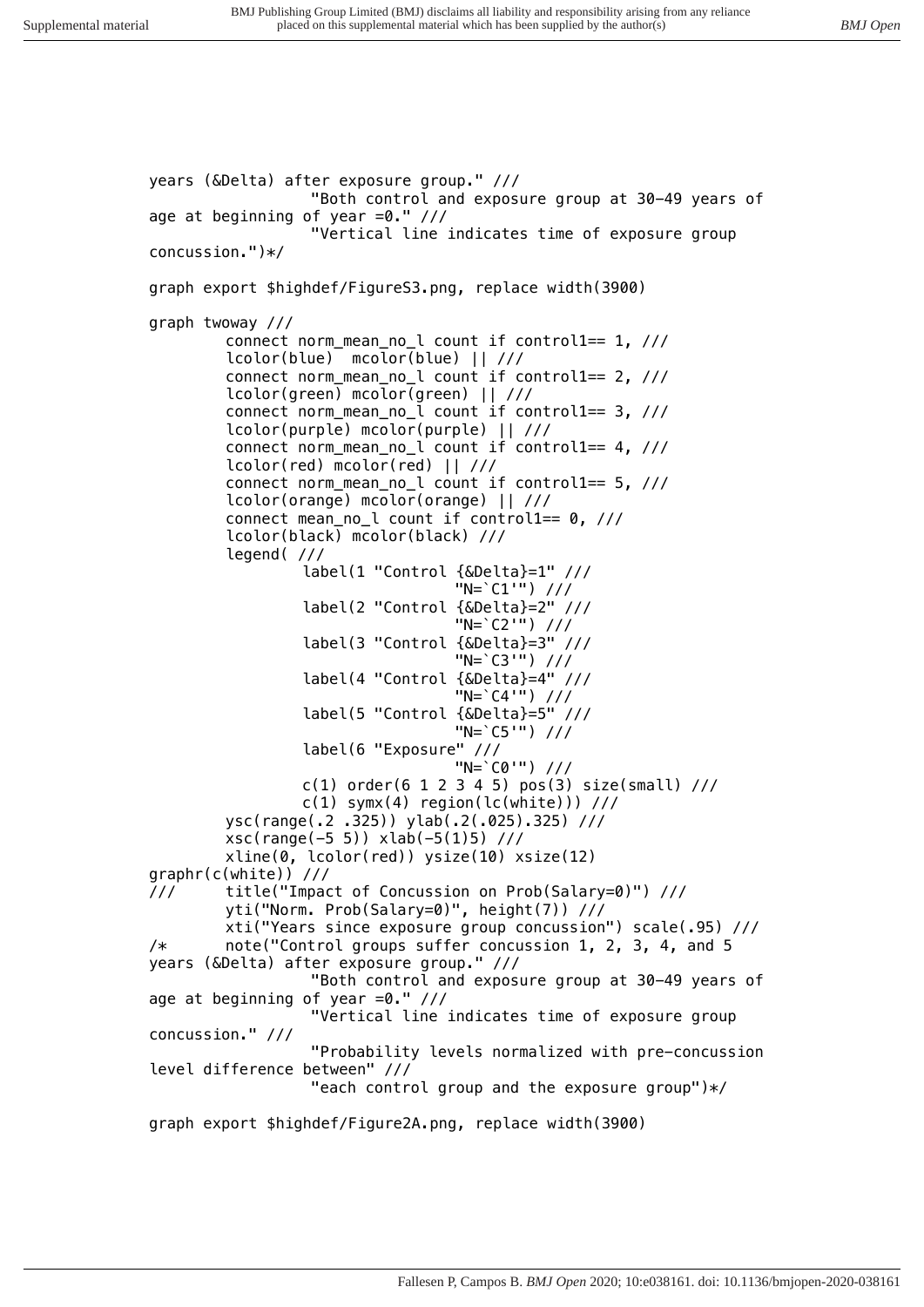```
************
**Effects across the salary distribution
******\star\star************
forvalue control time=5/5{
        local end = 2012 // last incident year in data
        **build dataset for joint estimate across years
        forvalue count=2003/ end'{
                if \text{count} ==2003{
                        use $data/
sample_control_'count'_'control_time'.dta, clear
                        gen time = \text{count} //incident year
indicator
                \mathcal{V}else append using $data/<br>sample_control_`count'_`control_time'.dta
                replace time = \text{count} if time ==.
                **exclude individuals in years where they do not
appear in data,
                **due to either death or migration, as well as
periods from when
                ** the control group sufer their concussion
                drop if merge ==1 | count > \textdegree control_time'-1
        \mathcal{L}gen female = koen==2qui{
                gen edu =0replace edu = 1 if inrange(hffsp, 20000000, 39000000)
\frac{1}{1}(hffsp
>40000000 & hffsp!=.)
        \mathcal{F}//build ident, so we can multivariate cluster for
individuals
        //who occur both as control and exposure during the period
(id)
```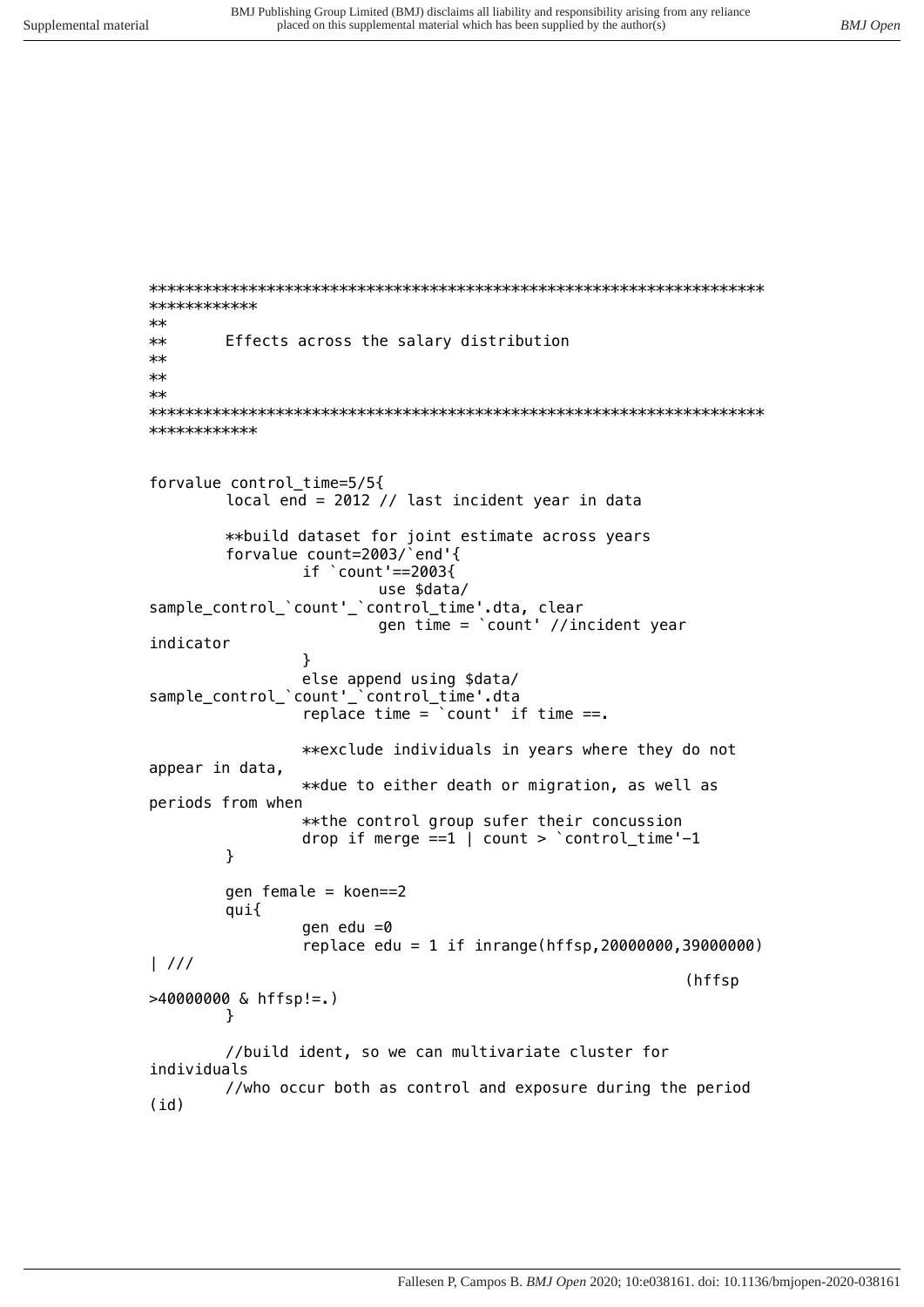*bysort pnr time: gen helpx = \_n ==1 gen id= sum(helpx) drop helpx \*\*generate concussion variable gen treat = inrange(count,0,`control\_time'-1) & treatment ==1 replace treat = time\_from\_incident if count ==0 & treatment ==1 \*\*effect across salary distribution if `control\_time'==5 matrix results = J(81,5,.) // matrix to capture results local n = `control\_time' gen post = count >=0 replace count = count+6 local v =0 qui{ forvalue t= 0(14932)1045240{ local top = 42 local v =1+`v' if `n' ==5 matrix results[`v',1]= `t' gen D = personindk <=`t' reg D treat i.treatment i.post i.edu i.alder i.female i.time, cl(pnr) matrix V = e(V) matrix b= e(b) matrix results[`v',2] = b[1,1] margins, at(treat= (0 1) treatment=1 post=1) matrix results[`v',5] = V[1,1]^.5 matrix M = r(b) matrix results[`v',4] = M[1,2] // matrix results[`v',3] = M[1,1] // drop D } } } svmat results gen l5 = results2-1.96\*results5 gen u5 = results2+1.96\*results5 replace results1 = results1/7466 gen dif6 = results4-results3 gen udif6 = u5 gen ldif6 = l5*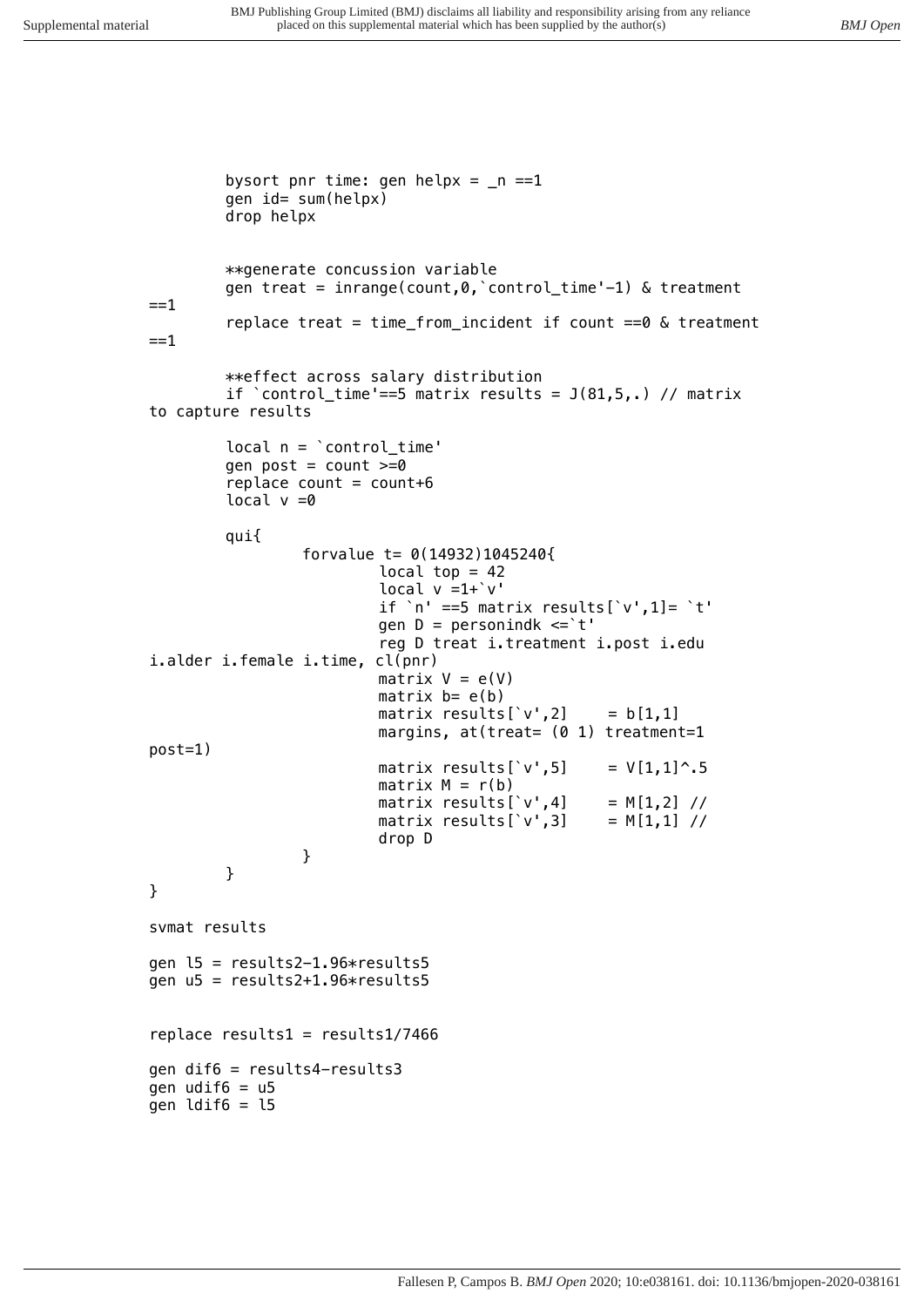*gr two rline udif6 ldif6 results1, /// yaxis(2) color(gray) lp(dash) ylab(0(.01).04, axis(2)) ysc(range(-.006 .04) axis(2)) || /// line dif6 results1, yaxis(2) yline(0, axis(2)) /// lcolor(black) ylab(0(.01).04) ysc(range(-.006 .04) axis(2)) || /// line results4 results1, yaxis(1) lcolor(red) || /// line results3 results1, yaxis(1) lcolor(blue) /// ysc(range(0 1)) ylab(0(.1)1, nogrid) xlab(0(10)140) xsc(range(0 140)) /// ysize(10) xsize(12) graphr(c(white)) /// xti("Total Income in 1K Euro") scale(1) /// yti("Effect of Concussion on Pr(Total Income < X)", axis(2)) /// yti("{&Phi}(Total Income)", axis(1)) /// legend( /// label(2 "Effect of concussion (left axis)") /// label(3 "Concussion income distribution (right axis)") /// label(4 "Counterfactual income distribution (right axis)") /// c(1) order(2 3 4) pos(6) size(small) /// symx(4) region(lc(white))) graph export [home]\highdef\l5\_income.png, replace width(3900)*

*cap graph drop g1 g2 gr two /// line results4 results1, yaxis(1) lcolor(red) || /// line results3 results1, yaxis(1) lcolor(blue) /// ysc(range(.2 1)) ylab(0(.1)1) xlab(0(20)140, labs(small)) /// xsc(range(0 140)) /// ysize(10) xsize(10) graphr(c(white)) /// xti("Total Income in 1K Euro") scale(1) /// yti("Cumulative Distribution of Total Income", axis(1)) /// legend( /// label(1 "Observed Post-Concussion Total Income Distribution") /// label(2 "Counterfactual No-Concussion Total Income Distribution") /// c(1) order(1 2 4) pos(6) size(small) /// symx(4) region(lc(white))) , name(g1) gr two rline udif6 ldif6 results1, /// color(gray) lp(dash) ysc(range(-.002 .035)) || /// line dif6 results1, yline(0) /// lcolor(black) ylab(0(.01).0325) ysc(range(-.002 . 035)) /// xlab(0(20)140, labs(small)) xsc(range(0 140)) /// ysize(10) xsize(10) graphr(c(white)) ///*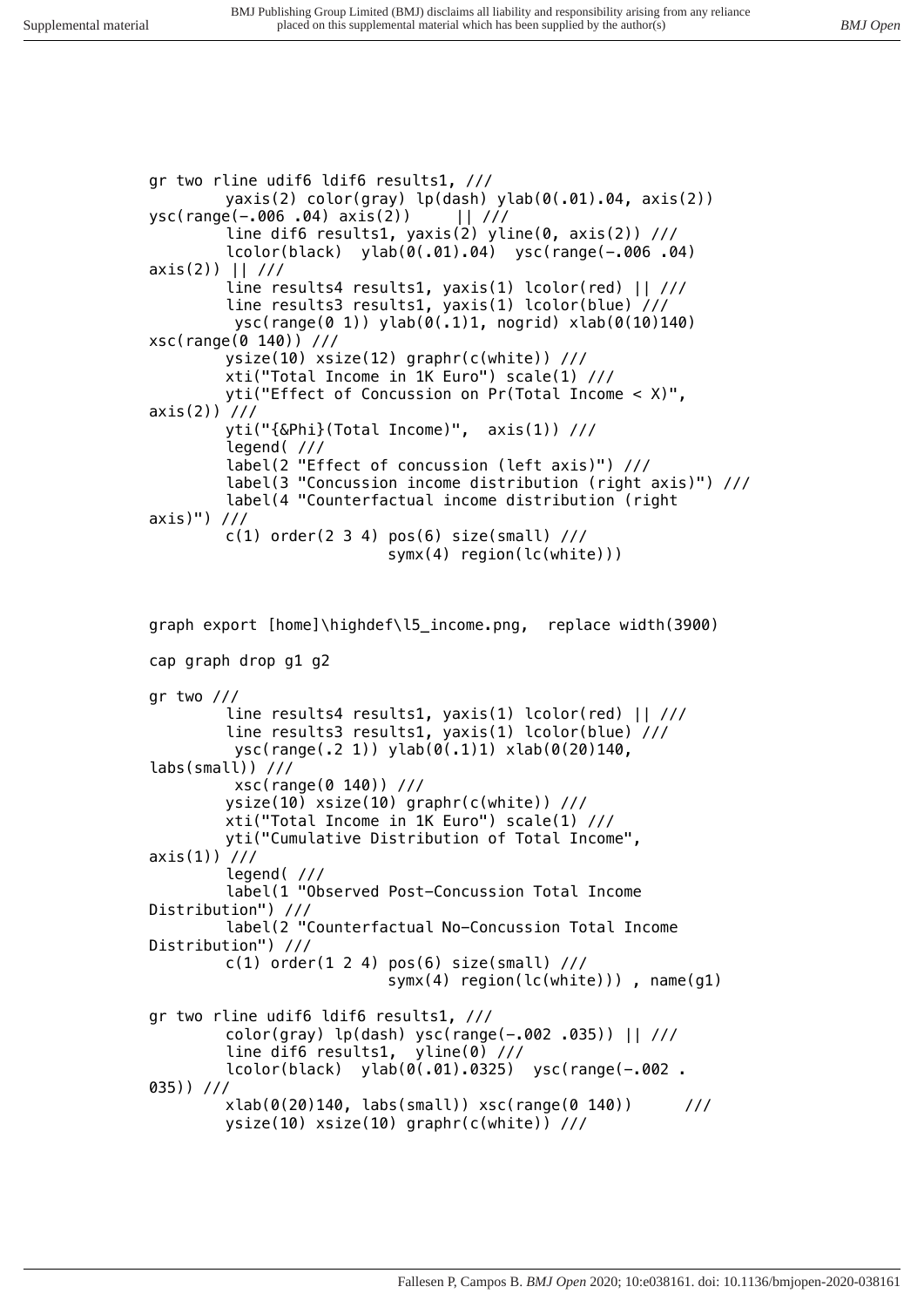xti("Total Income in 1K Euro (X)") scale(1) /// yti("Effect of Concussion on Pr(Total Income <  $X$ )") /// legend( label(1 "95% CI") /// label(2 "Effect of concussion") ///  $c(1)$  order(2 1) pos(6) size(small) ///  $symx(4)$  region(lc(white))), name(q2) graph combine g1 g2  $, graphr(c(\text{white}))$ graph export "[home]\highdef\figure s2.tif", replace width(1000) \*\*\*\*\*\*\*\*\*\*\*\*  $**$  $**$ Effects across the salary distribution  $**$  $**$  $**$ \*\*\*\*\*\*\*\*\*\*\*\* forvalue control\_time=5/5{ local end =  $2012$  // last incident year in data \*\*build dataset for joint estimate across years<br>forvalue count=2003/`end'{<br>if `count'==2003{ use \$data/ sample\_control\_'count'\_'control\_time'.dta, clear gen time = 'count' //incident year indicator  $\mathcal{L}$ else append using \$data/ sample\_control\_'count'\_'control\_time'.dta replace time =  $\degree$  count' if time ==. \*\*exclude individuals in years where they do not appear in data, \*\*due to either death or migration, as well as periods from when \*\* the control group sufer their concussion drop if merge  $==1$  | count > 'control\_time'-1  $\mathcal{F}$ gen female =  $koen==2$ qui{ gen edu  $=0$ replace edu = 1 if inrange(hffsp, 20000000, 39000000)  $\frac{1}{1}$ (hffsp  $>40000000$  & hffsp!=.)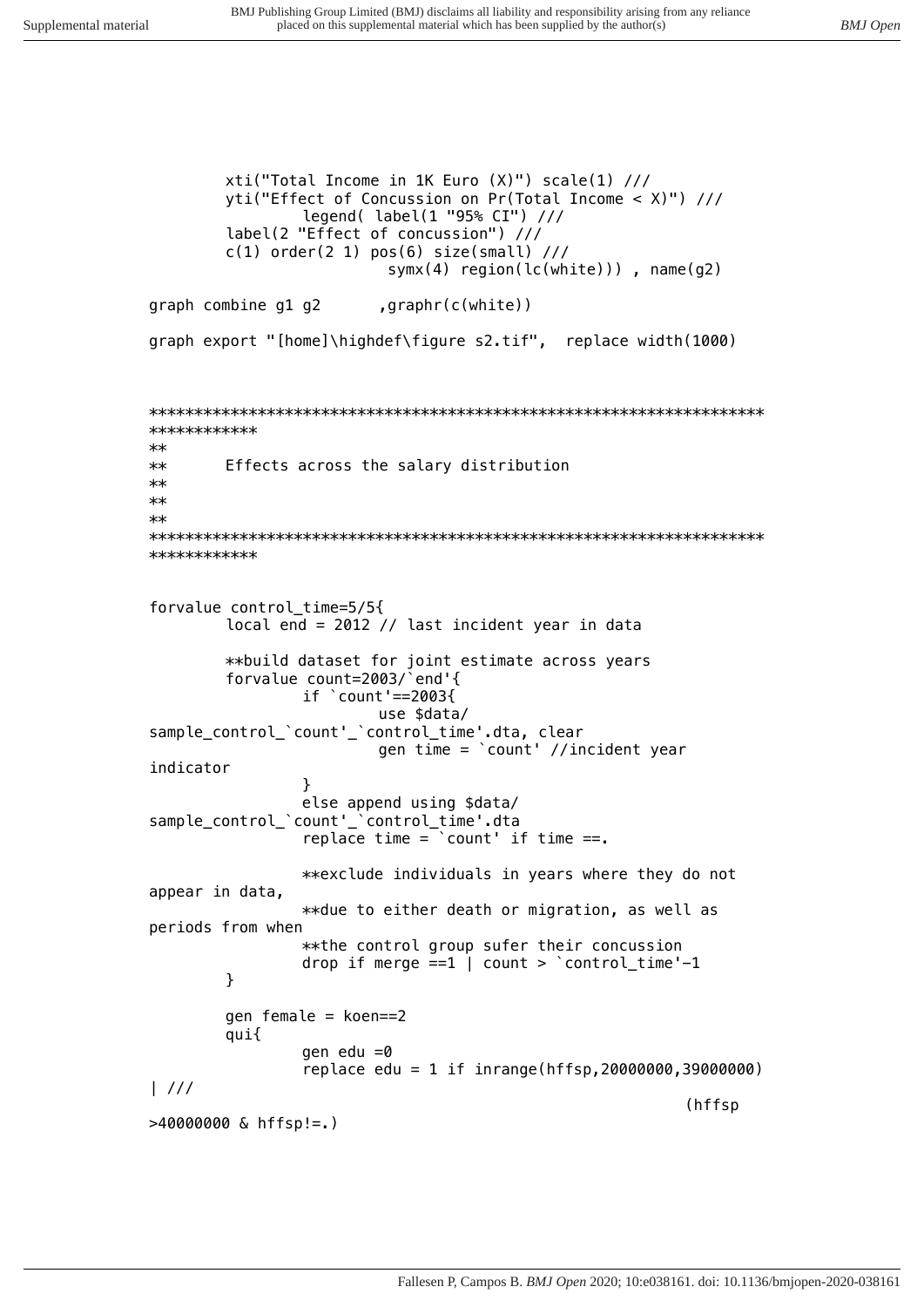```
}
```

```
//build ident, so we can multivariate cluster for 
individuals
        //who occur both as control and exposure during the period 
(id)
        bysort pnr time: gen helpx = _n ==1
        gen id= sum(helpx)
        drop helpx
        **generate concussion variable
        gen treat = inrange(count,0,`control_time'-1) & treatment 
==1
        replace treat = time_from_incident if count ==0 & treatment 
==1
        **effect across salary distribution
        if `control_time'==5 matrix results = J(81,5,.) // matrix 
to capture results
        local n = `control_time'
        gen post = count >=0
        replace count = count+6
        local v =0
        **Estimate Pr(salary < X) across income distribution
        qui{
                 forvalue t= 0(14932)895950{
                          local top = 42
                          local v =1+`v'
                          if `n' ==5 matrix results[`v',1]= `t'
                          gen D = loenmv <=`t' 
                          reg D treat i.treatment i.post i.edu 
i.alder i.female i.time, cl(pnr)
                         matrix V = e(V)
                         matrix b= e(b)
                         matrix results[`v',2] = b[1,1]
                         margins, at(treat= (0 1) treatment=1 
post=1) 
                         matrix results[`v',5] = V[1,1]^.5
                         matrix M = r(b)
                         matrix results[`v',4] = M[1,2] // 
                         matrix results[`v',3]
                          drop D
                 }
        }
}
svmat results
*Generate 95% confidence intervals
gen l5 = results2-1.96*results5
```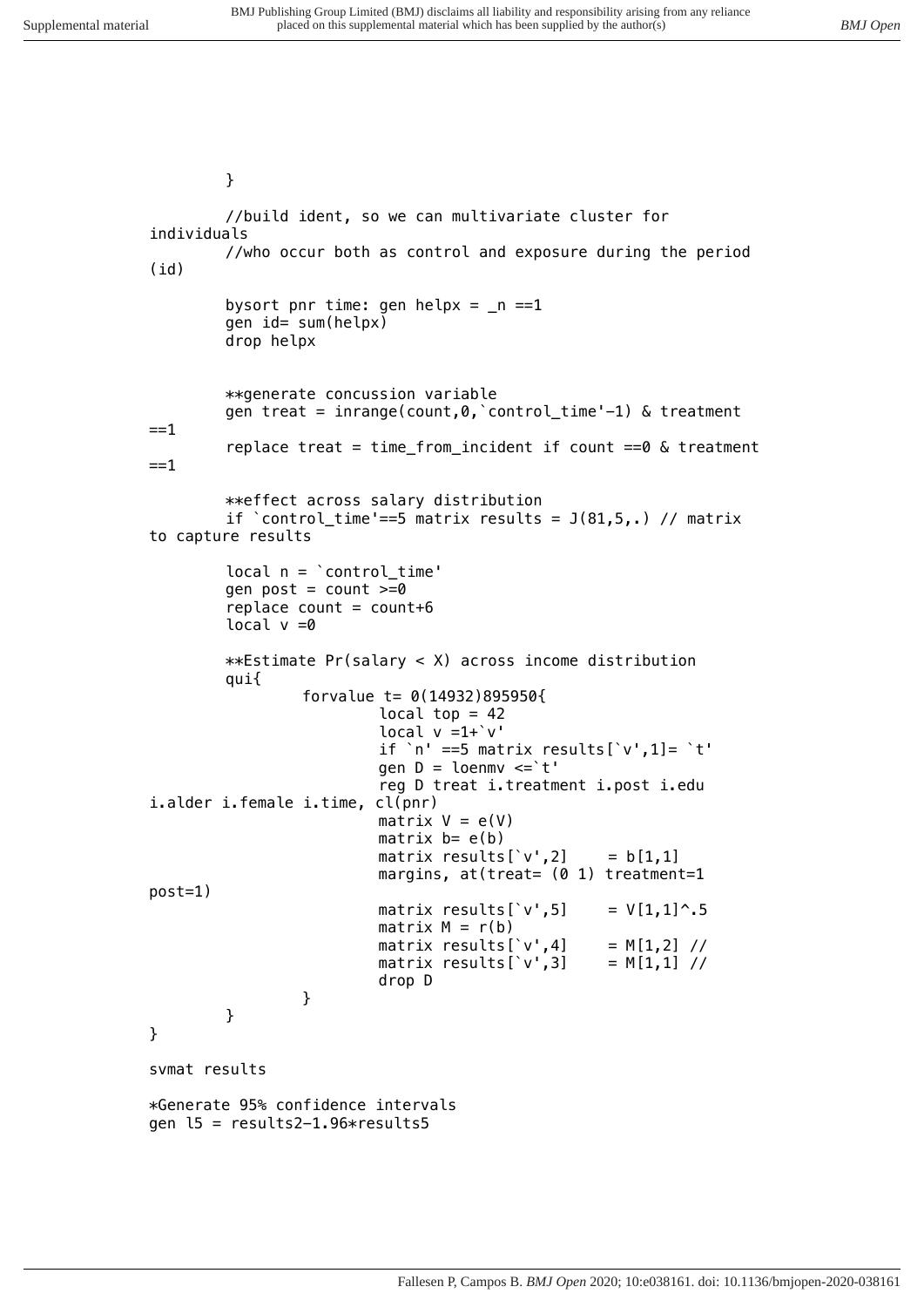```
gen u5 = results2+1.96*results5
*Correct to €
replace results1 = results1/7466
*Obtain difference between observed and counterfactual wage 
distribution
gen dif6 = results4-results3
gen udif6 = u5
gen ldif6 = l5
gr two rline udif6 ldif6 results1, ///
        yaxis(2) color(gray) lp(dash) ysc(range(-.006 .04) axis(2)) 
|| ///
        line dif6 results1, yaxis(2) yline(0, axis(2)) ///
        lcolor(black) ylab(0(.01).0325) ysc(range(-.006 .04) 
axis(2)) || ///
        line results4 results1, yaxis(1) lcolor(red) || ///
        line results3 results1, yaxis(1) lcolor(blue) ///
          ysc(range(0 1)) ylab(0(.1)1, nogrid) xlab(0(10)120) 
xsc(range(0 120)) ///
        ysize(10) xsize(12) graphr(c(white)) ///
        xti("Salary in 1K Euro") scale(1) ///
        yti("Effect of Concussion on Pr(Salary < X)", axis(2)) ///
        yti("{&Phi}(Salary)", axis(1)) ///
        legend( ///
        label(2 "Effect of concussion (left axis)") ///
        label(3 "Concussion salary distribution (right axis)") ///
        label(4 "Counterfactual salary distribution (right 
axis)") ///
        c(1) order(2 3 4) pos(6) size(small) ///
                            symx(4) region(lc(white))) 
cap graph drop g1 g2
gr two ///
        line results4 results1, yaxis(1) lcolor(red) || ///
        line results3 results1, yaxis(1) lcolor(blue) ///
          ysc(range(.2 1)) ylab(0.2(.1)1) xlab(0(10)120, 
labs(small)) ///
          xsc(range(0 120)) ///
        ysize(10) xsize(10) graphr(c(white)) ///
        xti("Salary in 1K Euro") scale(1) ///
        yti("Cumulative Distribution of Salary", axis(1)) ///
        legend( ///
        label(1 "Observed Post-Concussion Salary Distribution") ///
        label(2 "Counterfactual No-Concussion Salary 
Distribution") ///
        c(1) order(1 2 4) pos(6) size(small) ///
                            symx(4) region(lc(white))) , name(g1) 
gr two rline udif6 ldif6 results1, ///
        color(gray) lp(dash) ysc(range(-.002 .035)) || ///
        line dif6 results1, yline(0) ///
```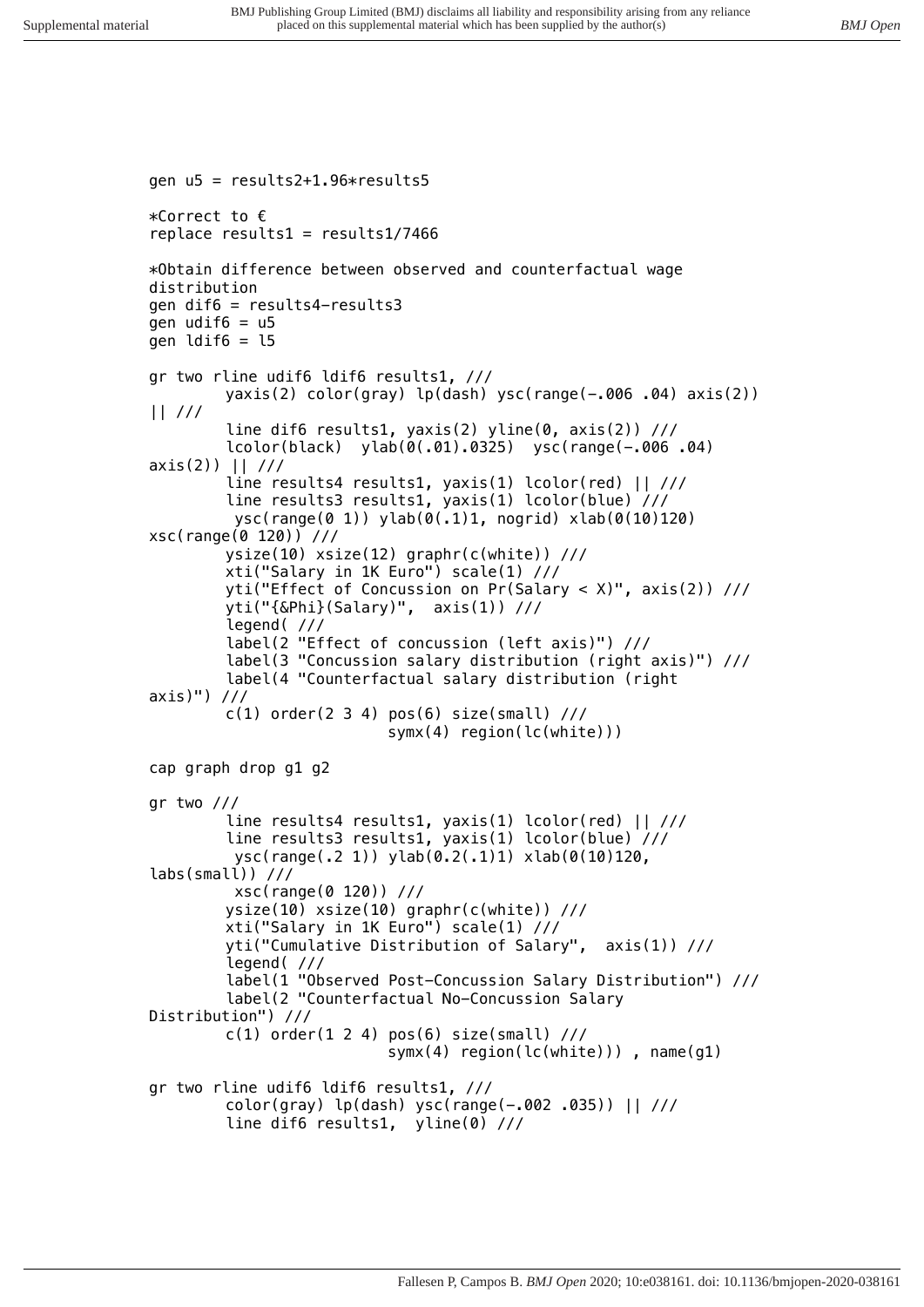*lcolor(black) ylab(0(.01).0325) ysc(range(-.002 . 035)) /// xlab(0(10)120, labs(small)) xsc(range(0 120)) /// ysize(10) xsize(10) graphr(c(white)) /// xti("Salary in 1K Euro (X)") scale(1) /// yti("Effect of Concussion on Pr(Salary < X)") /// legend( label(1 "95% CI") /// label(2 "Effect of concussion") /// c(1) order(2 1) pos(6) size(small) /// symx(4) region(lc(white))) , name(g2) graph combine g1 g2 ,graphr(c(white)) graph export "[home]\highdef\figure 3.tif", replace width(1000) \*\*ESTIMATE SICK LEAVE forvalue control\_time=1/5{ local end = 2012 // last incident year in data if* `control time' ==1 *\*\*build dataset for joint estimate across years forvalue count=2003/`end'{ if `count'==2003{ use \$data/ sample\_control\_`count'\_`control\_time'.dta, clear gen time = `count' //incident year indicator } else append using \$data/ sample\_control\_`count'\_`control\_time'.dta replace time = `count' if time ==. \*\*exclude individuals in years where they do not appear in data, \*\*due to either death or migration, as well as periods from when \*\*the control group sufer their concussion drop if merge ==1 | count > `control\_time'-1 } merge m:1 pnr t using \$data/temp.dta, keep(1 3) nogen replace share = 0 if share==. gen female = koen==2 //build ident, so we can multivariate cluster for individuals //who occur both as control and exposure during the period (id)*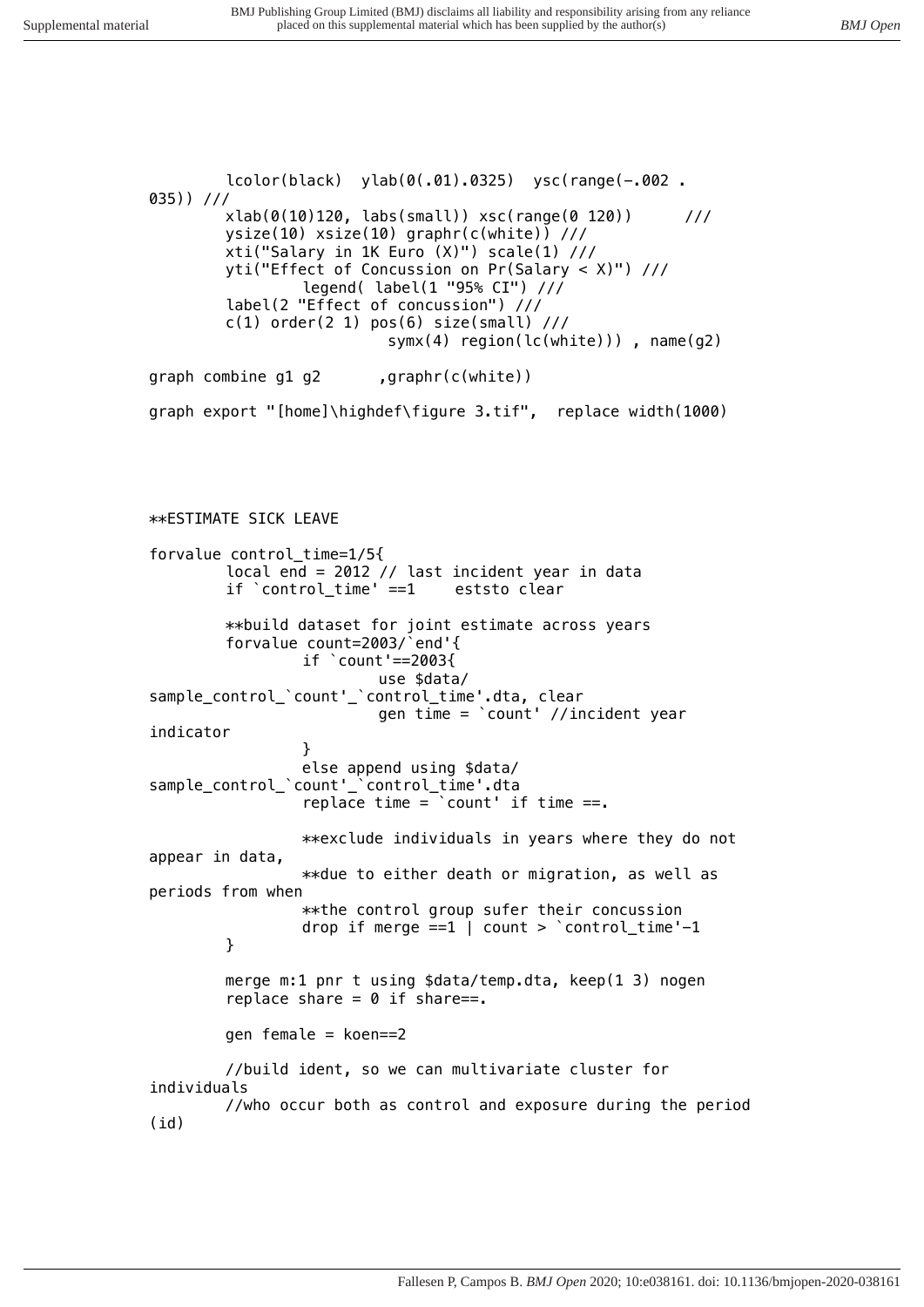```
bysort pnr time: gen helpx = _n ==1
        gen id= sum(helpx)
        drop helpx
        **Generate educational groups
        qui{
                 gen edu =0
                 replace edu = 1 if inrange(hffsp,20000000,39000000) 
| ///
                                                            (hffsp 
>40000000 & hffsp!=.)
        }
        **Calculate number of observations for exposure and control
        count if count==0 & treatment ==1
        local Ntreated = r(N)
        count if count==0 & treatment ==0
        local Ncontrol = r(N)
        **generate concussion variable
        gen treat = inrange(count,0,`control_time'-1) & treatment 
==1
        replace treat = time_from_incident if count ==0 & treatment 
==1
        **Generate pre-concussion income difference for
        **use in calculating marginal effects
        sum loenmv if count <0 & treatment ==0
        local control =r(mean)
        sum loenmv if count <0 & treatment ==1
        local treat =r(mean)
        sum loenmv if count>=0 & treatment ==0
        local control_post =r(mean)
        forvalue t=-4/4{
                 local n = `t'*-1
                 if `t' < -1 gen T_`n' = treatment ==1 & count ==`t'
                 if `t' > -1 gen T`t' = treatment ==1 & count ==`t'
        }
        **estimate DiD model on salary
        reghdfe share T*, abs(alder female count time treatment 
edu) cl(pnr id)
        eststo est1_`control_time'
        if `control_time'==1 matrix results = J(5,5,.) // matrix to 
capture results
        if `control_time'==1 matrix results_p = J(5,5,.) // matrix 
to capture results
```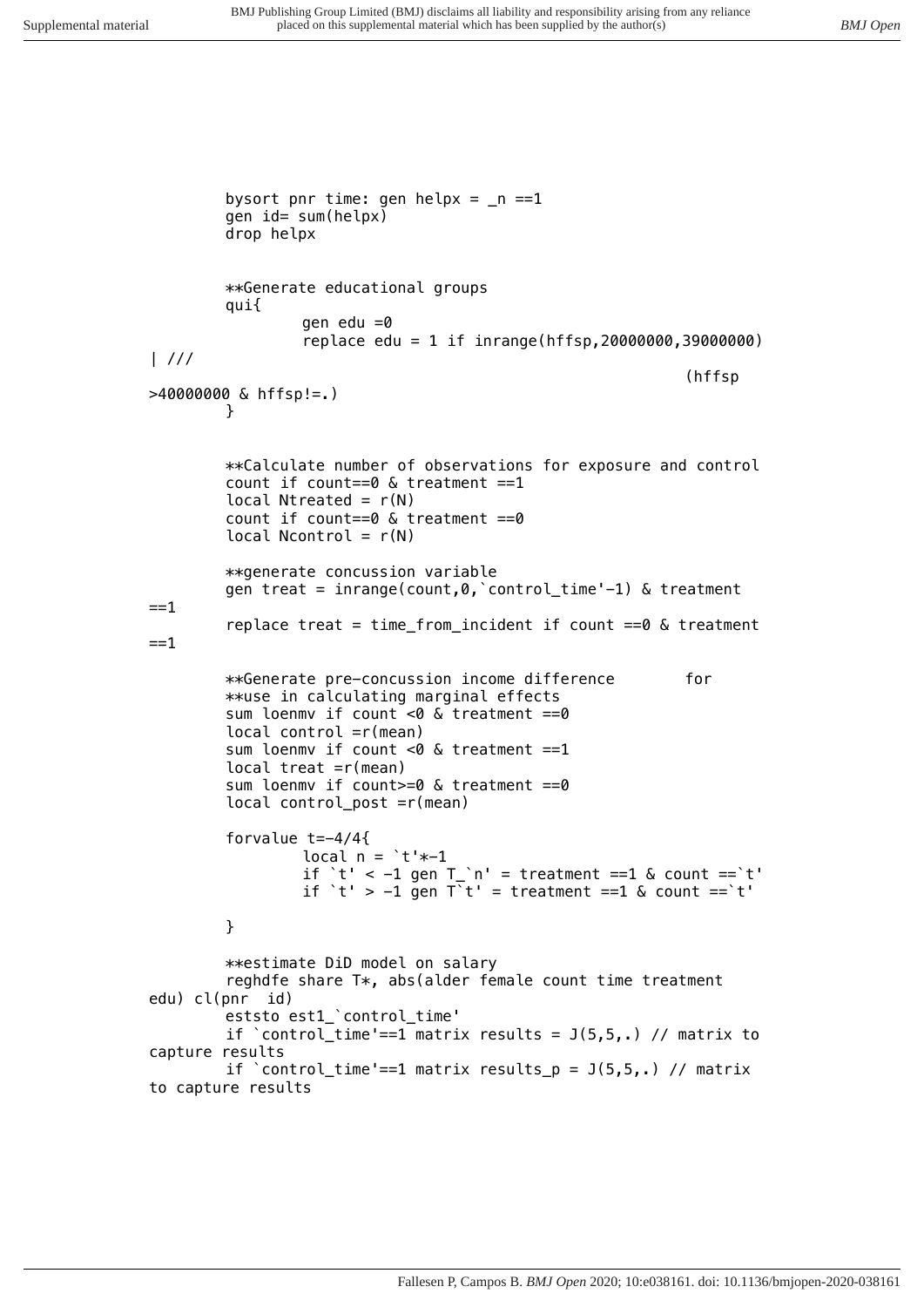```
matrix b = e(b)
        matrix V = e(V)
        local n = `control_time'
        matrix results[`n',1] = b[1,1] / 7466 // capture beta 
results as 1K Euro
        matrix results[`n',2] = (V[1,1]^.5)/7466 // 
capture standard error as 1K Euro
                                  matrix results[`n',3] = b[1,1]/(`control_post'-
(`control'-`treat'))
        matrix results[`n',4] = `n'
        gen no_share = share >0 //dummy for no salary
        **Generate pre-concussion probability difference for
        **use in calculating marginal effects
        sum no_share if count <0 & treatment ==0
        local control =r(mean)
        sum no_share if count <0 & treatment ==1
        local treat =r(mean)
        sum no_share if count>=0 & treatment ==0
        local control_post =r(mean)
        **estimate DiD LP-model on P(salary=0)
        xi: reghdfe no_share T*, abs(alder female count time 
treatment edu) cl(pnr id)
        eststo est2_`control_time'
        matrix b =e(b) //regression coefficient
        matrix V = e(V) // standard error^2
        matrix results_p[`n',1] = b[1,1]<br>matrix results_p[`n',2] = V[1,1]^.5
        matrix results_p[`n',2] =
        matrix results_p[`n',3] = b[1,1]/(`control_post'-
(`control'-`treat'))
        matrix results_p[`n',4] = `n'
}
esttab est1_* using [home]/tables/dynamic_share1.rtf, ///
        replace se(3) b(3) compress nogap star(+ .1 * .05 ** .01 
*** .001) ///
        keep(T*)
esttab est2_* using [home]/tables/dynamic_share2.rtf, ///
        replace se(3) b(3) compress nogap star(+ .1 * .05 ** .01 
*** .001) ///
        keep(T*)
**ESTIMATE SICK LEAVE
forvalue control_time=1/5{
        local end = 2012 // last incident year in data
        if `control_time' ==1 eststo clear
```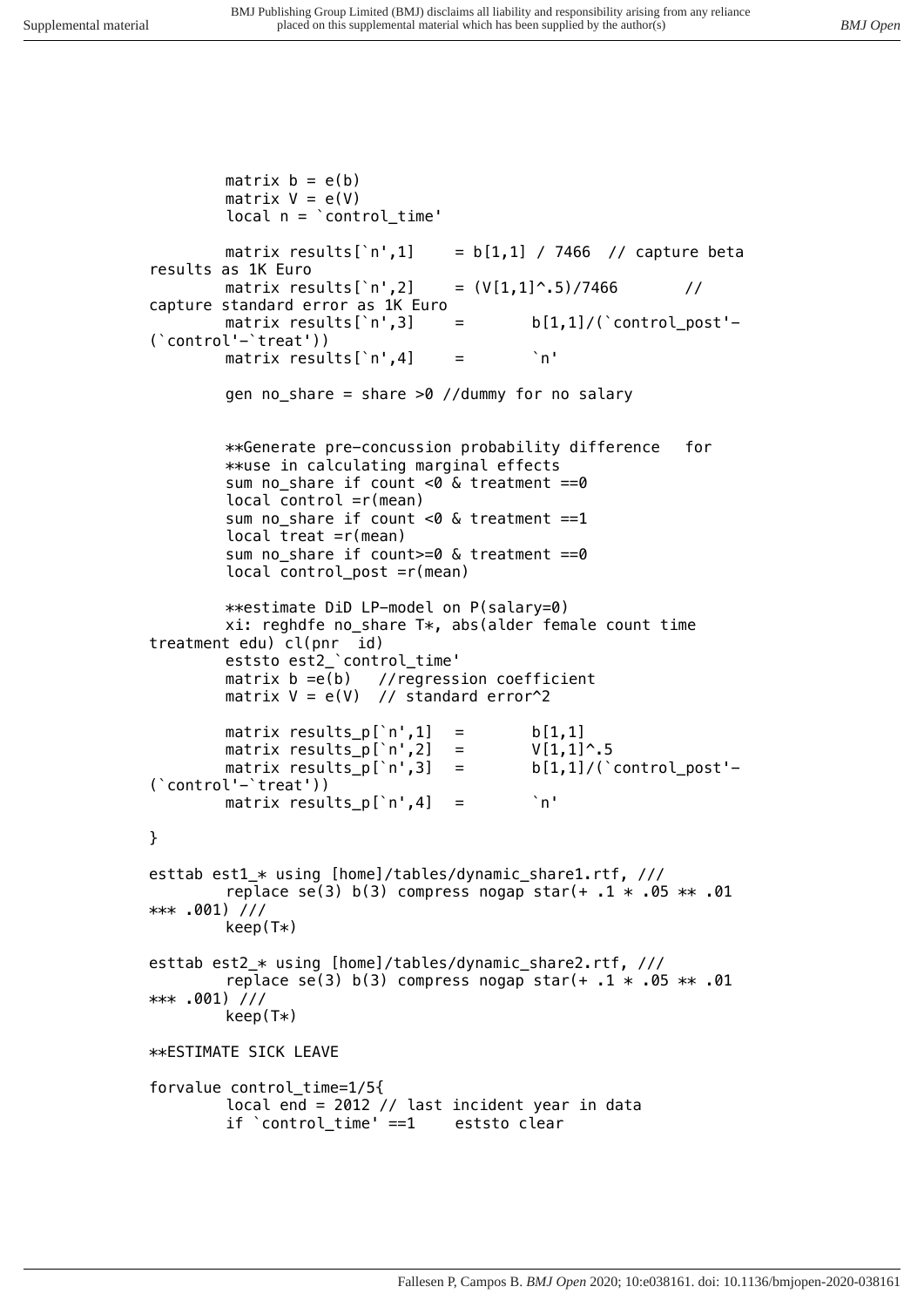*\*\*build dataset for joint estimate across years forvalue count=2003/`end'{ if `count'==2003{ use \$data/ sample\_control\_`count'\_`control\_time'.dta, clear gen time = `count' //incident year indicator } else append using \$data/ sample\_control\_`count'\_`control\_time'.dta replace time = `count' if time ==. \*\*exclude individuals in years where they do not appear in data, \*\*due to either death or migration, as well as periods from when \*\*the control group sufer their concussion drop if merge ==1 | count > `control\_time'-1 } merge m:1 pnr t using \$data/temp2.dta, keep(1 3) nogen replace syg\_barsel\_13= 0 if syg\_barsel\_13==. gen female = koen==2 //build ident, so we can multivariate cluster for individuals //who occur both as control and exposure during the period (id) bysort pnr time: gen helpx = \_n ==1 gen id= sum(helpx) drop helpx \*\*Generate educational groups qui{ gen edu =0 replace edu = 1 if inrange(hffsp,20000000,39000000) | /// (hffsp >40000000 & hffsp!=.) } \*\*Calculate number of observations for exposure and control count if count==0 & treatment ==1 local Ntreated = r(N) count if count==0 & treatment ==0 local Ncontrol = r(N) \*\*generate concussion variable gen treat = inrange(count,0,`control\_time'-1) & treatment*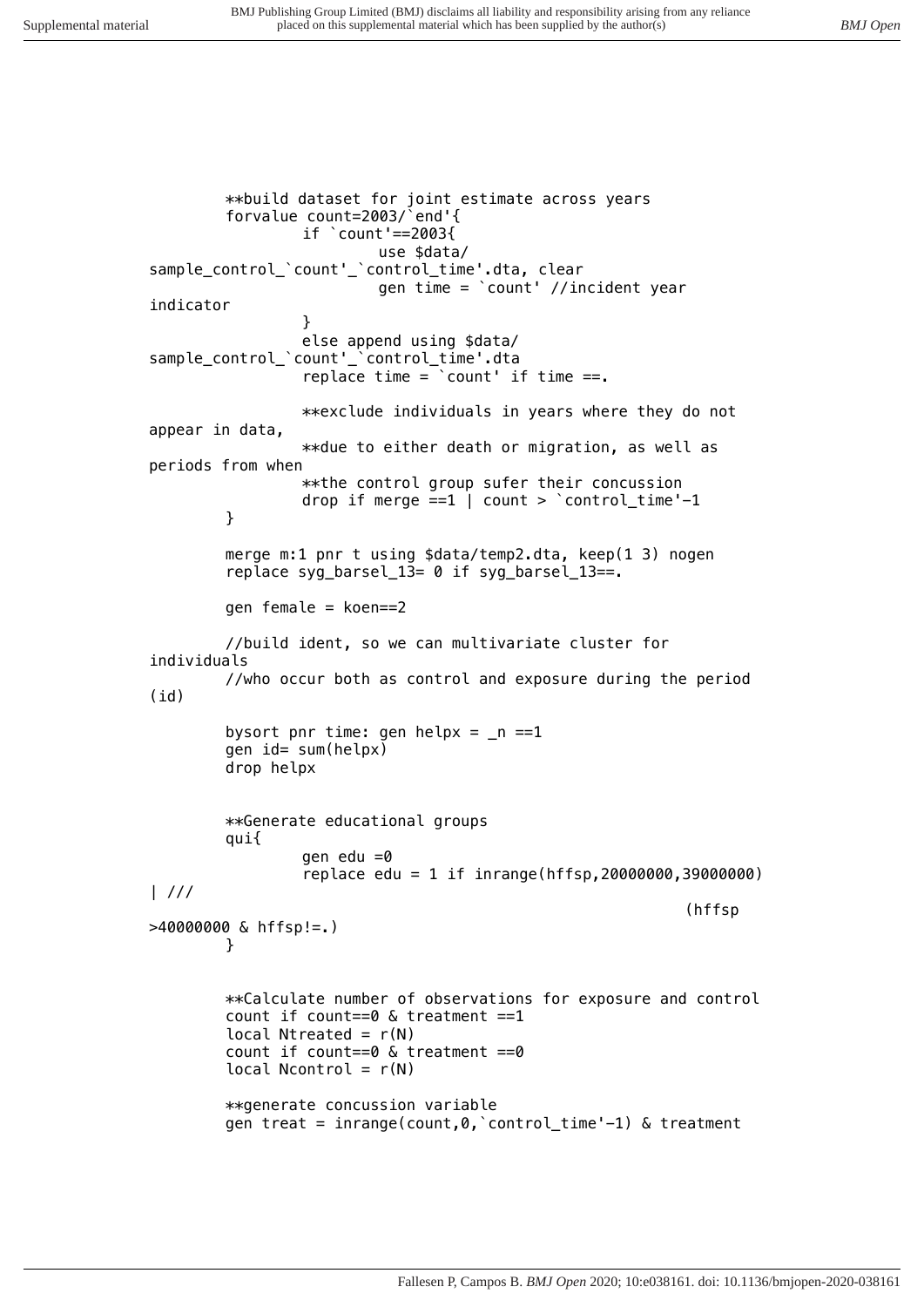```
==1
        replace treat = time_from_incident if count ==0 & treatment 
==1
        **Generate pre-concussion income difference for
        **use in calculating marginal effects
        sum loenmv if count <0 & treatment ==0
        local control =r(mean)
        sum loenmv if count <0 & treatment ==1
        local treat =r(mean)
        sum loenmv if count>=0 & treatment ==0
        local control_post =r(mean)
        forvalue t=-4/4{
                 local n = `t'*-1
                 if `t' < -1 gen T_`n' = treatment ==1 & count ==`t'
                 if `t' > -1 gen T`t' = treatment ==1 & count ==`t'
        }
        **estimate DiD model on salary
        reghdfe syg_barsel_13 T*, abs(alder female count time 
treatment edu) cl(pnr id)
        eststo est1_`control_time'
        if `control_time'==1 matrix results = J(5,5,.) // matrix to 
capture results
        if `control_time'==1 matrix results_p = J(5,5,.) // matrix 
to capture results
        matrix b = e(b)
        matrix V = e(V)
        local n = `control_time'
        matrix results[`n',1] = b[1,1] / 7466 // capture beta 
results as 1K Euro
        matrix results[`n',2] = (V[1,1]^.5)/7466 // 
capture standard error as 1K Euro
                                 matrix results[`n',3] = b[1,1]/(`control_post'-
(`control'-`treat'))
        matrix results[`n',4] = `n'
        **Generate pre-concussion probability difference for
        **use in calculating marginal effects
        **estimate DiD LP-model on P(salary=0)
        xi: reghdfe kont_dag T*, abs(alder female count time 
treatment edu) cl(pnr id)
        eststo est2_`control_time'
        matrix b =e(b) //regression coefficient
        matrix V = e(V) // standard error^2
```